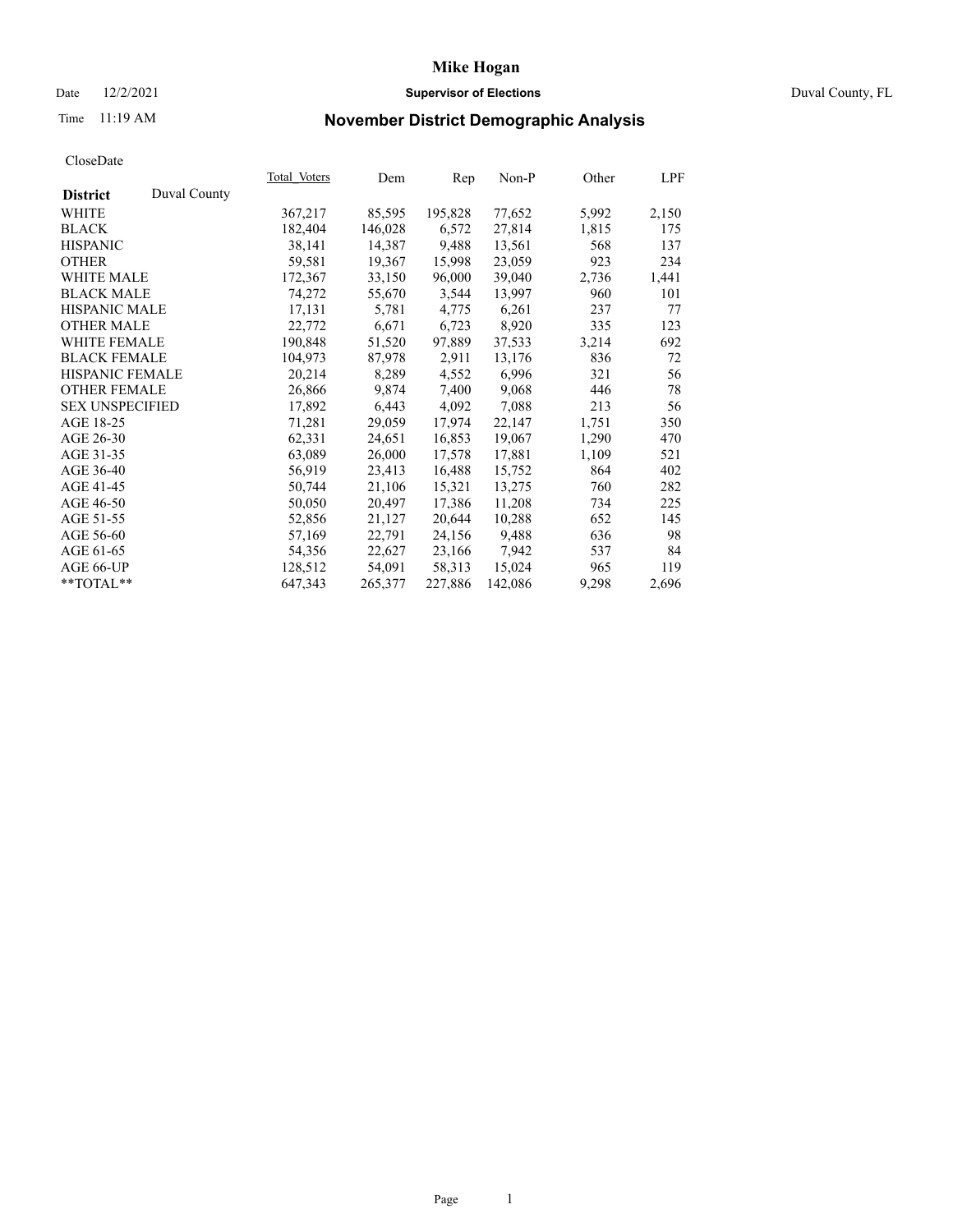### Date 12/2/2021 **Supervisor of Elections Supervisor of Elections** Duval County, FL

## Time 11:19 AM **November District Demographic Analysis**

|                                            | Total Voters | Dem    | Rep    | Non-P | Other | LPF |
|--------------------------------------------|--------------|--------|--------|-------|-------|-----|
| City Council District 1<br><b>District</b> |              |        |        |       |       |     |
| WHITE                                      | 20,553       | 4,958  | 10,667 | 4,504 | 314   | 110 |
| <b>BLACK</b>                               | 14,213       | 10,985 | 573    | 2,475 | 163   | 17  |
| <b>HISPANIC</b>                            | 3,589        | 1,437  | 806    | 1,287 | 49    | 10  |
| <b>OTHER</b>                               | 4,016        | 1,409  | 968    | 1,569 | 54    | 16  |
| <b>WHITE MALE</b>                          | 9,579        | 1,892  | 5,197  | 2,282 | 137   | 71  |
| <b>BLACK MALE</b>                          | 5,684        | 4,124  | 294    | 1,175 | 83    | 8   |
| <b>HISPANIC MALE</b>                       | 1,557        | 590    | 391    | 546   | 23    | 7   |
| <b>OTHER MALE</b>                          | 1,429        | 451    | 407    | 544   | 16    | 11  |
| WHITE FEMALE                               | 10,693       | 2,992  | 5,337  | 2,154 | 173   | 37  |
| <b>BLACK FEMALE</b>                        | 8,210        | 6,634  | 261    | 1,228 | 78    | 9   |
| <b>HISPANIC FEMALE</b>                     | 1,942        | 807    | 399    | 708   | 25    | 3   |
| <b>OTHER FEMALE</b>                        | 1,804        | 730    | 430    | 610   | 30    | 4   |
| <b>SEX UNSPECIFIED</b>                     | 1,471        | 568    | 298    | 587   | 15    | 3   |
| AGE 18-25                                  | 5,101        | 2,290  | 1,013  | 1,661 | 114   | 23  |
| AGE 26-30                                  | 4,281        | 1,877  | 904    | 1,403 | 77    | 20  |
| AGE 31-35                                  | 4,314        | 2,004  | 951    | 1,260 | 68    | 31  |
| AGE 36-40                                  | 3,769        | 1,685  | 900    | 1,102 | 63    | 19  |
| AGE 41-45                                  | 3,213        | 1,462  | 797    | 887   | 52    | 15  |
| AGE 46-50                                  | 3,172        | 1,445  | 960    | 706   | 44    | 17  |
| AGE 51-55                                  | 3,411        | 1,535  | 1,153  | 669   | 44    | 10  |
| AGE 56-60                                  | 3,685        | 1,601  | 1,387  | 657   | 37    | 3   |
| AGE 61-65                                  | 3,470        | 1,531  | 1,370  | 527   | 36    | 6   |
| AGE 66-UP                                  | 7,951        | 3,355  | 3,579  | 963   | 45    | 9   |
| $*$ TOTAL $*$                              | 42,371       | 18,789 | 13,014 | 9,835 | 580   | 153 |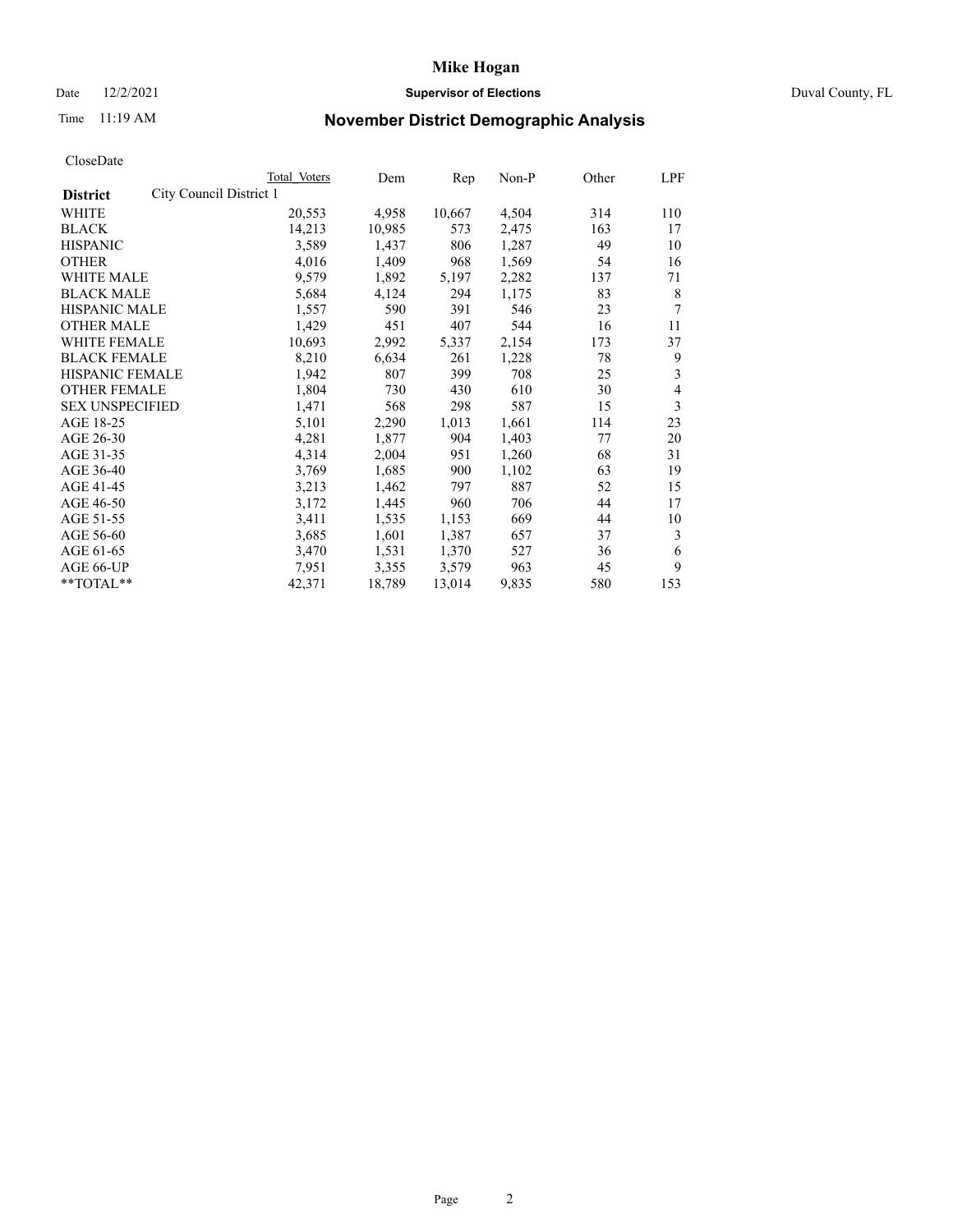### Date 12/2/2021 **Supervisor of Elections Supervisor of Elections** Duval County, FL

## Time 11:19 AM **November District Demographic Analysis**

|                                            | Total Voters | Dem    | Rep    | Non-P  | Other | LPF |
|--------------------------------------------|--------------|--------|--------|--------|-------|-----|
| City Council District 2<br><b>District</b> |              |        |        |        |       |     |
| WHITE                                      | 33,208       | 6,050  | 20,032 | 6,423  | 518   | 185 |
| <b>BLACK</b>                               | 9,791        | 7,385  | 457    | 1,790  | 145   | 14  |
| <b>HISPANIC</b>                            | 3,113        | 1,087  | 891    | 1,092  | 38    | 5   |
| <b>OTHER</b>                               | 4,746        | 1,278  | 1,605  | 1,785  | 59    | 19  |
| <b>WHITE MALE</b>                          | 15,937       | 2,395  | 9,846  | 3,333  | 245   | 118 |
| <b>BLACK MALE</b>                          | 4,361        | 3,009  | 266    | 997    | 76    | 13  |
| <b>HISPANIC MALE</b>                       | 1,430        | 441    | 463    | 505    | 18    | 3   |
| <b>OTHER MALE</b>                          | 1,893        | 460    | 687    | 718    | 18    | 10  |
| WHITE FEMALE                               | 16,924       | 3,597  | 9,985  | 3,006  | 270   | 66  |
| <b>BLACK FEMALE</b>                        | 5,289        | 4,274  | 189    | 757    | 68    | 1   |
| HISPANIC FEMALE                            | 1,623        | 625    | 416    | 561    | 19    | 2   |
| <b>OTHER FEMALE</b>                        | 2,166        | 684    | 732    | 711    | 32    | 7   |
| <b>SEX UNSPECIFIED</b>                     | 1,235        | 315    | 401    | 502    | 14    | 3   |
| AGE 18-25                                  | 5,269        | 1,692  | 1,790  | 1,630  | 134   | 23  |
| AGE 26-30                                  | 4,365        | 1,351  | 1,524  | 1,335  | 115   | 40  |
| AGE 31-35                                  | 5,005        | 1,498  | 1,915  | 1,477  | 75    | 40  |
| AGE 36-40                                  | 4,714        | 1,503  | 1,746  | 1,348  | 67    | 50  |
| AGE 41-45                                  | 4,351        | 1,402  | 1,717  | 1,132  | 71    | 29  |
| AGE 46-50                                  | 4,291        | 1,450  | 1,845  | 916    | 62    | 18  |
| AGE 51-55                                  | 4,447        | 1,371  | 2,163  | 851    | 57    | 5   |
| AGE 56-60                                  | 4,830        | 1,410  | 2,612  | 742    | 61    | 5   |
| AGE 61-65                                  | 4,206        | 1,283  | 2,303  | 570    | 45    | 5   |
| AGE 66-UP                                  | 9,378        | 2,839  | 5,370  | 1,088  | 73    | 8   |
| **TOTAL**                                  | 50,858       | 15,800 | 22,985 | 11,090 | 760   | 223 |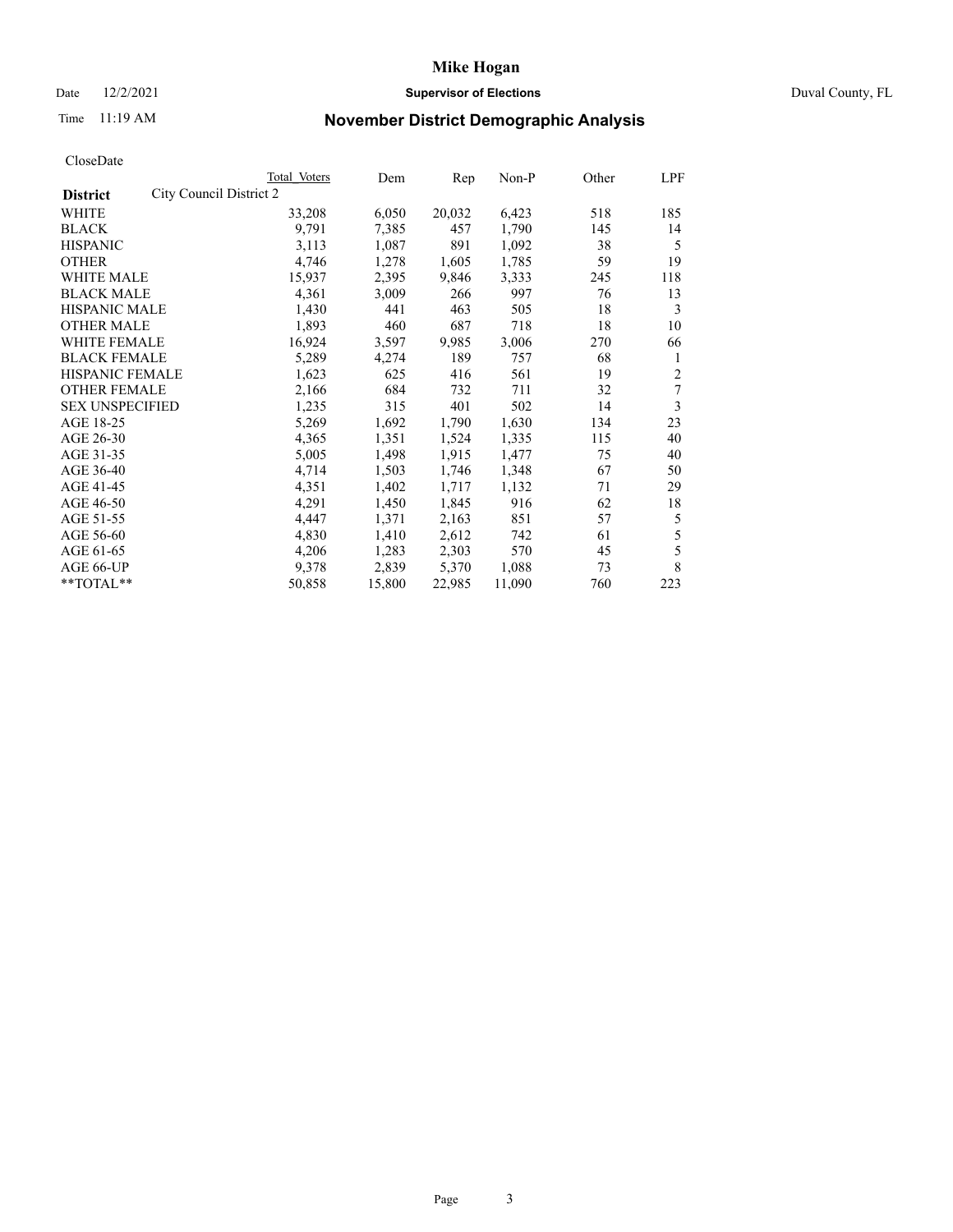### Date 12/2/2021 **Supervisor of Elections Supervisor of Elections** Duval County, FL

## Time 11:19 AM **November District Demographic Analysis**

|                                            | Total Voters | Dem    | Rep    | Non-P  | Other | LPF |
|--------------------------------------------|--------------|--------|--------|--------|-------|-----|
| City Council District 3<br><b>District</b> |              |        |        |        |       |     |
| WHITE                                      | 35,474       | 7,417  | 19,227 | 8,081  | 553   | 196 |
| <b>BLACK</b>                               | 4,636        | 3,389  | 250    | 942    | 52    | 3   |
| <b>HISPANIC</b>                            | 3,191        | 1,072  | 972    | 1,080  | 59    | 8   |
| <b>OTHER</b>                               | 6,475        | 1,747  | 2,110  | 2,521  | 78    | 19  |
| <b>WHITE MALE</b>                          | 16,736       | 2,724  | 9,586  | 4,014  | 271   | 141 |
| <b>BLACK MALE</b>                          | 2,189        | 1,472  | 156    | 530    | 29    | 2   |
| <b>HISPANIC MALE</b>                       | 1,402        | 405    | 452    | 512    | 28    | 5   |
| <b>OTHER MALE</b>                          | 2,608        | 653    | 879    | 1,034  | 32    | 10  |
| WHITE FEMALE                               | 18,358       | 4,610  | 9,468  | 3,953  | 275   | 52  |
| <b>BLACK FEMALE</b>                        | 2,386        | 1,879  | 89     | 394    | 23    | 1   |
| HISPANIC FEMALE                            | 1,722        | 647    | 506    | 538    | 30    | 1   |
| <b>OTHER FEMALE</b>                        | 3,070        | 907    | 1,036  | 1,082  | 39    | 6   |
| <b>SEX UNSPECIFIED</b>                     | 1,304        | 328    | 387    | 566    | 15    | 8   |
| AGE 18-25                                  | 5,230        | 1,594  | 1,805  | 1,660  | 140   | 31  |
| AGE 26-30                                  | 4,520        | 1,277  | 1,666  | 1,455  | 84    | 38  |
| AGE 31-35                                  | 4,568        | 1,260  | 1,759  | 1,435  | 75    | 39  |
| AGE 36-40                                  | 4,411        | 1,162  | 1,687  | 1,461  | 65    | 36  |
| AGE 41-45                                  | 4,079        | 1,110  | 1,622  | 1,270  | 59    | 18  |
| AGE 46-50                                  | 4,028        | 1,086  | 1,814  | 1,045  | 62    | 21  |
| AGE 51-55                                  | 4,108        | 1,069  | 2,083  | 898    | 44    | 14  |
| AGE 56-60                                  | 4,456        | 1,098  | 2,374  | 911    | 61    | 12  |
| AGE 61-65                                  | 4,209        | 1,153  | 2,164  | 823    | 59    | 10  |
| AGE 66-UP                                  | 10,160       | 2,815  | 5,581  | 1,664  | 93    | 7   |
| **TOTAL**                                  | 49,776       | 13,625 | 22,559 | 12,624 | 742   | 226 |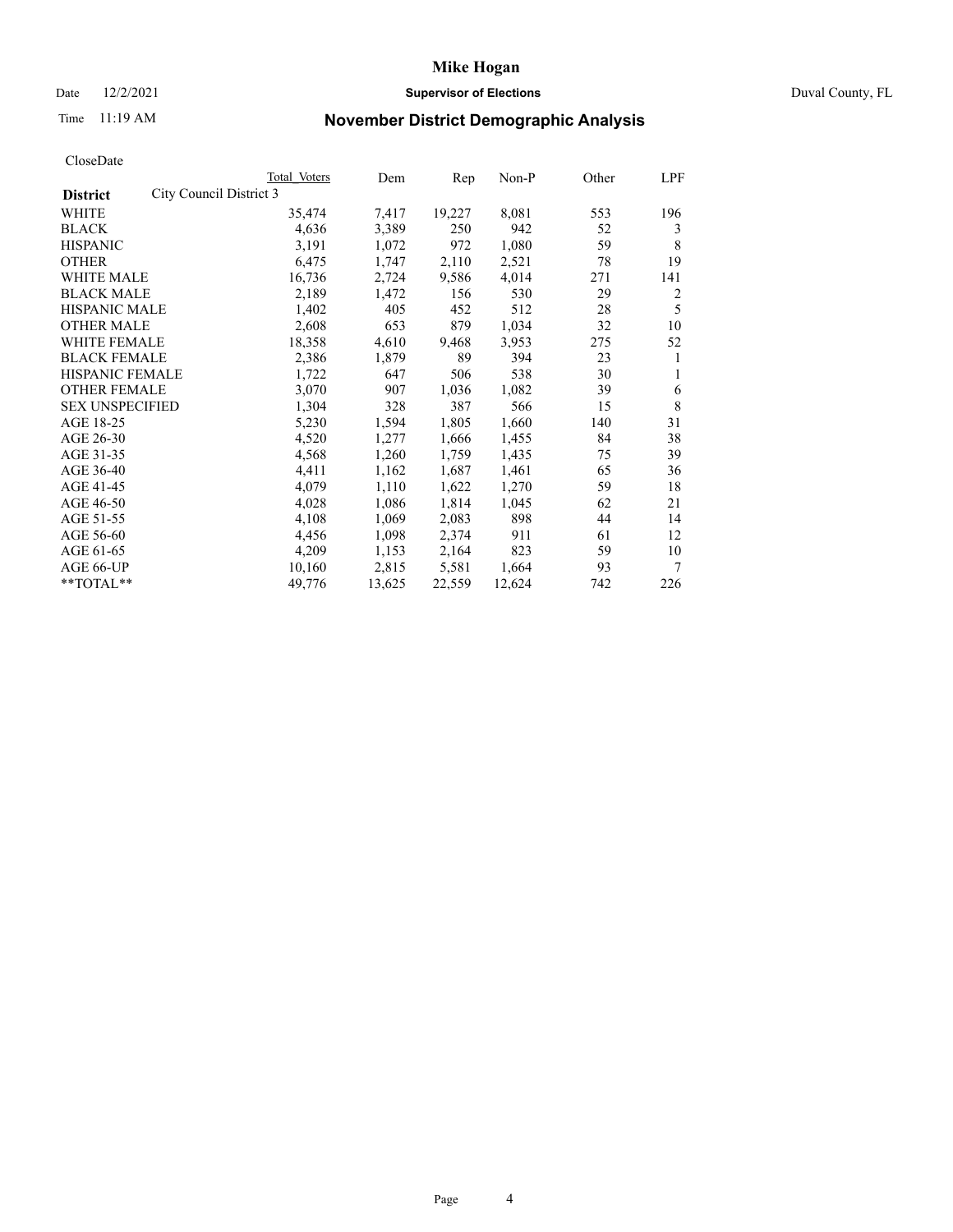### Date 12/2/2021 **Supervisor of Elections Supervisor of Elections** Duval County, FL

## Time 11:19 AM **November District Demographic Analysis**

|                        | Total Voters            | Dem    | Rep    | Non-P  | Other | LPF |
|------------------------|-------------------------|--------|--------|--------|-------|-----|
| <b>District</b>        | City Council District 4 |        |        |        |       |     |
| WHITE                  | 25,992                  | 6,268  | 13,115 | 5,993  | 447   | 169 |
| <b>BLACK</b>           | 7,875                   | 5,937  | 336    | 1,483  | 107   | 12  |
| <b>HISPANIC</b>        | 4,149                   | 1,587  | 929    | 1,555  | 61    | 17  |
| <b>OTHER</b>           | 5,481                   | 1,727  | 1,399  | 2,263  | 75    | 17  |
| <b>WHITE MALE</b>      | 12,177                  | 2,446  | 6,404  | 3,002  | 214   | 111 |
| <b>BLACK MALE</b>      | 3,133                   | 2,159  | 180    | 733    | 52    | 9   |
| <b>HISPANIC MALE</b>   | 1,831                   | 622    | 467    | 710    | 24    | 8   |
| <b>OTHER MALE</b>      | 2,157                   | 616    | 587    | 905    | 39    | 10  |
| WHITE FEMALE           | 13,488                  | 3,748  | 6,565  | 2,887  | 232   | 56  |
| <b>BLACK FEMALE</b>    | 4,601                   | 3,675  | 150    | 720    | 53    | 3   |
| HISPANIC FEMALE        | 2,223                   | 931    | 441    | 805    | 37    | 9   |
| <b>OTHER FEMALE</b>    | 2,487                   | 890    | 659    | 903    | 31    | 4   |
| <b>SEX UNSPECIFIED</b> | 1,400                   | 432    | 326    | 629    | 8     | 5   |
| AGE 18-25              | 5,125                   | 1,939  | 1,280  | 1,736  | 134   | 36  |
| AGE 26-30              | 5,009                   | 1,772  | 1,374  | 1,701  | 125   | 37  |
| AGE 31-35              | 4,476                   | 1,634  | 1,277  | 1,437  | 92    | 36  |
| AGE 36-40              | 3,774                   | 1,321  | 1,150  | 1,206  | 70    | 27  |
| AGE 41-45              | 3,267                   | 1,201  | 986    | 1,004  | 54    | 22  |
| AGE 46-50              | 3,179                   | 1,132  | 1,144  | 829    | 53    | 21  |
| AGE 51-55              | 3,378                   | 1,164  | 1,359  | 807    | 37    | 11  |
| AGE 56-60              | 3,725                   | 1,258  | 1,664  | 754    | 40    | 9   |
| AGE 61-65              | 3,533                   | 1,176  | 1,641  | 677    | 29    | 10  |
| AGE 66-UP              | 8,030                   | 2,922  | 3,904  | 1,142  | 56    | 6   |
| **TOTAL**              | 43,497                  | 15,519 | 15,779 | 11,294 | 690   | 215 |
|                        |                         |        |        |        |       |     |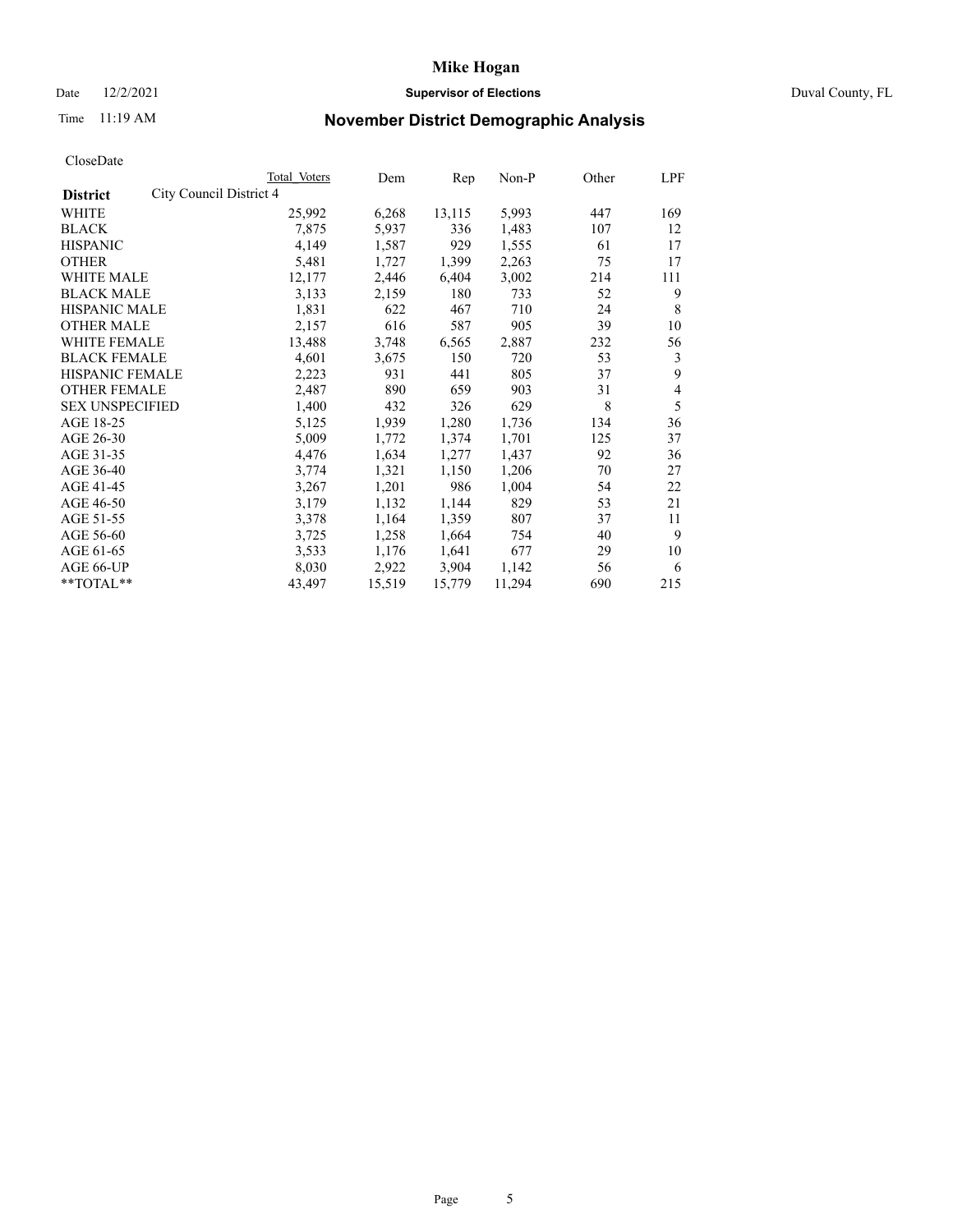### Date 12/2/2021 **Supervisor of Elections Supervisor of Elections** Duval County, FL

## Time 11:19 AM **November District Demographic Analysis**

|                                            | Total Voters | Dem    | Rep    | Non-P | Other | LPF            |
|--------------------------------------------|--------------|--------|--------|-------|-------|----------------|
| City Council District 5<br><b>District</b> |              |        |        |       |       |                |
| WHITE                                      | 27,736       | 7,938  | 13,743 | 5,480 | 398   | 177            |
| <b>BLACK</b>                               | 6,817        | 5,194  | 281    | 1,270 | 63    | 9              |
| <b>HISPANIC</b>                            | 2,707        | 1,077  | 649    | 942   | 34    | 5              |
| <b>OTHER</b>                               | 3,716        | 1,132  | 1,090  | 1,426 | 53    | 15             |
| <b>WHITE MALE</b>                          | 12,733       | 3,112  | 6,571  | 2,763 | 167   | 120            |
| <b>BLACK MALE</b>                          | 2,825        | 2,002  | 152    | 632   | 34    | 5              |
| <b>HISPANIC MALE</b>                       | 1,221        | 453    | 332    | 421   | 13    | $\overline{c}$ |
| <b>OTHER MALE</b>                          | 1,455        | 396    | 487    | 552   | 15    | 5              |
| WHITE FEMALE                               | 14,681       | 4,729  | 7,039  | 2,630 | 229   | 54             |
| <b>BLACK FEMALE</b>                        | 3,873        | 3,104  | 124    | 613   | 28    | 4              |
| HISPANIC FEMALE                            | 1,409        | 593    | 302    | 491   | 20    | 3              |
| <b>OTHER FEMALE</b>                        | 1,594        | 560    | 457    | 542   | 28    | 7              |
| <b>SEX UNSPECIFIED</b>                     | 1,184        | 392    | 299    | 473   | 14    | 6              |
| AGE 18-25                                  | 3,874        | 1,497  | 1,083  | 1,163 | 108   | 23             |
| AGE 26-30                                  | 3,850        | 1,426  | 1,099  | 1,217 | 73    | 35             |
| AGE 31-35                                  | 3,994        | 1,579  | 1,167  | 1,138 | 67    | 43             |
| AGE 36-40                                  | 3,466        | 1,333  | 1,074  | 988   | 38    | 33             |
| AGE 41-45                                  | 2,942        | 1,049  | 989    | 841   | 40    | 23             |
| AGE 46-50                                  | 2,966        | 1,019  | 1,124  | 769   | 36    | 18             |
| AGE 51-55                                  | 3,164        | 1,113  | 1,321  | 692   | 28    | 10             |
| AGE 56-60                                  | 3,536        | 1,259  | 1,578  | 639   | 52    | 8              |
| AGE 61-65                                  | 3,611        | 1,371  | 1,670  | 527   | 41    | $\overline{2}$ |
| AGE 66-UP                                  | 9,572        | 3,694  | 4,658  | 1,144 | 65    | 11             |
| **TOTAL**                                  | 40,976       | 15,341 | 15,763 | 9,118 | 548   | 206            |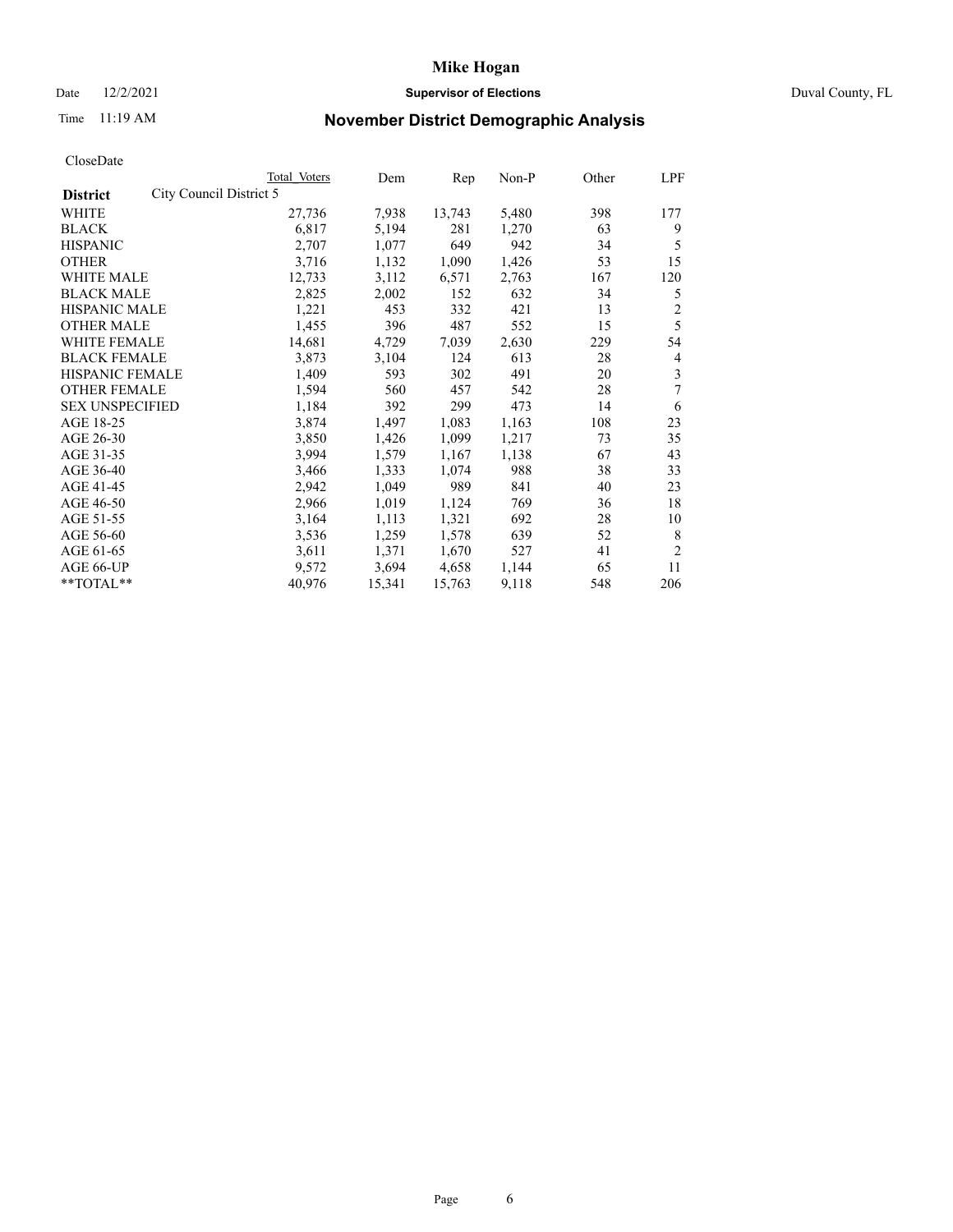#### Date 12/2/2021 **Supervisor of Elections** Duval County, FL

## Time 11:19 AM **November District Demographic Analysis**

|                        |                         | Total Voters | Dem    | Rep    | $Non-P$ | Other | LPF            |
|------------------------|-------------------------|--------------|--------|--------|---------|-------|----------------|
| <b>District</b>        | City Council District 6 |              |        |        |         |       |                |
| WHITE                  |                         | 40,672       | 8,671  | 23,358 | 7,839   | 569   | 235            |
| <b>BLACK</b>           |                         | 3,671        | 2,665  | 211    | 724     | 66    | 5              |
| <b>HISPANIC</b>        |                         | 3,046        | 986    | 1,028  | 985     | 37    | 10             |
| <b>OTHER</b>           |                         | 4,527        | 1,247  | 1,491  | 1,682   | 82    | 25             |
| <b>WHITE MALE</b>      |                         | 19,232       | 3,313  | 11,471 | 4,044   | 249   | 155            |
| <b>BLACK MALE</b>      |                         | 1,662        | 1,118  | 125    | 382     | 37    | $\mathbf{0}$   |
| <b>HISPANIC MALE</b>   |                         | 1,380        | 399    | 496    | 462     | 15    | 8              |
| <b>OTHER MALE</b>      |                         | 1,808        | 455    | 621    | 694     | 27    | 11             |
| WHITE FEMALE           |                         | 21,091       | 5,276  | 11,691 | 3,726   | 319   | 79             |
| <b>BLACK FEMALE</b>    |                         | 1,962        | 1,517  | 82     | 329     | 29    | 5              |
| HISPANIC FEMALE        |                         | 1,612        | 574    | 516    | 499     | 21    | $\overline{2}$ |
| <b>OTHER FEMALE</b>    |                         | 2,084        | 667    | 692    | 673     | 41    | 11             |
| <b>SEX UNSPECIFIED</b> |                         | 1,085        | 250    | 394    | 421     | 16    | $\overline{4}$ |
| AGE 18-25              |                         | 5,119        | 1,357  | 2,092  | 1,511   | 132   | 27             |
| AGE 26-30              |                         | 3,856        | 997    | 1,592  | 1,134   | 89    | 44             |
| AGE 31-35              |                         | 4,250        | 1,179  | 1,733  | 1,202   | 82    | 54             |
| AGE 36-40              |                         | 4,244        | 1,088  | 1,836  | 1,221   | 62    | 37             |
| AGE 41-45              |                         | 3,874        | 982    | 1,679  | 1,109   | 72    | 32             |
| AGE 46-50              |                         | 3,856        | 943    | 1,876  | 953     | 55    | 29             |
| AGE 51-55              |                         | 4,433        | 1,007  | 2,421  | 916     | 73    | 16             |
| AGE 56-60              |                         | 4,922        | 1,147  | 2,844  | 877     | 45    | 9              |
| AGE 61-65              |                         | 4,636        | 1,229  | 2,649  | 706     | 42    | 10             |
| AGE 66-UP              |                         | 12,724       | 3,639  | 7,366  | 1,600   | 102   | 17             |
| **TOTAL**              |                         | 51,916       | 13,569 | 26,088 | 11,230  | 754   | 275            |
|                        |                         |              |        |        |         |       |                |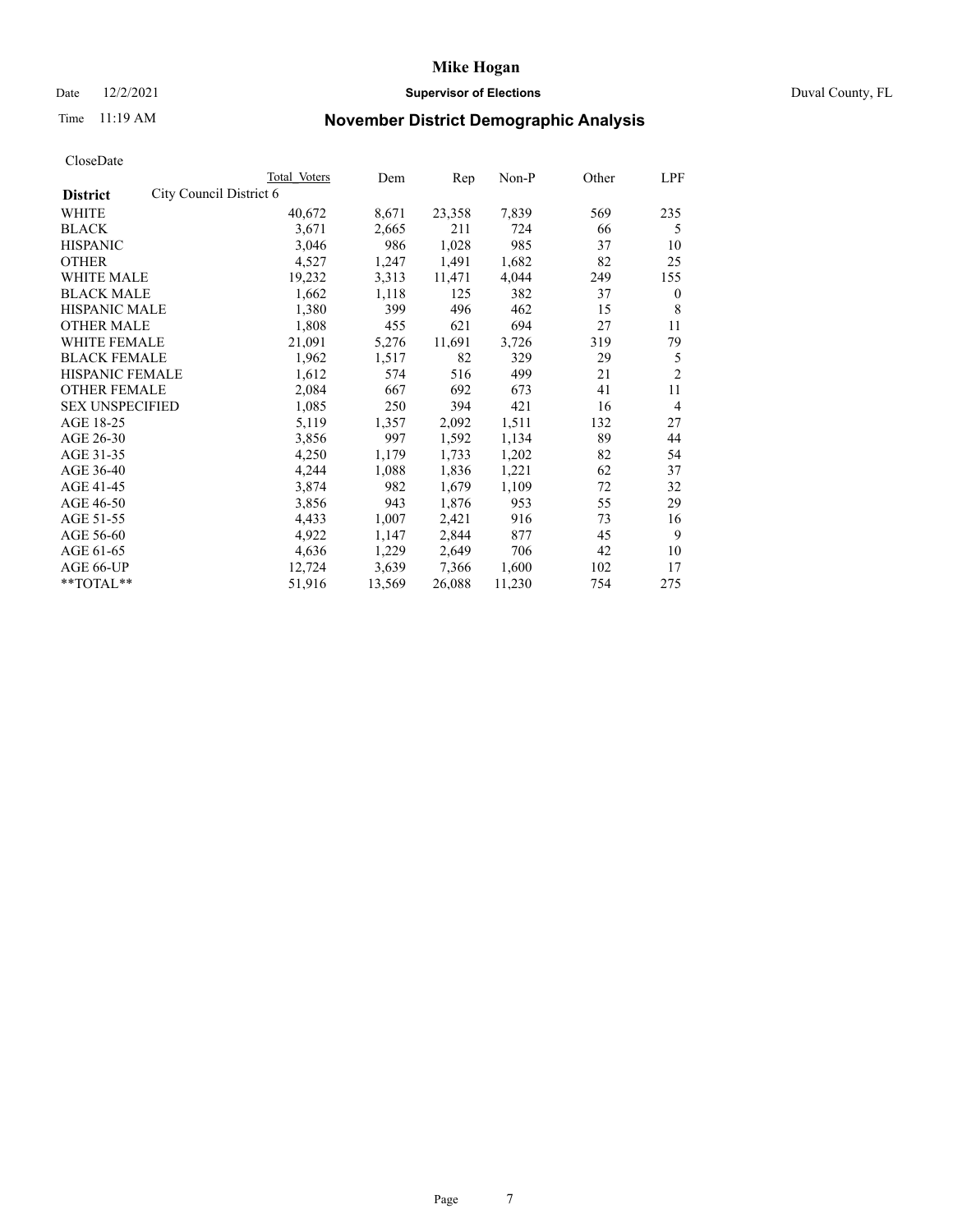### Date 12/2/2021 **Supervisor of Elections Supervisor of Elections** Duval County, FL

## Time 11:19 AM **November District Demographic Analysis**

|                                            | Total Voters | Dem    | Rep   | $Non-P$ | Other | LPF                     |
|--------------------------------------------|--------------|--------|-------|---------|-------|-------------------------|
| City Council District 7<br><b>District</b> |              |        |       |         |       |                         |
| WHITE                                      | 12,636       | 3,270  | 5,959 | 3,039   | 265   | 103                     |
| <b>BLACK</b>                               | 25,154       | 21,013 | 754   | 3,170   | 202   | 15                      |
| <b>HISPANIC</b>                            | 1,581        | 686    | 282   | 577     | 29    | 7                       |
| <b>OTHER</b>                               | 3,076        | 1,389  | 477   | 1,137   | 60    | 13                      |
| <b>WHITE MALE</b>                          | 6,208        | 1,369  | 3,064 | 1,581   | 123   | 71                      |
| <b>BLACK MALE</b>                          | 10,179       | 8,069  | 403   | 1,590   | 108   | 9                       |
| <b>HISPANIC MALE</b>                       | 714          | 281    | 150   | 266     | 12    | 5                       |
| <b>OTHER MALE</b>                          | 1,084        | 457    | 184   | 412     | 27    | 4                       |
| WHITE FEMALE                               | 6,261        | 1,856  | 2,823 | 1,409   | 141   | 32                      |
| <b>BLACK FEMALE</b>                        | 14,537       | 12,609 | 342   | 1,491   | 90    | 5                       |
| HISPANIC FEMALE                            | 833          | 389    | 129   | 296     | 17    | $\overline{\mathbf{c}}$ |
| <b>OTHER FEMALE</b>                        | 1,311        | 674    | 215   | 390     | 24    | 8                       |
| <b>SEX UNSPECIFIED</b>                     | 1,320        | 654    | 162   | 488     | 14    | $\overline{2}$          |
| AGE 18-25                                  | 4,832        | 2,670  | 653   | 1,408   | 84    | 17                      |
| AGE 26-30                                  | 4,110        | 2,259  | 585   | 1,176   | 60    | 30                      |
| AGE 31-35                                  | 4,205        | 2,410  | 630   | 1,056   | 77    | 32                      |
| AGE 36-40                                  | 3,914        | 2,316  | 635   | 891     | 52    | 20                      |
| AGE 41-45                                  | 3,563        | 2,191  | 595   | 708     | 58    | 11                      |
| AGE 46-50                                  | 3,582        | 2,130  | 709   | 680     | 55    | 8                       |
| AGE 51-55                                  | 3,621        | 2,259  | 761   | 551     | 44    | 6                       |
| AGE 56-60                                  | 3,684        | 2,381  | 781   | 474     | 44    | 4                       |
| AGE 61-65                                  | 3,571        | 2,453  | 685   | 396     | 32    | 5                       |
| AGE 66-UP                                  | 7,364        | 5,288  | 1,438 | 583     | 50    | 5                       |
| **TOTAL**                                  | 42,447       | 26,358 | 7,472 | 7,923   | 556   | 138                     |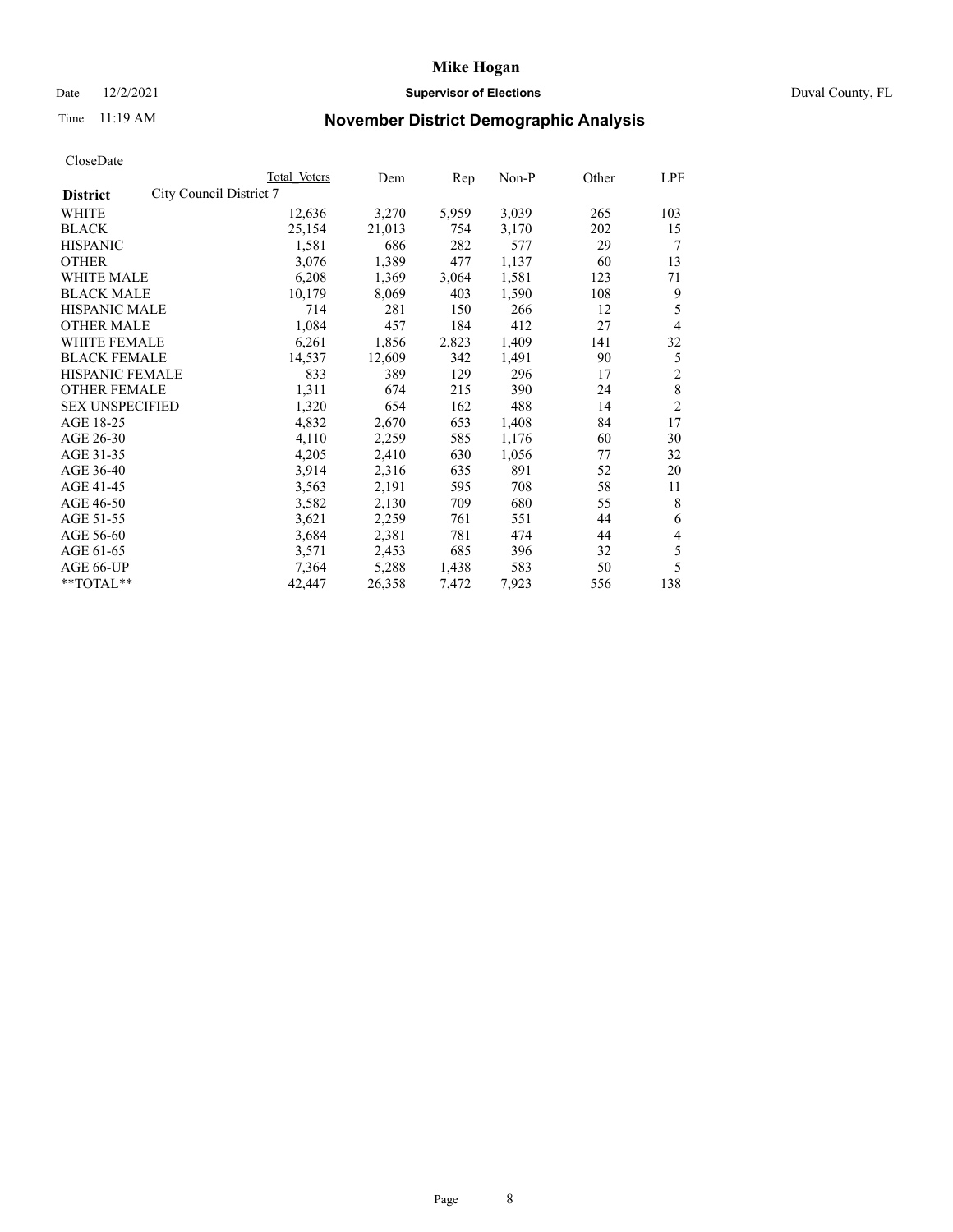#### Date 12/2/2021 **Supervisor of Elections** Duval County, FL

## Time 11:19 AM **November District Demographic Analysis**

|                                                   | Total Voters | Dem    | Rep   | Non-P | Other | LPF            |
|---------------------------------------------------|--------------|--------|-------|-------|-------|----------------|
| <b>City Council District 8</b><br><b>District</b> |              |        |       |       |       |                |
| WHITE                                             | 11,057       | 2,174  | 6,600 | 2,068 | 159   | 56             |
| <b>BLACK</b>                                      | 28,975       | 24,630 | 794   | 3,350 | 177   | 24             |
| <b>HISPANIC</b>                                   | 912          | 373    | 206   | 317   | 11    | 5              |
| <b>OTHER</b>                                      | 2,569        | 1,138  | 364   | 1,031 | 26    | 10             |
| <b>WHITE MALE</b>                                 | 5,123        | 847    | 3,180 | 986   | 78    | 32             |
| <b>BLACK MALE</b>                                 | 11,553       | 9,372  | 422   | 1,643 | 103   | 13             |
| HISPANIC MALE                                     | 422          | 151    | 116   | 150   | 4     | 1              |
| <b>OTHER MALE</b>                                 | 844          | 356    | 141   | 332   | 7     | 8              |
| <b>WHITE FEMALE</b>                               | 5,792        | 1,301  | 3,344 | 1,042 | 81    | 24             |
| <b>BLACK FEMALE</b>                               | 16,949       | 14,888 | 360   | 1,618 | 72    | 11             |
| <b>HISPANIC FEMALE</b>                            | 473          | 214    | 85    | 163   | 7     | $\overline{4}$ |
| <b>OTHER FEMALE</b>                               | 1,017        | 528    | 162   | 314   | 11    | $\overline{2}$ |
| <b>SEX UNSPECIFIED</b>                            | 1,340        | 658    | 154   | 518   | 10    | $\theta$       |
| AGE 18-25                                         | 5,232        | 3,049  | 617   | 1,472 | 78    | 16             |
| AGE 26-30                                         | 3,726        | 2,155  | 539   | 979   | 34    | 19             |
| AGE 31-35                                         | 3,959        | 2,488  | 580   | 832   | 39    | 20             |
| AGE 36-40                                         | 3,677        | 2,343  | 555   | 731   | 37    | 11             |
| AGE 41-45                                         | 3,425        | 2,270  | 517   | 595   | 36    | 7              |
| AGE 46-50                                         | 3,382        | 2,256  | 610   | 479   | 32    | 5              |
| AGE 51-55                                         | 3,647        | 2,380  | 779   | 443   | 38    | 7              |
| AGE 56-60                                         | 3,939        | 2,620  | 879   | 408   | 29    | 3              |
| AGE 61-65                                         | 3,984        | 2,747  | 867   | 347   | 18    | 5              |
| AGE 66-UP                                         | 8,539        | 6,005  | 2,021 | 479   | 32    | $\overline{2}$ |
| **TOTAL**                                         | 43,513       | 28,315 | 7,964 | 6,766 | 373   | 95             |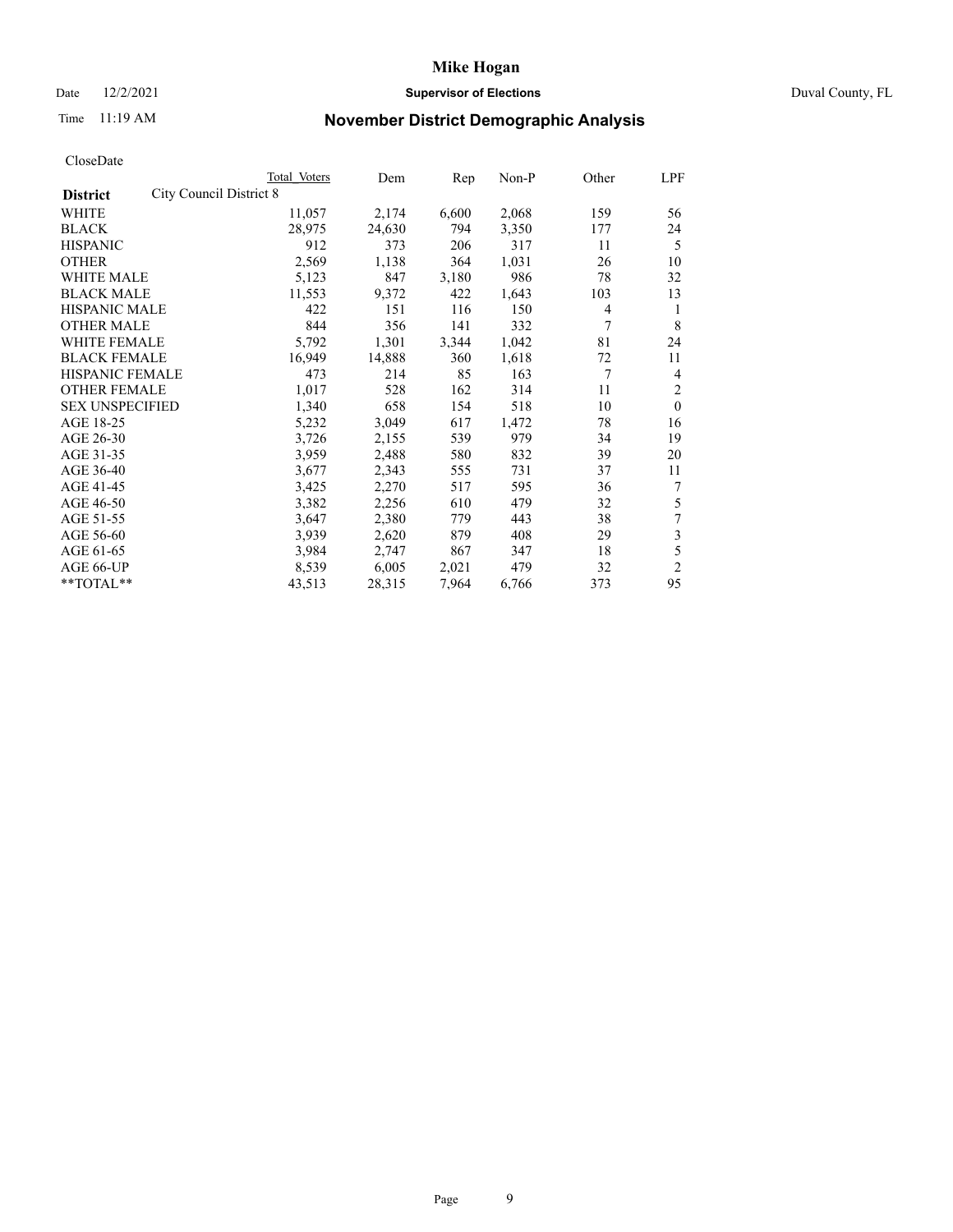### Date 12/2/2021 **Supervisor of Elections Supervisor of Elections** Duval County, FL

## Time 11:19 AM **November District Demographic Analysis**

|                                            | Total Voters | Dem    | Rep   | Non-P | Other | LPF            |
|--------------------------------------------|--------------|--------|-------|-------|-------|----------------|
| City Council District 9<br><b>District</b> |              |        |       |       |       |                |
| WHITE                                      | 11,623       | 3,381  | 5,131 | 2,794 | 224   | 93             |
| <b>BLACK</b>                               | 22,090       | 18,043 | 705   | 3,147 | 173   | 22             |
| <b>HISPANIC</b>                            | 1,904        | 794    | 315   | 751   | 35    | 9              |
| <b>OTHER</b>                               | 3,221        | 1,294  | 594   | 1,269 | 55    | 9              |
| <b>WHITE MALE</b>                          | 5,337        | 1,320  | 2,546 | 1,302 | 106   | 63             |
| <b>BLACK MALE</b>                          | 8,561        | 6,651  | 338   | 1,470 | 90    | 12             |
| <b>HISPANIC MALE</b>                       | 844          | 320    | 169   | 333   | 18    | 4              |
| <b>OTHER MALE</b>                          | 1,119        | 410    | 237   | 448   | 19    | 5              |
| WHITE FEMALE                               | 6,136        | 2,017  | 2,531 | 1,443 | 116   | 29             |
| <b>BLACK FEMALE</b>                        | 13,081       | 11,045 | 350   | 1,595 | 81    | 10             |
| <b>HISPANIC FEMALE</b>                     | 1,006        | 448    | 139   | 400   | 14    | 5              |
| <b>OTHER FEMALE</b>                        | 1,415        | 636    | 281   | 469   | 27    | $\overline{c}$ |
| <b>SEX UNSPECIFIED</b>                     | 1,339        | 665    | 154   | 501   | 16    | 3              |
| AGE 18-25                                  | 4,781        | 2,594  | 507   | 1,570 | 93    | 17             |
| AGE 26-30                                  | 4,133        | 2,324  | 534   | 1,176 | 71    | 28             |
| AGE 31-35                                  | 4,290        | 2,533  | 490   | 1,157 | 79    | 31             |
| AGE 36-40                                  | 3,605        | 2,160  | 489   | 887   | 55    | 14             |
| AGE 41-45                                  | 3,085        | 1,880  | 472   | 673   | 42    | 18             |
| AGE 46-50                                  | 2,890        | 1,782  | 494   | 575   | 34    | 5              |
| AGE 51-55                                  | 2,981        | 1,860  | 599   | 494   | 23    | 5              |
| AGE 56-60                                  | 3,275        | 2,081  | 729   | 424   | 34    | 7              |
| AGE 61-65                                  | 3,125        | 1,970  | 731   | 397   | 24    | 3              |
| AGE 66-UP                                  | 6,670        | 4,328  | 1,699 | 606   | 32    | 5              |
| **TOTAL**                                  | 38,838       | 23,512 | 6,745 | 7,961 | 487   | 133            |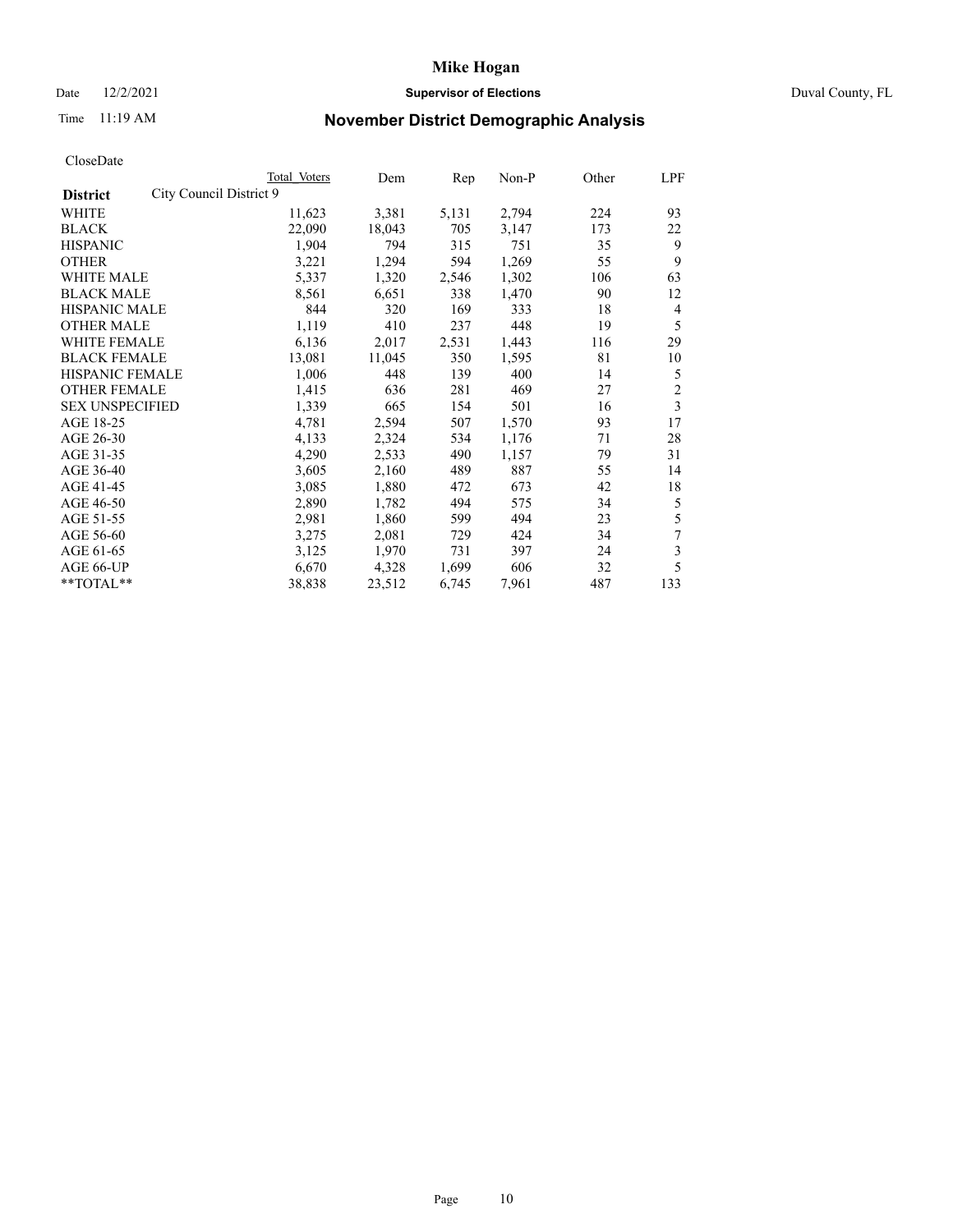### Date 12/2/2021 **Supervisor of Elections Supervisor of Elections** Duval County, FL

## Time 11:19 AM **November District Demographic Analysis**

|                                             | Total Voters | Dem    | Rep   | Non-P | Other | LPF |
|---------------------------------------------|--------------|--------|-------|-------|-------|-----|
| City Council District 10<br><b>District</b> |              |        |       |       |       |     |
| WHITE                                       | 11,800       | 2,678  | 6,216 | 2,629 | 201   | 76  |
| <b>BLACK</b>                                | 25,648       | 21,512 | 736   | 3,185 | 204   | 11  |
| <b>HISPANIC</b>                             | 2,087        | 890    | 377   | 789   | 26    | 5   |
| <b>OTHER</b>                                | 3,449        | 1,330  | 790   | 1,285 | 33    | 11  |
| <b>WHITE MALE</b>                           | 5,452        | 1,042  | 3,010 | 1,252 | 95    | 53  |
| <b>BLACK MALE</b>                           | 10,111       | 7,984  | 389   | 1,626 | 104   | 8   |
| <b>HISPANIC MALE</b>                        | 937          | 338    | 208   | 374   | 13    | 4   |
| <b>OTHER MALE</b>                           | 1,258        | 434    | 342   | 467   | 10    | 5   |
| WHITE FEMALE                                | 6,191        | 1,595  | 3,139 | 1,328 | 106   | 23  |
| <b>BLACK FEMALE</b>                         | 15,099       | 13,177 | 337   | 1,486 | 96    | 3   |
| <b>HISPANIC FEMALE</b>                      | 1,105        | 532    | 164   | 395   | 13    | 1   |
| <b>OTHER FEMALE</b>                         | 1,502        | 640    | 367   | 477   | 15    | 3   |
| <b>SEX UNSPECIFIED</b>                      | 1,329        | 668    | 163   | 483   | 12    | 3   |
| AGE 18-25                                   | 4,987        | 2,684  | 603   | 1,595 | 89    | 16  |
| AGE 26-30                                   | 3,987        | 2,242  | 536   | 1,121 | 65    | 23  |
| AGE 31-35                                   | 4,026        | 2,376  | 570   | 1,016 | 47    | 17  |
| AGE 36-40                                   | 3,597        | 2,175  | 542   | 818   | 51    | 11  |
| AGE 41-45                                   | 3,235        | 2,007  | 544   | 641   | 37    | 6   |
| AGE 46-50                                   | 3,359        | 2,102  | 638   | 573   | 38    | 8   |
| AGE 51-55                                   | 3,349        | 2,075  | 702   | 526   | 35    | 11  |
| AGE 56-60                                   | 3,777        | 2,361  | 850   | 533   | 30    | 3   |
| AGE 61-65                                   | 3,672        | 2,275  | 933   | 440   | 23    |     |
| AGE 66-UP                                   | 8,992        | 6,111  | 2,201 | 624   | 49    | 7   |
| **TOTAL**                                   | 42,984       | 26,410 | 8,119 | 7,888 | 464   | 103 |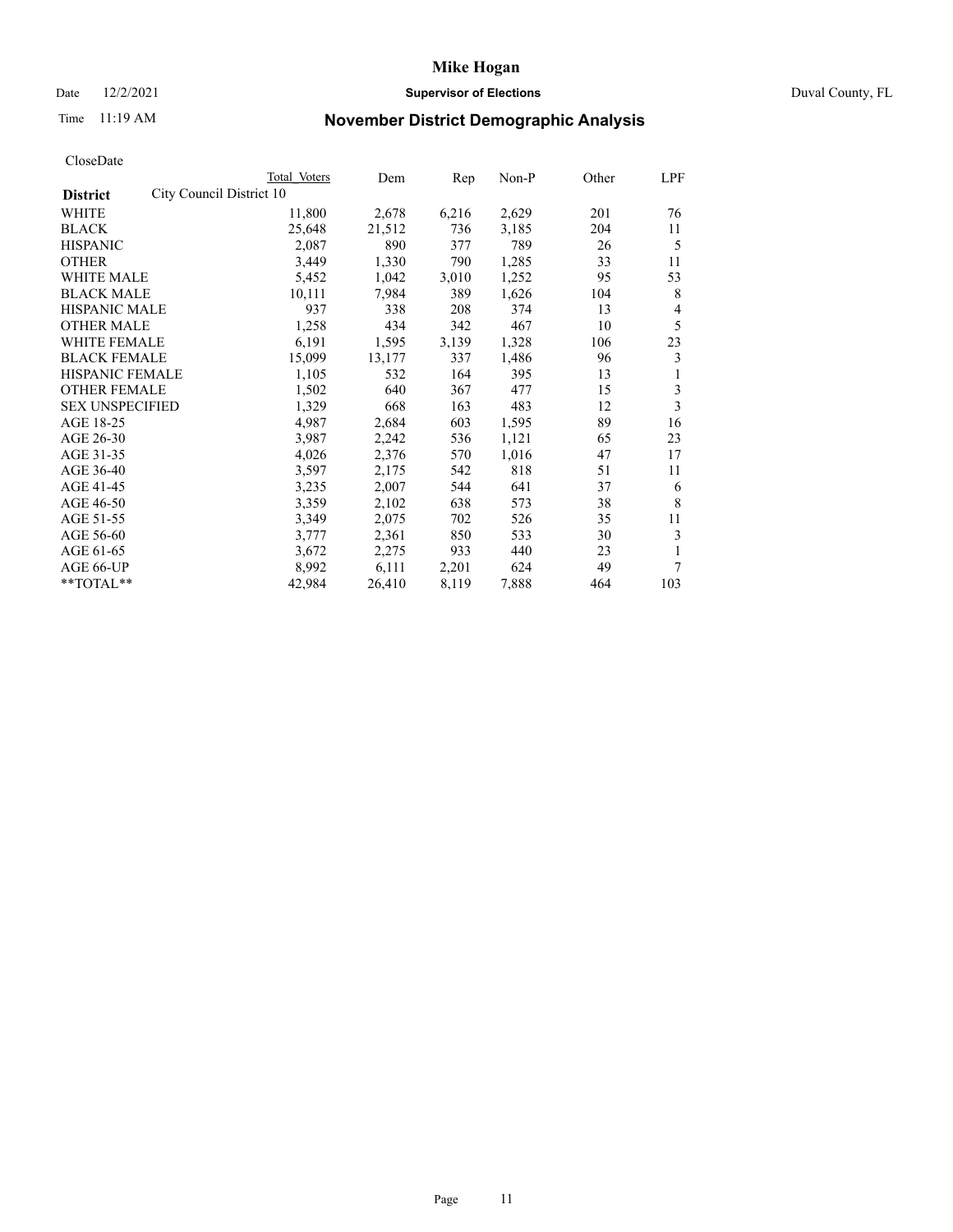### Date 12/2/2021 **Supervisor of Elections Supervisor of Elections** Duval County, FL

## Time 11:19 AM **November District Demographic Analysis**

| Total Voters | Dem                      | Rep    | $Non-P$ | Other | LPF            |
|--------------|--------------------------|--------|---------|-------|----------------|
|              |                          |        |         |       |                |
| 36,905       | 8,597                    | 18,752 | 8,605   | 754   | 197            |
| 8,901        | 6,391                    | 395    | 1,951   | 150   | 14             |
| 4,589        | 1,612                    | 1,193  | 1,697   | 64    | 23             |
| 7,599        | 2,511                    | 1,814  | 3,127   | 120   | 27             |
| 16,867       | 3,274                    | 8,940  | 4,210   | 309   | 134            |
| 3,695        | 2,396                    | 210    | 1,015   | 70    | $\overline{4}$ |
| 2,060        | 642                      | 575    | 803     | 24    | 16             |
| 3,092        | 900                      | 799    | 1,329   | 45    | 19             |
| 19,696       | 5,246                    | 9,669  | 4,284   | 435   | 62             |
| 5,085        | 3,908                    | 178    | 910     | 79    | 10             |
| 2,463        | 938                      | 605    | 873     | 40    | 7              |
| 3,610        | 1,355                    | 850    | 1,337   | 61    | 7              |
| 1,426        | 452                      | 328    | 619     | 25    | $\overline{2}$ |
| 7,575        | 2,715                    | 2,193  | 2,372   | 249   | 46             |
| 7,103        | 2,495                    | 2,087  | 2,288   | 187   | 46             |
| 6,041        | 2,133                    | 1,859  | 1,868   | 120   | 61             |
| 5,001        | 1,765                    | 1,563  | 1,565   | 80    | 28             |
| 4,496        | 1,538                    | 1,438  | 1,444   | 50    | 26             |
| 4,492        | 1,421                    | 1,713  | 1,249   | 87    | 22             |
| 4,602        | 1,381                    | 1,980  | 1,160   | 74    | 7              |
| 4,518        | 1,355                    | 2,072  | 1,015   | 68    | 8              |
| 3,960        | 1,185                    | 1,955  | 768     | 50    | $\overline{c}$ |
| 10,203       | 3,123                    | 5,293  | 1,649   | 123   | 15             |
| 57,994       | 19,111                   | 22,154 | 15,380  | 1,088 | 261            |
|              | City Council District 11 |        |         |       |                |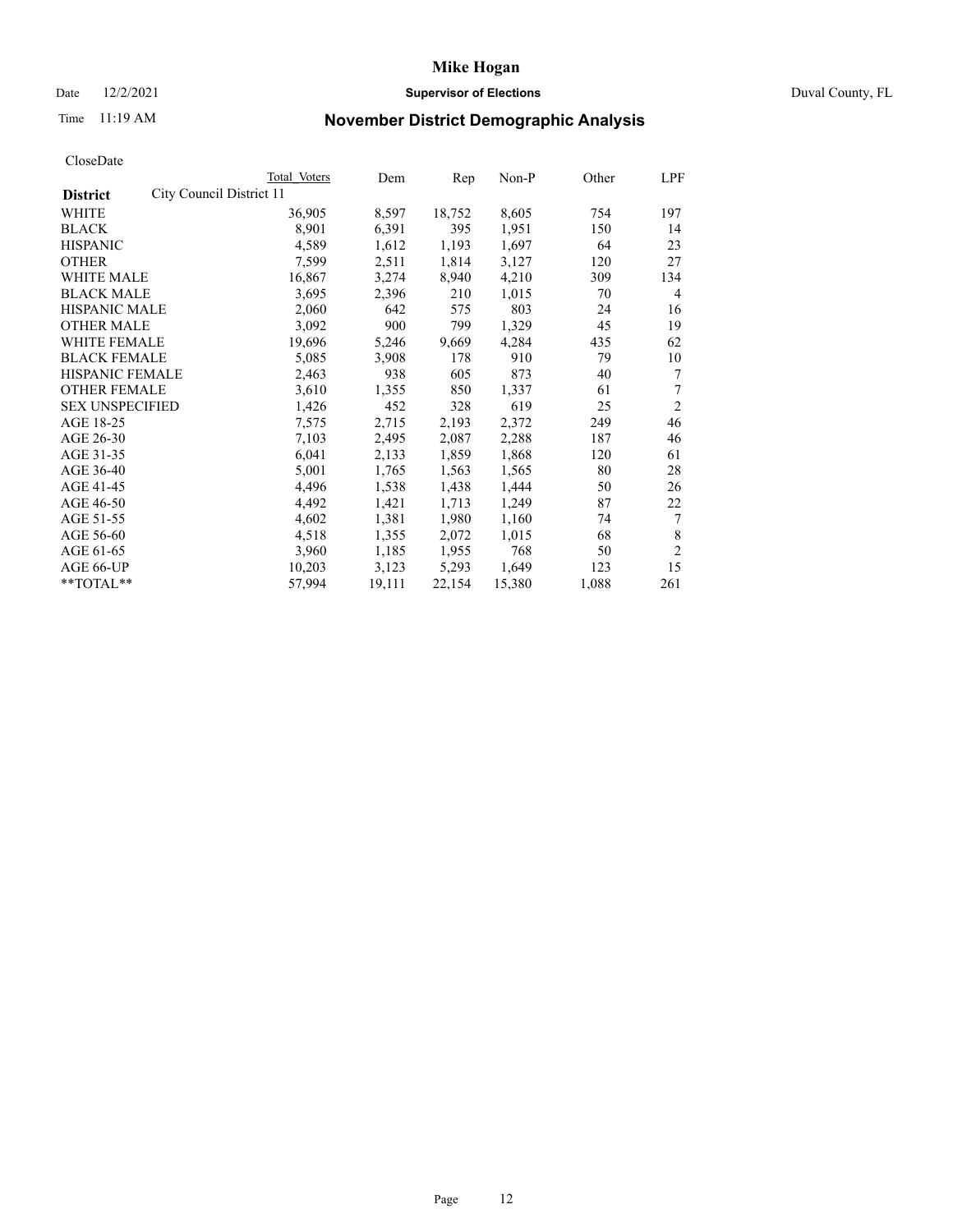### Date 12/2/2021 **Supervisor of Elections Supervisor of Elections** Duval County, FL

## Time 11:19 AM **November District Demographic Analysis**

|                                             | Total Voters | Dem    | Rep    | Non-P | Other | LPF |
|---------------------------------------------|--------------|--------|--------|-------|-------|-----|
| City Council District 12<br><b>District</b> |              |        |        |       |       |     |
| WHITE                                       | 25,788       | 4,248  | 16,280 | 4,792 | 345   | 123 |
| <b>BLACK</b>                                | 14,659       | 11,452 | 597    | 2,425 | 174   | 11  |
| <b>HISPANIC</b>                             | 2,882        | 1,068  | 690    | 1,084 | 34    | 6   |
| <b>OTHER</b>                                | 3,894        | 1,175  | 1,225  | 1,410 | 73    | 11  |
| <b>WHITE MALE</b>                           | 12,047       | 1,626  | 7,917  | 2,267 | 161   | 76  |
| <b>BLACK MALE</b>                           | 6,134        | 4,462  | 340    | 1,230 | 96    | 6   |
| <b>HISPANIC MALE</b>                        | 1,357        | 465    | 374    | 501   | 14    | 3   |
| <b>OTHER MALE</b>                           | 1,423        | 393    | 506    | 494   | 25    | 5   |
| WHITE FEMALE                                | 13,423       | 2,573  | 8,174  | 2,447 | 183   | 46  |
| <b>BLACK FEMALE</b>                         | 8,280        | 6,809  | 246    | 1,142 | 78    | 5   |
| HISPANIC FEMALE                             | 1,473        | 582    | 307    | 561   | 20    | 3   |
| <b>OTHER FEMALE</b>                         | 1,818        | 612    | 568    | 600   | 35    | 3   |
| <b>SEX UNSPECIFIED</b>                      | 1,266        | 421    | 360    | 467   | 14    | 4   |
| AGE 18-25                                   | 5,409        | 2,051  | 1,510  | 1,700 | 130   | 18  |
| AGE 26-30                                   | 4,257        | 1,436  | 1,396  | 1,311 | 89    | 25  |
| AGE 31-35                                   | 4,305        | 1,596  | 1,394  | 1,209 | 81    | 25  |
| AGE 36-40                                   | 4,180        | 1,653  | 1,382  | 1,063 | 57    | 25  |
| AGE 41-45                                   | 3,910        | 1,623  | 1,328  | 888   | 55    | 16  |
| AGE 46-50                                   | 3,976        | 1,600  | 1,518  | 786   | 59    | 13  |
| AGE 51-55                                   | 4,263        | 1,775  | 1,727  | 706   | 43    | 12  |
| AGE 56-60                                   | 4,577        | 1,755  | 2,124  | 662   | 31    | 5   |
| AGE 61-65                                   | 4,080        | 1,558  | 1,968  | 522   | 25    | 7   |
| AGE 66-UP                                   | 8,265        | 2,896  | 4,445  | 863   | 56    | 5   |
| **TOTAL**                                   | 47,223       | 17,943 | 18,792 | 9,711 | 626   | 151 |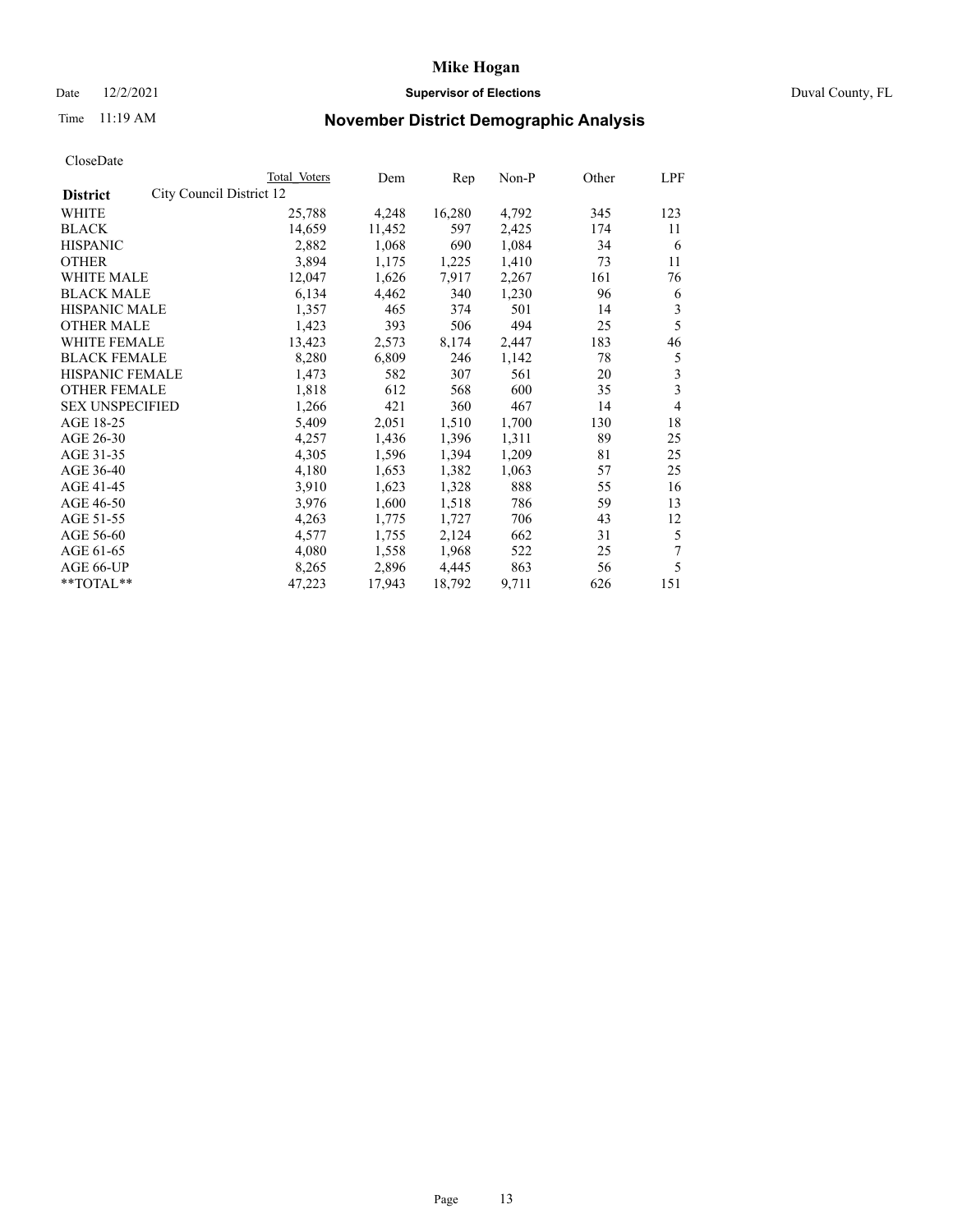### Date 12/2/2021 **Supervisor of Elections Supervisor of Elections** Duval County, FL

## Time 11:19 AM **November District Demographic Analysis**

|                        |                          | Total Voters | Dem    | Rep    | Non-P  | Other | LPF |
|------------------------|--------------------------|--------------|--------|--------|--------|-------|-----|
| <b>District</b>        | City Council District 13 |              |        |        |        |       |     |
| WHITE                  |                          | 40,839       | 10,000 | 20,898 | 9,049  | 675   | 217 |
| <b>BLACK</b>           |                          | 2,488        | 1,762  | 162    | 521    | 36    | 7   |
| <b>HISPANIC</b>        |                          | 1,582        | 564    | 502    | 470    | 33    | 13  |
| <b>OTHER</b>           |                          | 3,010        | 766    | 1,029  | 1,125  | 68    | 22  |
| <b>WHITE MALE</b>      |                          | 19,594       | 3,797  | 10,564 | 4,760  | 324   | 149 |
| <b>BLACK MALE</b>      |                          | 1,097        | 691    | 90     | 291    | 21    | 4   |
| <b>HISPANIC MALE</b>   |                          | 696          | 200    | 246    | 233    | 11    | 6   |
| <b>OTHER MALE</b>      |                          | 1,128        | 254    | 401    | 438    | 26    | 9   |
| WHITE FEMALE           |                          | 20,863       | 6,112  | 10,144 | 4,192  | 348   | 67  |
| <b>BLACK FEMALE</b>    |                          | 1,348        | 1,039  | 70     | 222    | 15    | 2   |
| HISPANIC FEMALE        |                          | 855          | 353    | 243    | 230    | 22    | 7   |
| <b>OTHER FEMALE</b>    |                          | 1,291        | 377    | 476    | 401    | 27    | 10  |
| <b>SEX UNSPECIFIED</b> |                          | 1,045        | 269    | 357    | 396    | 18    | 5   |
| AGE 18-25              |                          | 4,403        | 1,234  | 1,698  | 1,310  | 129   | 32  |
| AGE 26-30              |                          | 4,350        | 1,139  | 1,703  | 1,365  | 96    | 47  |
| AGE 31-35              |                          | 4,434        | 1,187  | 1,738  | 1,375  | 99    | 35  |
| AGE 36-40              |                          | 4,194        | 1,116  | 1,674  | 1,281  | 81    | 42  |
| AGE 41-45              |                          | 3,672        | 970    | 1,522  | 1,097  | 58    | 25  |
| AGE 46-50              |                          | 3,489        | 853    | 1,668  | 883    | 61    | 24  |
| AGE 51-55              |                          | 3,798        | 848    | 2,043  | 829    | 59    | 19  |
| AGE 56-60              |                          | 4,355        | 1,059  | 2,417  | 799    | 66    | 14  |
| AGE 61-65              |                          | 4,286        | 1,173  | 2,328  | 715    | 60    | 10  |
| AGE 66-UP              |                          | 10,936       | 3,512  | 5,799  | 1,511  | 103   | 11  |
| **TOTAL**              |                          | 47,919       | 13,092 | 22,591 | 11,165 | 812   | 259 |
|                        |                          |              |        |        |        |       |     |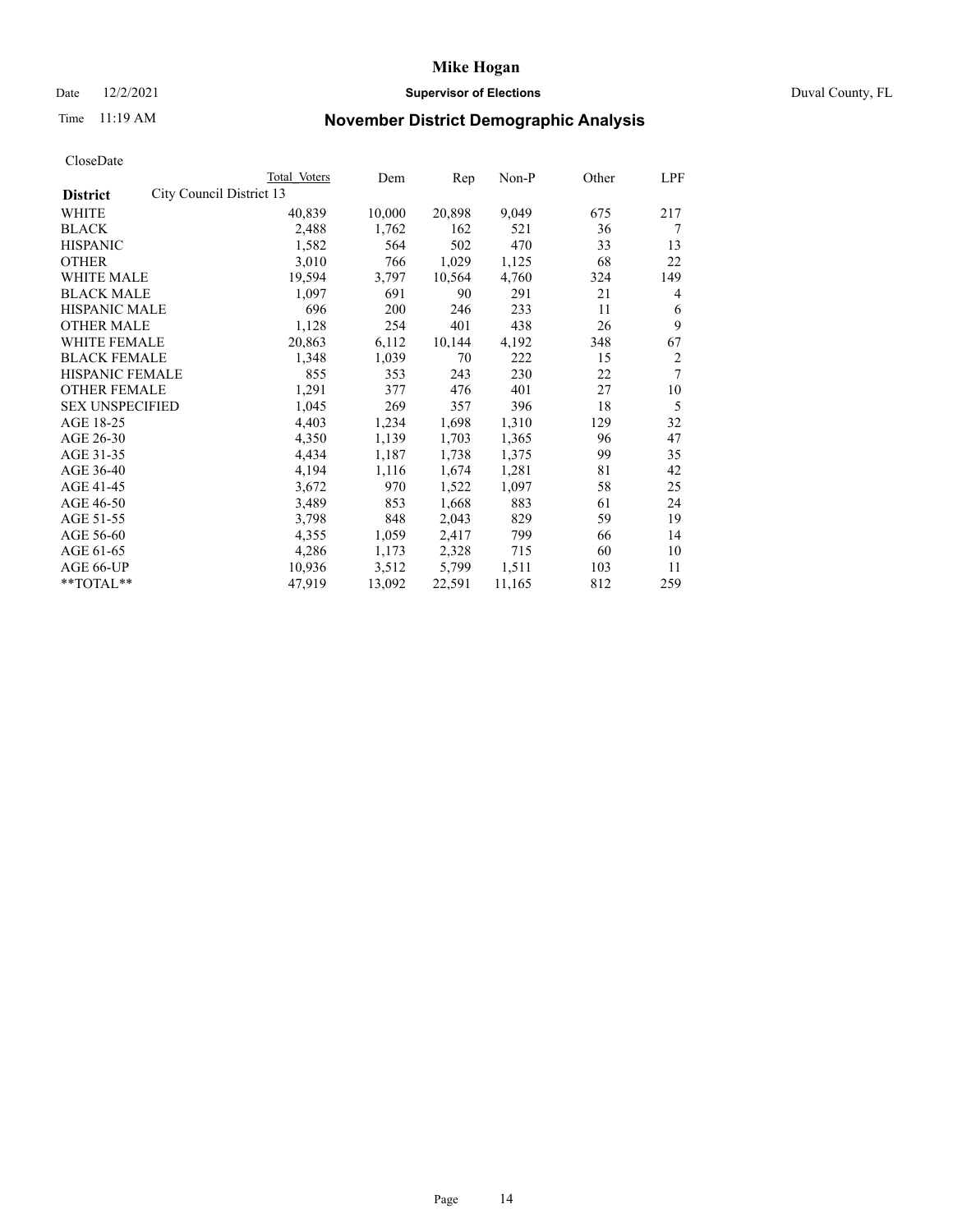### Date 12/2/2021 **Supervisor of Elections Supervisor of Elections** Duval County, FL

## Time 11:19 AM **November District Demographic Analysis**

|                        |                          | Total Voters | Dem    | Rep    | Non-P  | Other | LPF |
|------------------------|--------------------------|--------------|--------|--------|--------|-------|-----|
| <b>District</b>        | City Council District 14 |              |        |        |        |       |     |
| WHITE                  |                          | 32,934       | 9,945  | 15,850 | 6,356  | 570   | 213 |
| <b>BLACK</b>           |                          | 7,486        | 5,670  | 321    | 1,381  | 103   | 11  |
| <b>HISPANIC</b>        |                          | 2,809        | 1,154  | 648    | 935    | 58    | 14  |
| <b>OTHER</b>           |                          | 3,802        | 1,224  | 1,042  | 1,429  | 87    | 20  |
| <b>WHITE MALE</b>      |                          | 15,345       | 3,993  | 7,704  | 3,244  | 257   | 147 |
| <b>BLACK MALE</b>      |                          | 3,088        | 2,161  | 179    | 683    | 57    | 8   |
| <b>HISPANIC MALE</b>   |                          | 1,280        | 474    | 336    | 445    | 20    | 5   |
| <b>OTHER MALE</b>      |                          | 1,474        | 436    | 445    | 553    | 29    | 11  |
| WHITE FEMALE           |                          | 17,251       | 5,868  | 7,980  | 3,032  | 306   | 65  |
| <b>BLACK FEMALE</b>    |                          | 4,273        | 3,420  | 133    | 671    | 46    | 3   |
| HISPANIC FEMALE        |                          | 1,475        | 656    | 300    | 476    | 36    | 7   |
| <b>OTHER FEMALE</b>    |                          | 1,697        | 614    | 475    | 559    | 45    | 4   |
| <b>SEX UNSPECIFIED</b> |                          | 1,148        | 371    | 309    | 438    | 22    | 8   |
| AGE 18-25              |                          | 4,344        | 1,693  | 1,130  | 1,359  | 137   | 25  |
| AGE 26-30              |                          | 4,784        | 1,901  | 1,314  | 1,406  | 125   | 38  |
| AGE 31-35              |                          | 5,222        | 2,123  | 1,515  | 1,419  | 108   | 57  |
| AGE 36-40              |                          | 4,373        | 1,793  | 1,255  | 1,190  | 86    | 49  |
| AGE 41-45              |                          | 3,632        | 1,421  | 1,115  | 986    | 76    | 34  |
| AGE 46-50              |                          | 3,388        | 1,278  | 1,273  | 765    | 56    | 16  |
| AGE 51-55              |                          | 3,654        | 1,290  | 1,553  | 746    | 53    | 12  |
| AGE 56-60              |                          | 3,890        | 1,406  | 1,845  | 593    | 38    | 8   |
| AGE 61-65              |                          | 4,013        | 1,523  | 1,902  | 527    | 53    | 8   |
| AGE 66-UP              |                          | 9,728        | 3,564  | 4,959  | 1,108  | 86    | 11  |
| **TOTAL**              |                          | 47,031       | 17,993 | 17,861 | 10,101 | 818   | 258 |
|                        |                          |              |        |        |        |       |     |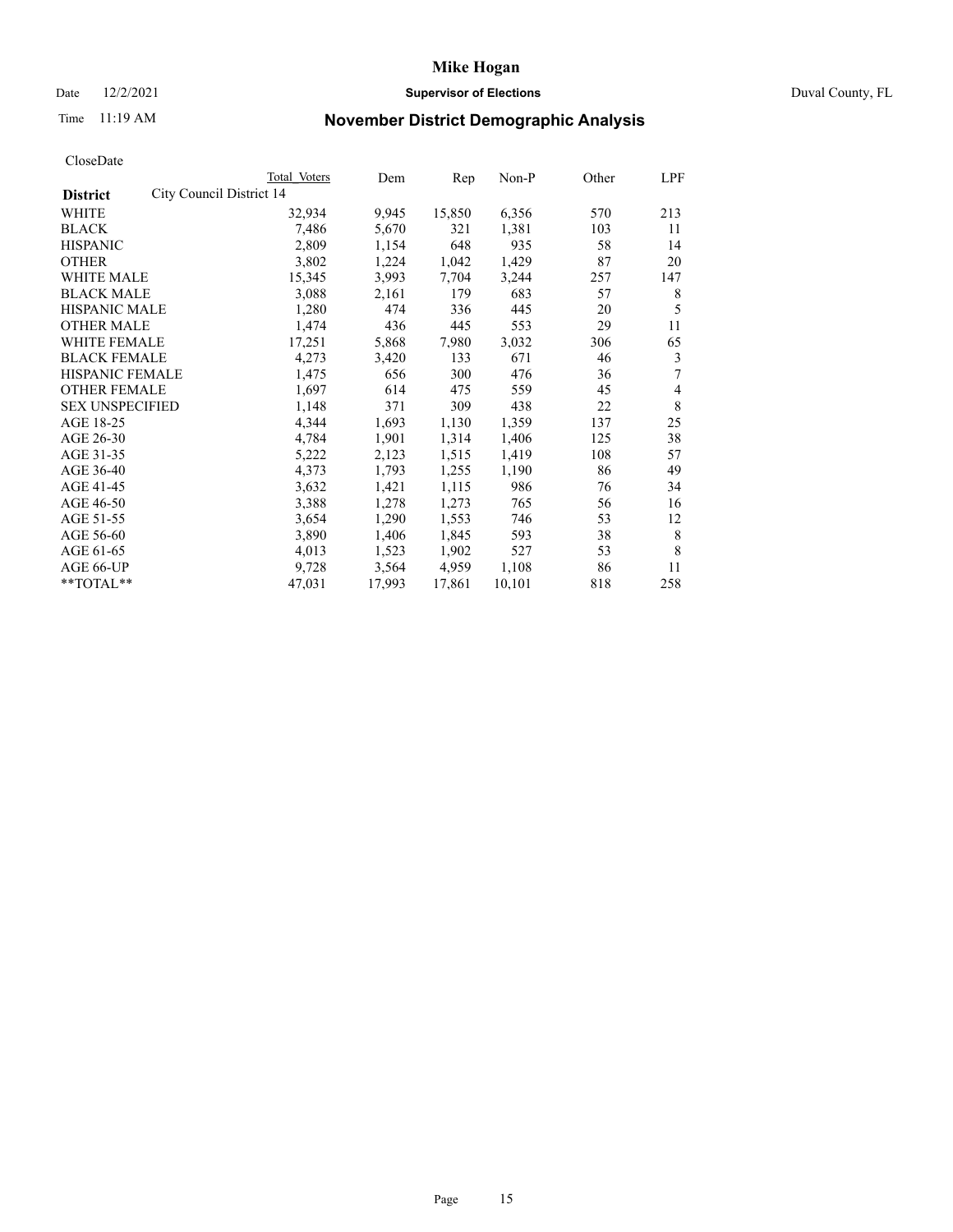### Date 12/2/2021 **Supervisor of Elections** Duval County, FL

## Time 11:19 AM **November District Demographic Analysis**

|                        |               | Total Voters | Dem      | Rep      | $Non-P$        | Other          | LPF |
|------------------------|---------------|--------------|----------|----------|----------------|----------------|-----|
| <b>District</b>        | Isle of Palms |              |          |          |                |                |     |
| WHITE                  |               | 966          | 119      | 687      | 153            | 6              |     |
| <b>BLACK</b>           |               |              |          | $\theta$ | 0              | 0              | 0   |
| <b>HISPANIC</b>        |               | 19           | 4        | 7        | 6              | 2              | 0   |
| <b>OTHER</b>           |               | 41           | 3        | 26       | 10             | $\overline{2}$ | 0   |
| WHITE MALE             |               | 498          | 42       | 369      | 85             | $\overline{2}$ | 0   |
| <b>BLACK MALE</b>      |               |              |          | $\theta$ | 0              | 0              | 0   |
| <b>HISPANIC MALE</b>   |               |              |          | 3        | $\overline{c}$ |                | 0   |
| <b>OTHER MALE</b>      |               | 13           | 0        |          | 6              | 0              | 0   |
| <b>WHITE FEMALE</b>    |               | 464          | 77       | 314      | 68             | 4              |     |
| <b>BLACK FEMALE</b>    |               | $\theta$     | $\theta$ | $\theta$ | 0              | 0              | 0   |
| <b>HISPANIC FEMALE</b> |               | 12           | 3        | 4        |                |                | 0   |
| <b>OTHER FEMALE</b>    |               | 19           | 3        | 11       | 3              | 2              | 0   |
| <b>SEX UNSPECIFIED</b> |               | 13           | $\Omega$ | 12       |                | 0              | 0   |
| AGE 18-25              |               | 98           | 13       | 65       | 19             |                | 0   |
| AGE 26-30              |               | 46           | 5        | 28       | 12             |                | 0   |
| AGE 31-35              |               | 44           | 5        | 33       | 6              | 0              | 0   |
| AGE 36-40              |               | 97           | 10       | 63       | 20             | 3              |     |
| AGE 41-45              |               | 108          | 12       | 64       | 32             | 0              | 0   |
| AGE 46-50              |               | 108          | 7        | 79       | 20             | 2              | 0   |
| AGE 51-55              |               | 99           | 13       | 70       | 16             | 0              | 0   |
| AGE 56-60              |               | 120          | 11       | 88       | 19             | 2              | 0   |
| AGE 61-65              |               | 90           | 12       | 69       | 9              | 0              | 0   |
| AGE 66-UP              |               | 217          | 39       | 161      | 16             |                |     |
| **TOTAL**              |               | 1,027        | 127      | 720      | 169            | 10             |     |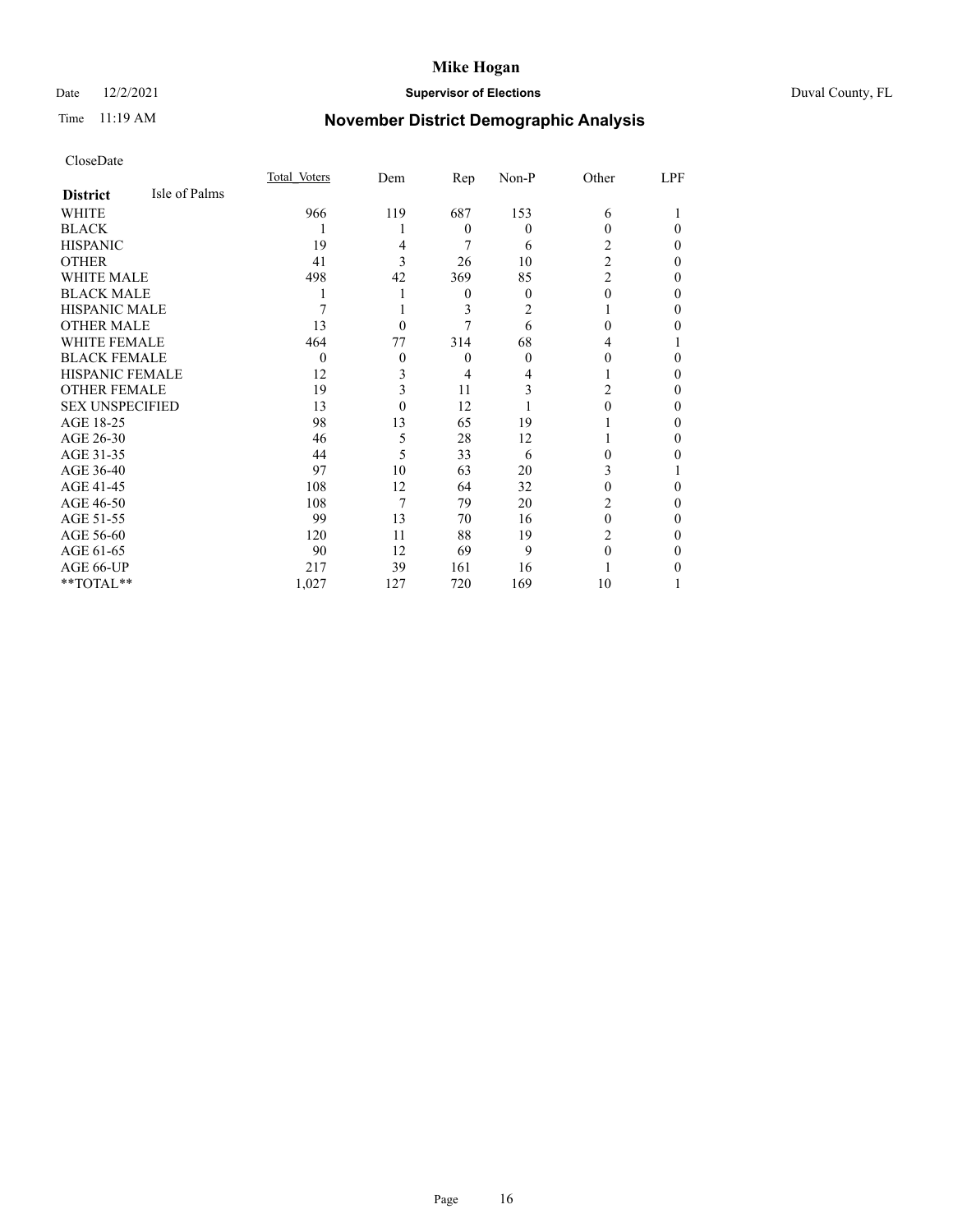### Date 12/2/2021 **Supervisor of Elections Supervisor of Elections** Duval County, FL

## Time 11:19 AM **November District Demographic Analysis**

|                                           | Total Voters | Dem   | Rep   | $Non-P$ | Other          | LPF            |
|-------------------------------------------|--------------|-------|-------|---------|----------------|----------------|
| <b>Bartram Springs</b><br><b>District</b> |              |       |       |         |                |                |
| WHITE                                     | 2,049        | 396   | 1,102 | 503     | 31             | 17             |
| <b>BLACK</b>                              | 519          | 383   | 26    | 106     | $\overline{4}$ | 0              |
| <b>HISPANIC</b>                           | 247          | 85    | 62    | 96      | 3              |                |
| <b>OTHER</b>                              | 473          | 149   | 146   | 169     | 8              |                |
| <b>WHITE MALE</b>                         | 968          | 148   | 544   | 250     | 14             | 12             |
| <b>BLACK MALE</b>                         | 228          | 152   | 17    | 55      | 4              | 0              |
| <b>HISPANIC MALE</b>                      | 120          | 36    | 31    | 51      | 1              |                |
| <b>OTHER MALE</b>                         | 196          | 58    | 66    | 70      | $\overline{2}$ | 0              |
| <b>WHITE FEMALE</b>                       | 1,063        | 245   | 549   | 247     | 17             | 5              |
| <b>BLACK FEMALE</b>                       | 286          | 226   | 9     | 51      | $\theta$       | 0              |
| HISPANIC FEMALE                           | 122          | 46    | 30    | 44      | 2              | 0              |
| <b>OTHER FEMALE</b>                       | 225          | 76    | 70    | 73      | 5              | 1              |
| <b>SEX UNSPECIFIED</b>                    | 80           | 26    | 20    | 33      | 1              | 0              |
| AGE 18-25                                 | 357          | 116   | 109   | 120     | 10             | 2              |
| AGE 26-30                                 | 248          | 74    | 89    | 75      | 8              | $\overline{c}$ |
| AGE 31-35                                 | 308          | 87    | 110   | 102     | 6              | 3              |
| AGE 36-40                                 | 375          | 102   | 153   | 115     | 3              | $\overline{2}$ |
| AGE 41-45                                 | 382          | 112   | 140   | 123     | 3              | 4              |
| AGE 46-50                                 | 391          | 116   | 166   | 102     | 4              | 3              |
| AGE 51-55                                 | 332          | 97    | 158   | 75      | 1              |                |
| AGE 56-60                                 | 295          | 93    | 140   | 57      | 3              | 2              |
| AGE 61-65                                 | 199          | 80    | 87    | 28      | 4              | $\theta$       |
| AGE 66-UP                                 | 401          | 136   | 184   | 77      | $\overline{4}$ | $\Omega$       |
| **TOTAL**                                 | 3,288        | 1,013 | 1,336 | 874     | 46             | 19             |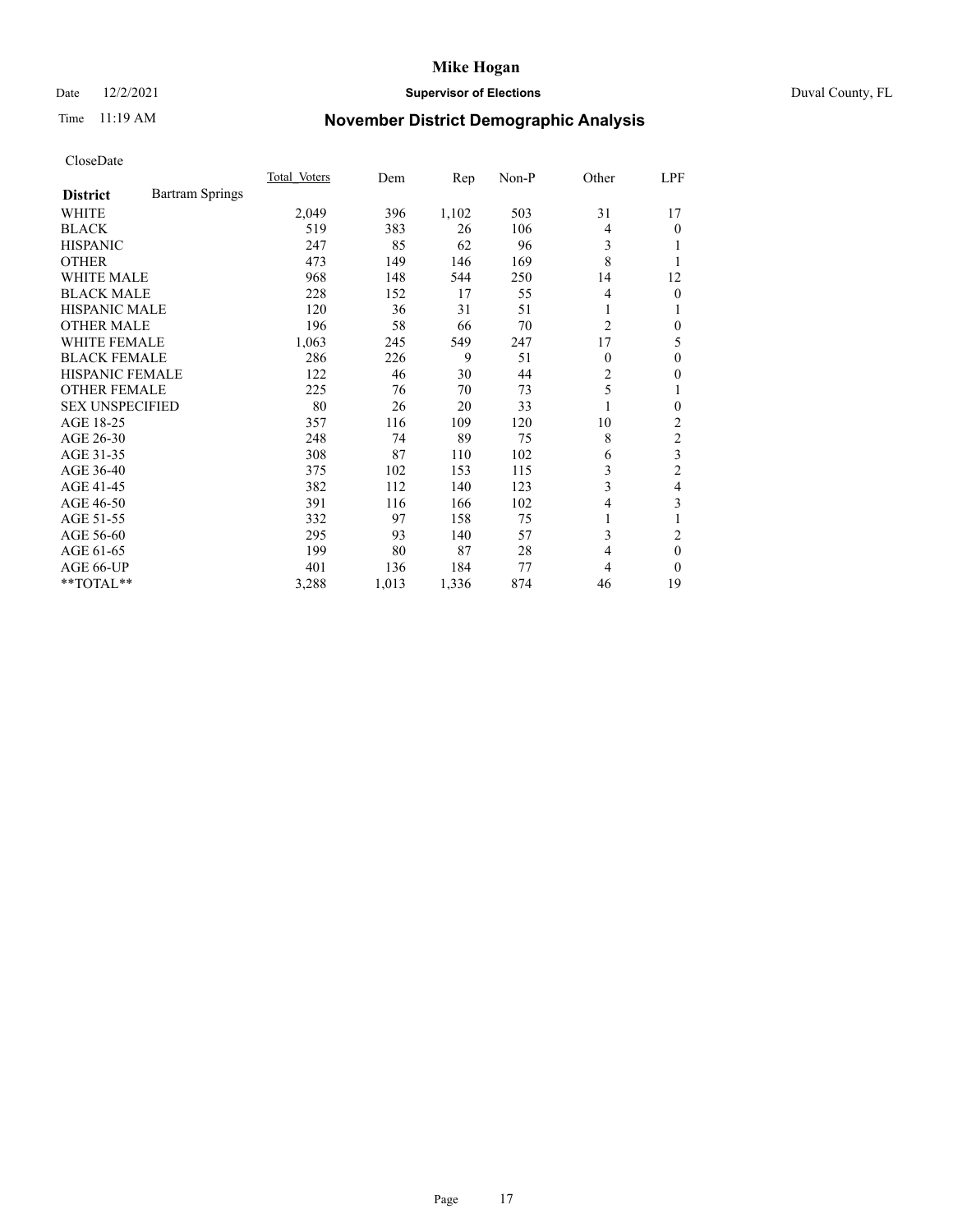### Date 12/2/2021 **Supervisor of Elections** Duval County, FL

## Time 11:19 AM **November District Demographic Analysis**

|                        |                 | Total Voters | Dem | $\mathbf{Rep}$ | Non-P | Other          | LPF      |
|------------------------|-----------------|--------------|-----|----------------|-------|----------------|----------|
| <b>District</b>        | Wynnfield Lakes |              |     |                |       |                |          |
| WHITE                  |                 | 492          | 100 | 260            | 119   | 8              | 5        |
| <b>BLACK</b>           |                 | 138          | 98  | 5              | 33    | 2              | $\theta$ |
| <b>HISPANIC</b>        |                 | 92           | 24  | 30             | 34    | 4              | $_{0}$   |
| <b>OTHER</b>           |                 | 251          | 68  | 74             | 106   | 2              |          |
| WHITE MALE             |                 | 224          | 38  | 119            | 62    | $\overline{c}$ | 3        |
| <b>BLACK MALE</b>      |                 | 68           | 44  | 4              | 18    | $\overline{c}$ | $\theta$ |
| <b>HISPANIC MALE</b>   |                 | 44           | 7   | 17             | 17    | 3              | $_{0}$   |
| <b>OTHER MALE</b>      |                 | 109          | 26  | 34             | 47    |                | 1        |
| <b>WHITE FEMALE</b>    |                 | 262          | 62  | 136            | 56    | 6              | 2        |
| <b>BLACK FEMALE</b>    |                 | 69           | 53  | 1              | 15    | 0              | $\theta$ |
| <b>HISPANIC FEMALE</b> |                 | 45           | 16  | 11             | 17    |                | $\Omega$ |
| <b>OTHER FEMALE</b>    |                 | 118          | 34  | 37             | 46    |                | $\Omega$ |
| <b>SEX UNSPECIFIED</b> |                 | 34           | 10  | 10             | 14    | 0              | $\Omega$ |
| AGE 18-25              |                 | 136          | 41  | 39             | 52    | 4              | $\theta$ |
| AGE 26-30              |                 | 88           | 21  | 35             | 32    | 0              | 0        |
| AGE 31-35              |                 | 95           | 17  | 47             | 27    | 3              |          |
| AGE 36-40              |                 | 124          | 32  | 42             | 45    | 3              | 2        |
| AGE 41-45              |                 | 119          | 33  | 43             | 38    | 4              |          |
| AGE 46-50              |                 | 104          | 35  | 40             | 28    |                | $\Omega$ |
| AGE 51-55              |                 | 73           | 31  | 28             | 12    |                |          |
| AGE 56-60              |                 | 60           | 22  | 21             | 16    | 0              |          |
| AGE 61-65              |                 | 51           | 16  | 19             | 16    | 0              | $\Omega$ |
| AGE 66-UP              |                 | 123          | 42  | 55             | 26    | 0              | 0        |
| **TOTAL**              |                 | 973          | 290 | 369            | 292   | 16             | 6        |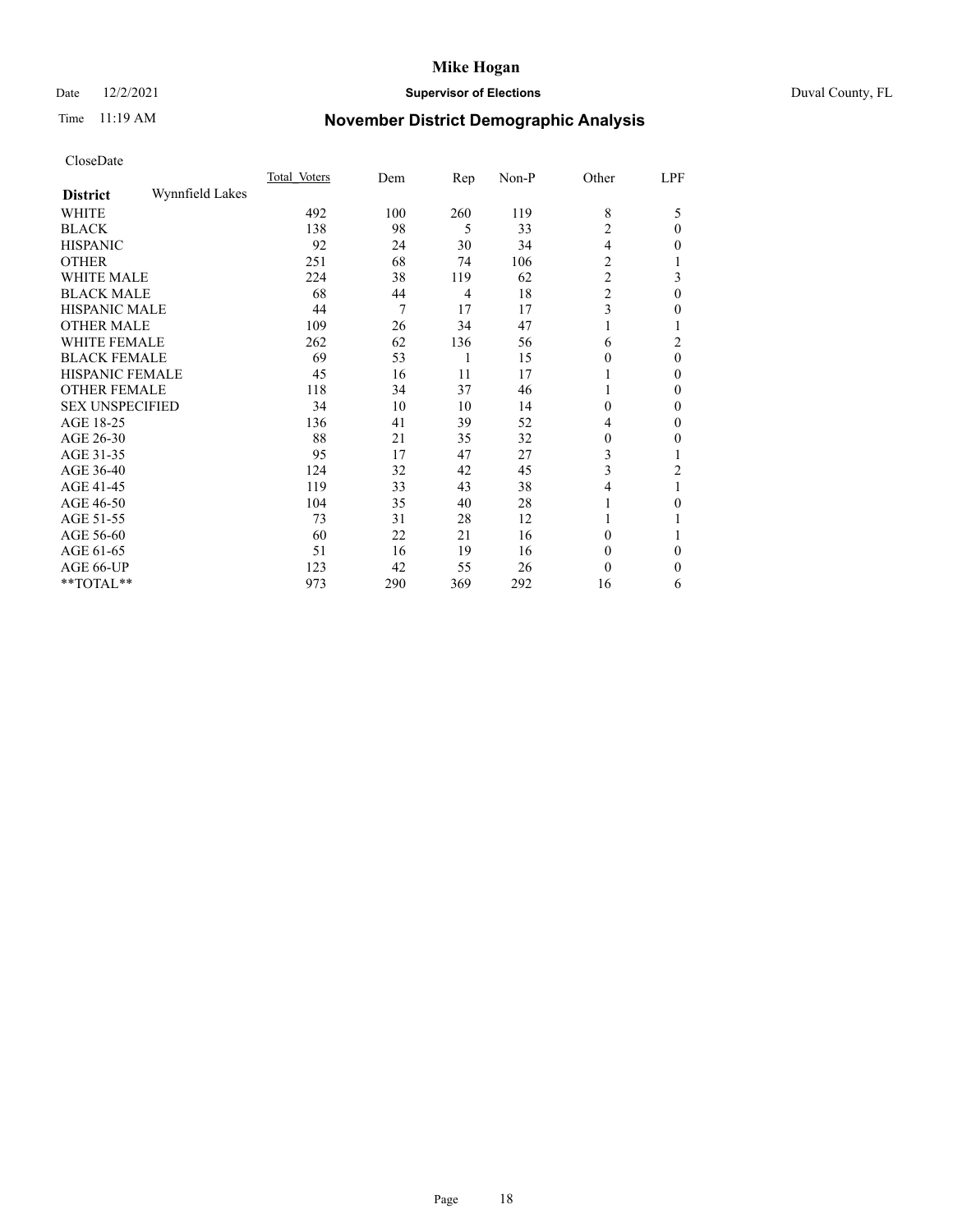### Date 12/2/2021 **Supervisor of Elections** Duval County, FL

## Time 11:19 AM **November District Demographic Analysis**

|                        |                  | Total Voters | Dem | Rep            | Non-P    | Other          | LPF |
|------------------------|------------------|--------------|-----|----------------|----------|----------------|-----|
| <b>District</b>        | Harbour Waterway |              |     |                |          |                |     |
| WHITE                  |                  | 242          | 35  | 167            | 38       | $\overline{c}$ | 0   |
| <b>BLACK</b>           |                  | 3            | 3   | $\Omega$       | $\Omega$ | 0              | 0   |
| <b>HISPANIC</b>        |                  | 11           |     | 8              | 2        | 0              | 0   |
| <b>OTHER</b>           |                  | 17           | 6   | 6              | 5        |                |     |
| <b>WHITE MALE</b>      |                  | 115          | 11  | 83             | 20       |                |     |
| <b>BLACK MALE</b>      |                  |              |     | $\theta$       | 0        | 0              |     |
| <b>HISPANIC MALE</b>   |                  | 2            |     | 2              |          |                |     |
| <b>OTHER MALE</b>      |                  |              | 4   | $\overline{2}$ |          |                | 0   |
| WHITE FEMALE           |                  | 126          | 23  | 84             | 18       |                |     |
| <b>BLACK FEMALE</b>    |                  | 2            | 2   | $\theta$       | $\Omega$ | 0              | 0   |
| <b>HISPANIC FEMALE</b> |                  | 9            |     | 6              | 2        |                |     |
| <b>OTHER FEMALE</b>    |                  | 9            |     | 4              | 4        |                | 0   |
| <b>SEX UNSPECIFIED</b> |                  | 2            |     | 0              |          |                |     |
| AGE 18-25              |                  | 20           |     | 11             |          |                |     |
| AGE 26-30              |                  | 15           | 3   | 7              |          |                |     |
| AGE 31-35              |                  | 15           | 2   | 8              |          |                | 0   |
| AGE 36-40              |                  | 13           | 4   |                |          |                | 0   |
| AGE 41-45              |                  | 15           | 6   | 6              | 3        |                |     |
| AGE 46-50              |                  | 27           | 6   | 15             | 6        | 0              |     |
| AGE 51-55              |                  | 24           | 6   | 14             | 4        |                |     |
| AGE 56-60              |                  | 35           |     | 29             | 5        |                |     |
| AGE 61-65              |                  | 32           | 6   | 24             | 2        |                |     |
| AGE 66-UP              |                  | 77           | 10  | 60             | 6        |                |     |
| **TOTAL**              |                  | 273          | 45  | 181            | 45       | 2              | 0   |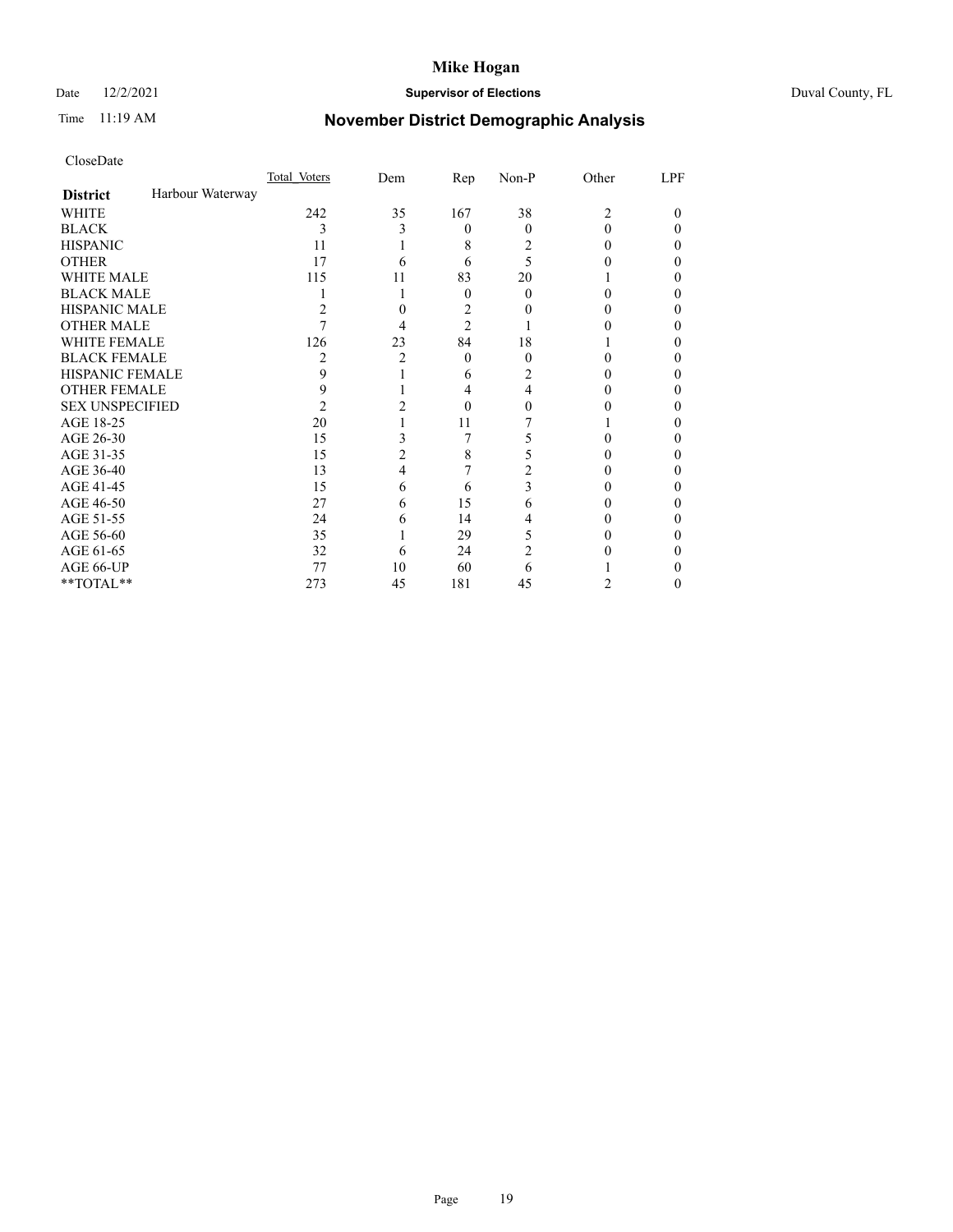### Date 12/2/2021 **Supervisor of Elections** Duval County, FL

## Time 11:19 AM **November District Demographic Analysis**

|                        |               | Total Voters | Dem            | Rep            | Non-P | Other  | LPF |
|------------------------|---------------|--------------|----------------|----------------|-------|--------|-----|
| <b>District</b>        | Principle One |              |                |                |       |        |     |
| WHITE                  |               | 263          | 52             | 117            | 88    | 5      |     |
| <b>BLACK</b>           |               | 90           | 60             | 4              | 26    | 0      | 0   |
| <b>HISPANIC</b>        |               | 40           | 18             | 11             | 10    |        | 0   |
| <b>OTHER</b>           |               | 73           | 20             | 14             | 37    |        |     |
| <b>WHITE MALE</b>      |               | 125          | 17             | 55             | 48    | 4      |     |
| <b>BLACK MALE</b>      |               | 39           | 20             | 3              | 16    | 0      | 0   |
| <b>HISPANIC MALE</b>   |               | 14           | 6              | 4              | 3     |        | 0   |
| <b>OTHER MALE</b>      |               | 32           | 8              | 8              | 14    |        |     |
| <b>WHITE FEMALE</b>    |               | 137          | 35             | 62             | 39    |        | 0   |
| <b>BLACK FEMALE</b>    |               | 50           | 39             | 1              | 10    | 0      | 0   |
| <b>HISPANIC FEMALE</b> |               | 25           | 12             | 6              | 7     | 0      | 0   |
| <b>OTHER FEMALE</b>    |               | 36           | 11             | 5              | 20    | 0      | 0   |
| <b>SEX UNSPECIFIED</b> |               | 8            | $\overline{2}$ | $\overline{2}$ | 4     | $_{0}$ | 0   |
| AGE 18-25              |               | 60           | 19             | 14             | 25    |        |     |
| AGE 26-30              |               | 55           | 14             | 15             | 24    |        |     |
| AGE 31-35              |               | 76           | 27             | 22             | 24    | 3      | 0   |
| AGE 36-40              |               | 43           | 16             | 8              | 19    | 0      | 0   |
| AGE 41-45              |               | 26           | 7              | 13             | 6     | 0      | 0   |
| AGE 46-50              |               | 34           | 16             | 10             | 7     |        | 0   |
| AGE 51-55              |               | 31           | 11             | 6              | 14    | 0      | 0   |
| AGE 56-60              |               | 40           | 15             | 11             | 13    |        | 0   |
| AGE 61-65              |               | 29           | 8              | 12             | 9     | 0      | 0   |
| AGE 66-UP              |               | 72           | 17             | 35             | 20    | 0      | 0   |
| **TOTAL**              |               | 466          | 150            | 146            | 161   | 7      | 2   |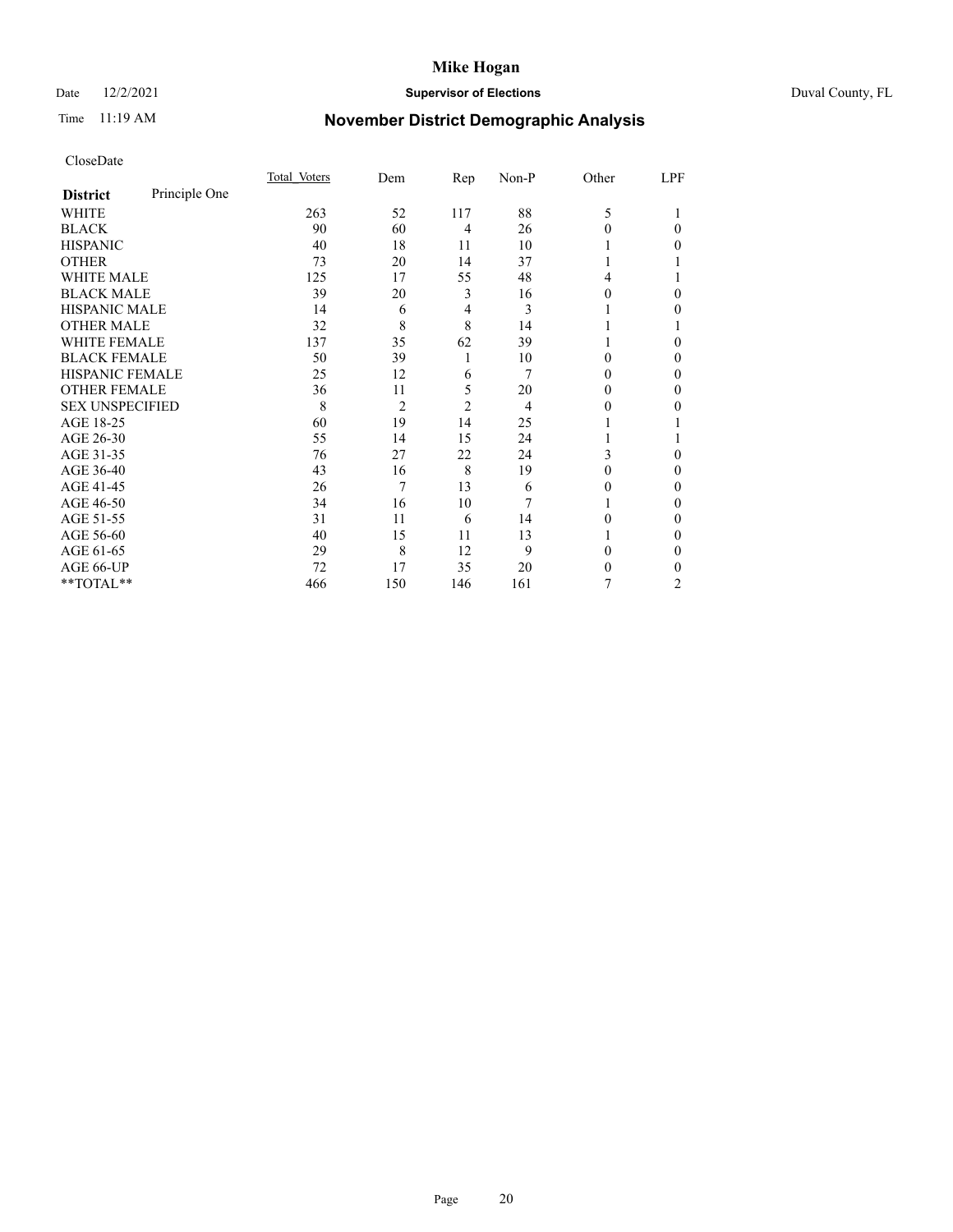### Date 12/2/2021 **Supervisor of Elections** Duval County, FL

## Time 11:19 AM **November District Demographic Analysis**

|                        |          | Total Voters | Dem            | $\mathbf{Rep}$ | Non-P | Other          | LPF            |
|------------------------|----------|--------------|----------------|----------------|-------|----------------|----------------|
| <b>District</b>        | Tolomato |              |                |                |       |                |                |
| WHITE                  |          | 1,861        | 399            | 1,031          | 386   | 41             | 4              |
| <b>BLACK</b>           |          | 81           | 53             | 8              | 17    | 3              | $\Omega$       |
| <b>HISPANIC</b>        |          | 92           | 30             | 41             | 21    | $\theta$       | 0              |
| <b>OTHER</b>           |          | 106          | 29             | 34             | 42    | $\Omega$       |                |
| <b>WHITE MALE</b>      |          | 894          | 148            | 520            | 201   | 23             | 2              |
| <b>BLACK MALE</b>      |          | 40           | 24             | 4              | 10    | $\overline{c}$ | $\theta$       |
| <b>HISPANIC MALE</b>   |          | 41           | 13             | 17             | 11    | $\theta$       | 0              |
| <b>OTHER MALE</b>      |          | 43           | 13             | 12             | 17    | $\theta$       | 1              |
| <b>WHITE FEMALE</b>    |          | 960          | 251            | 506            | 183   | 18             | $\overline{c}$ |
| <b>BLACK FEMALE</b>    |          | 41           | 29             | $\overline{4}$ | 7     | 1              | $\theta$       |
| <b>HISPANIC FEMALE</b> |          | 50           | 17             | 24             | 9     | $\theta$       | 0              |
| <b>OTHER FEMALE</b>    |          | 49           | 14             | 18             | 17    | $\theta$       | 0              |
| <b>SEX UNSPECIFIED</b> |          | 22           | $\overline{2}$ | 9              | 11    | $\theta$       | 0              |
| AGE 18-25              |          | 132          | 42             | 52             | 32    | 5              |                |
| AGE 26-30              |          | 94           | 22             | 38             | 32    | 1              | 1              |
| AGE 31-35              |          | 134          | 29             | 62             | 42    |                | 0              |
| AGE 36-40              |          | 141          | 36             | 62             | 40    | 1              | 2              |
| AGE 41-45              |          | 126          | 31             | 54             | 39    | 2              | $\theta$       |
| AGE 46-50              |          | 115          | 29             | 51             | 32    | 3              | 0              |
| AGE 51-55              |          | 181          | 38             | 90             | 48    | 5              | 0              |
| AGE 56-60              |          | 225          | 48             | 124            | 46    | 6              |                |
| AGE 61-65              |          | 248          | 58             | 147            | 40    | 3              | 0              |
| AGE 66-UP              |          | 744          | 178            | 434            | 115   | 17             | 0              |
| **TOTAL**              |          | 2,140        | 511            | 1,114          | 466   | 44             | 5              |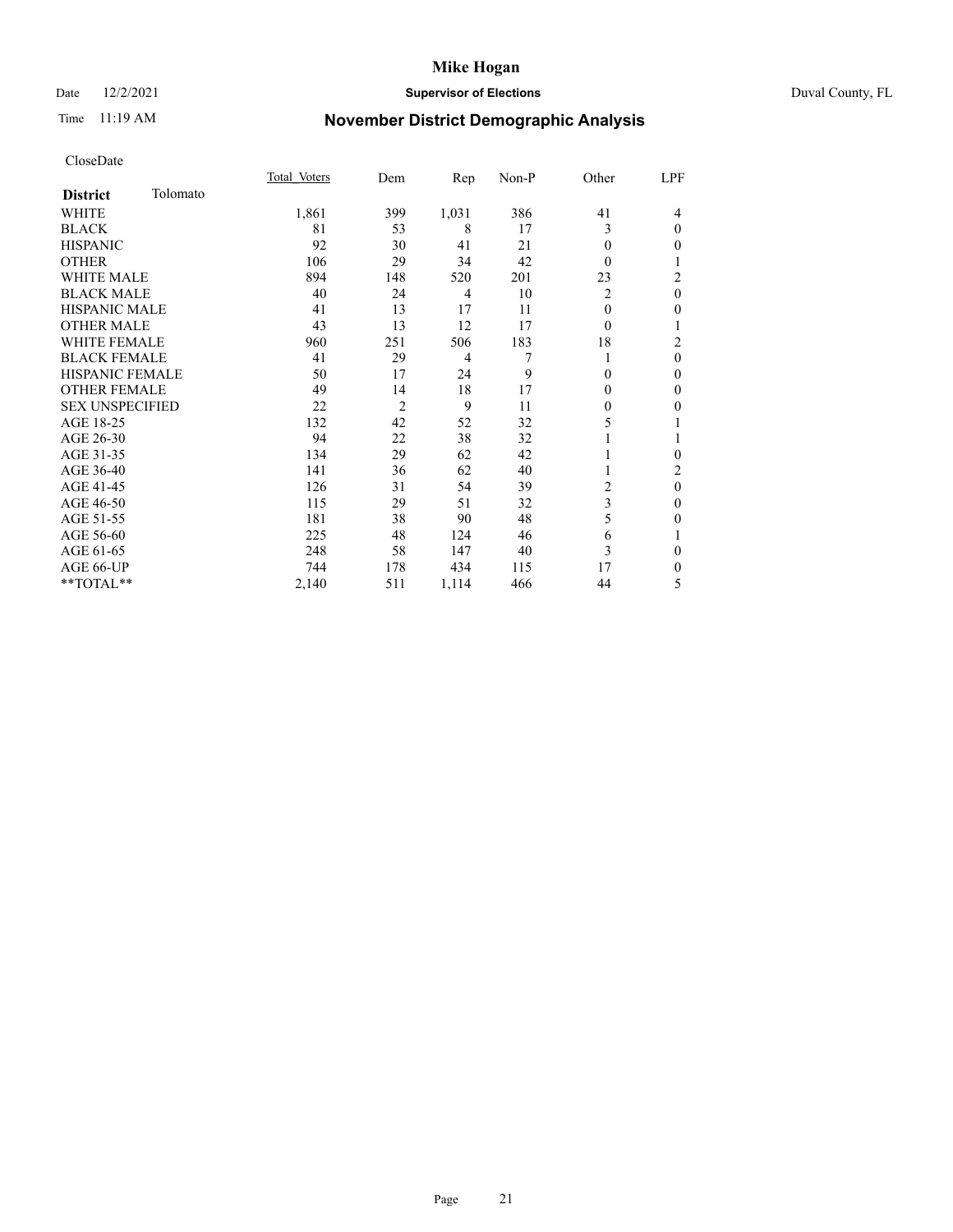### Date 12/2/2021 **Supervisor of Elections** Duval County, FL

## Time 11:19 AM **November District Demographic Analysis**

|                        |             | Total Voters | Dem | Rep | Non-P | Other          | LPF |
|------------------------|-------------|--------------|-----|-----|-------|----------------|-----|
| <b>District</b>        | Bainebridge |              |     |     |       |                |     |
| WHITE                  |             | 313          | 61  | 150 | 89    | 6              |     |
| <b>BLACK</b>           |             | 464          | 366 | 12  | 77    | 8              |     |
| <b>HISPANIC</b>        |             | 53           | 20  | 12  | 21    | 0              | 0   |
| <b>OTHER</b>           |             | 78           | 37  | 13  | 25    | 2              |     |
| WHITE MALE             |             | 148          | 20  | 80  | 38    | 4              | 6   |
| <b>BLACK MALE</b>      |             | 202          | 154 | 6   | 37    | 5              | 0   |
| <b>HISPANIC MALE</b>   |             | 18           | 8   | 5   | 5     | 0              | 0   |
| <b>OTHER MALE</b>      |             | 26           | 13  | 4   | 8     | 1              | 0   |
| <b>WHITE FEMALE</b>    |             | 162          | 41  | 68  | 50    | 2              |     |
| <b>BLACK FEMALE</b>    |             | 257          | 209 | 6   | 38    | 3              |     |
| <b>HISPANIC FEMALE</b> |             | 34           | 12  | 7   | 15    | 0              | 0   |
| <b>OTHER FEMALE</b>    |             | 32           | 13  | 8   | 9     | 1              |     |
| <b>SEX UNSPECIFIED</b> |             | 29           | 14  | 3   | 12    | 0              | 0   |
| AGE 18-25              |             | 102          | 55  | 15  | 32    | 0              | 0   |
| AGE 26-30              |             | 92           | 37  | 18  | 32    | 4              |     |
| AGE 31-35              |             | 120          | 48  | 30  | 37    | 2              | 3   |
| AGE 36-40              |             | 106          | 50  | 18  | 33    | 2              | 3   |
| AGE 41-45              |             | 122          | 73  | 24  | 21    | 3              |     |
| AGE 46-50              |             | 99           | 61  | 18  | 18    | 1              |     |
| AGE 51-55              |             | 91           | 54  | 17  | 18    | 2              | 0   |
| AGE 56-60              |             | 56           | 30  | 14  | 12    | $\theta$       | 0   |
| AGE 61-65              |             | 43           | 29  | 10  | 4     | $\Omega$       | 0   |
| AGE 66-UP              |             | 77           | 47  | 23  | 5     | $\overline{c}$ | 0   |
| **TOTAL**              |             | 908          | 484 | 187 | 212   | 16             | 9   |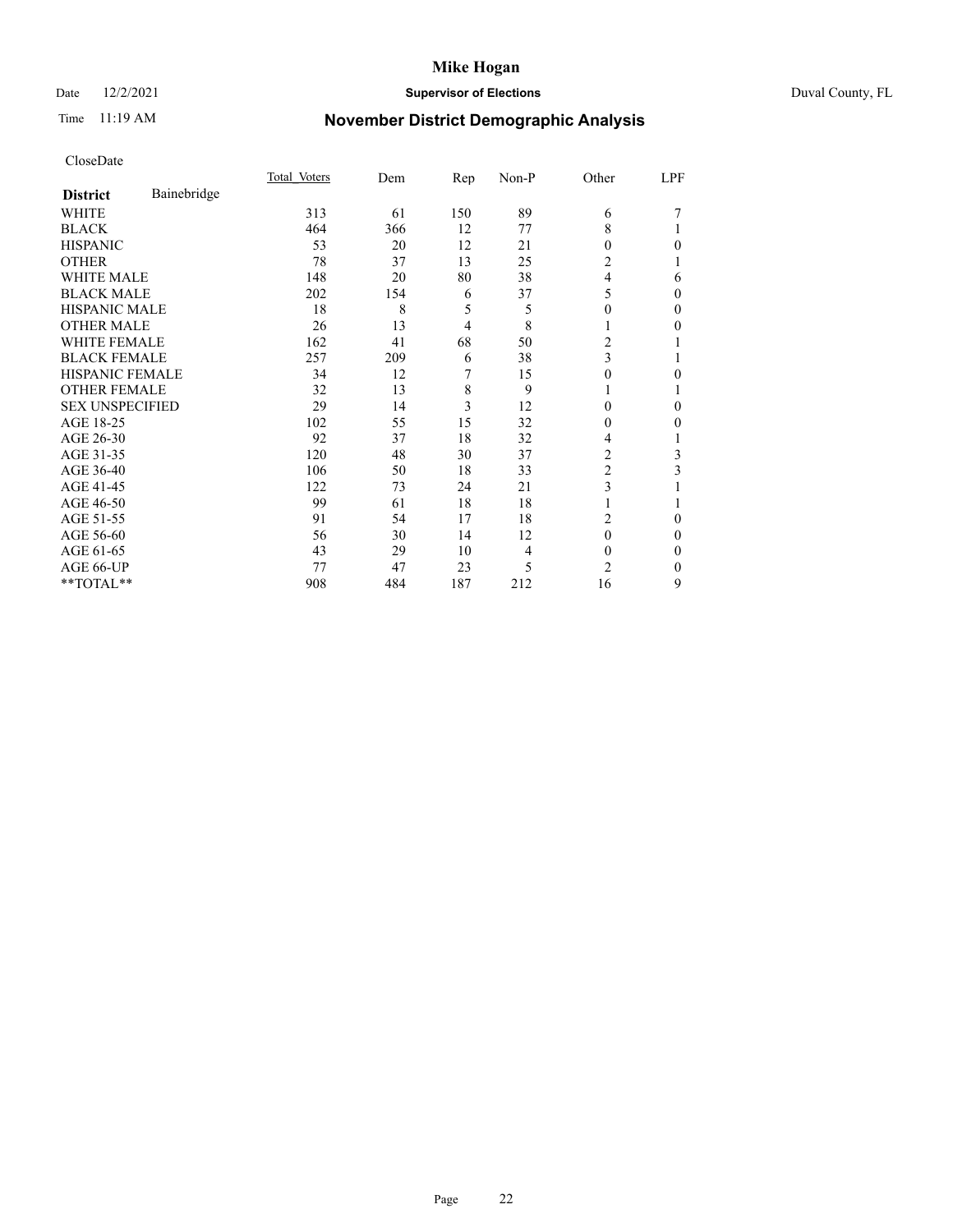### Date 12/2/2021 **Supervisor of Elections** Duval County, FL

# Time 11:19 AM **November District Demographic Analysis**

|                        |                          | Total Voters | Dem     | Rep     | Non-P  | Other | LPF   |
|------------------------|--------------------------|--------------|---------|---------|--------|-------|-------|
| <b>District</b>        | Congressional District 4 |              |         |         |        |       |       |
| WHITE                  |                          | 270,401      | 62,201  | 146,367 | 55,993 | 4,291 | 1,549 |
| <b>BLACK</b>           |                          | 43,535       | 32,255  | 2,104   | 8,512  | 603   | 61    |
| <b>HISPANIC</b>        |                          | 21,903       | 7,745   | 6,195   | 7,544  | 338   | 81    |
| <b>OTHER</b>           |                          | 35,787       | 10,414  | 10,783  | 13,869 | 567   | 154   |
| <b>WHITE MALE</b>      |                          | 127,224      | 24,078  | 71,669  | 28,489 | 1,963 | 1,025 |
| <b>BLACK MALE</b>      |                          | 18,898       | 12,816  | 1,205   | 4,527  | 319   | 31    |
| <b>HISPANIC MALE</b>   |                          | 9,902        | 3,112   | 3,046   | 3,562  | 135   | 47    |
| <b>OTHER MALE</b>      |                          | 14,205       | 3,737   | 4,523   | 5,658  | 209   | 78    |
| <b>WHITE FEMALE</b>    |                          | 140,456      | 37,522  | 73,349  | 26,775 | 2,300 | 510   |
| <b>BLACK FEMALE</b>    |                          | 24,003       | 18,989  | 871     | 3,835  | 279   | 29    |
| <b>HISPANIC FEMALE</b> |                          | 11,587       | 4,483   | 3,051   | 3,823  | 199   | 31    |
| <b>OTHER FEMALE</b>    |                          | 16,277       | 5,412   | 4,994   | 5,541  | 277   | 53    |
| <b>SEX UNSPECIFIED</b> |                          | 9,071        | 2,466   | 2,741   | 3,705  | 118   | 41    |
| AGE 18-25              |                          | 38,832       | 12,403  | 13,298  | 11,832 | 1,066 | 233   |
| AGE 26-30              |                          | 35,189       | 10,899  | 12,261  | 10,900 | 823   | 306   |
| AGE 31-35              |                          | 35,504       | 11,191  | 12,858  | 10,439 | 668   | 348   |
| AGE 36-40              |                          | 32,465       | 9,979   | 12,025  | 9,665  | 514   | 282   |
| AGE 41-45              |                          | 28,833       | 8,809   | 11,085  | 8,291  | 443   | 205   |
| AGE 46-50              |                          | 28,552       | 8,466   | 12,511  | 6,967  | 443   | 165   |
| AGE 51-55              |                          | 30,404       | 8,446   | 14,955  | 6,509  | 400   | 94    |
| AGE 56-60              |                          | 32,662       | 9,041   | 17,156  | 5,978  | 417   | 70    |
| AGE 61-65              |                          | 31,031       | 9,107   | 16,484  | 5,021  | 359   | 60    |
| AGE 66-UP              |                          | 78,137       | 24,270  | 42,810  | 10,309 | 666   | 82    |
| $*$ $TOTAL**$          |                          | 371,626      | 112,615 | 165,449 | 85,918 | 5,799 | 1,845 |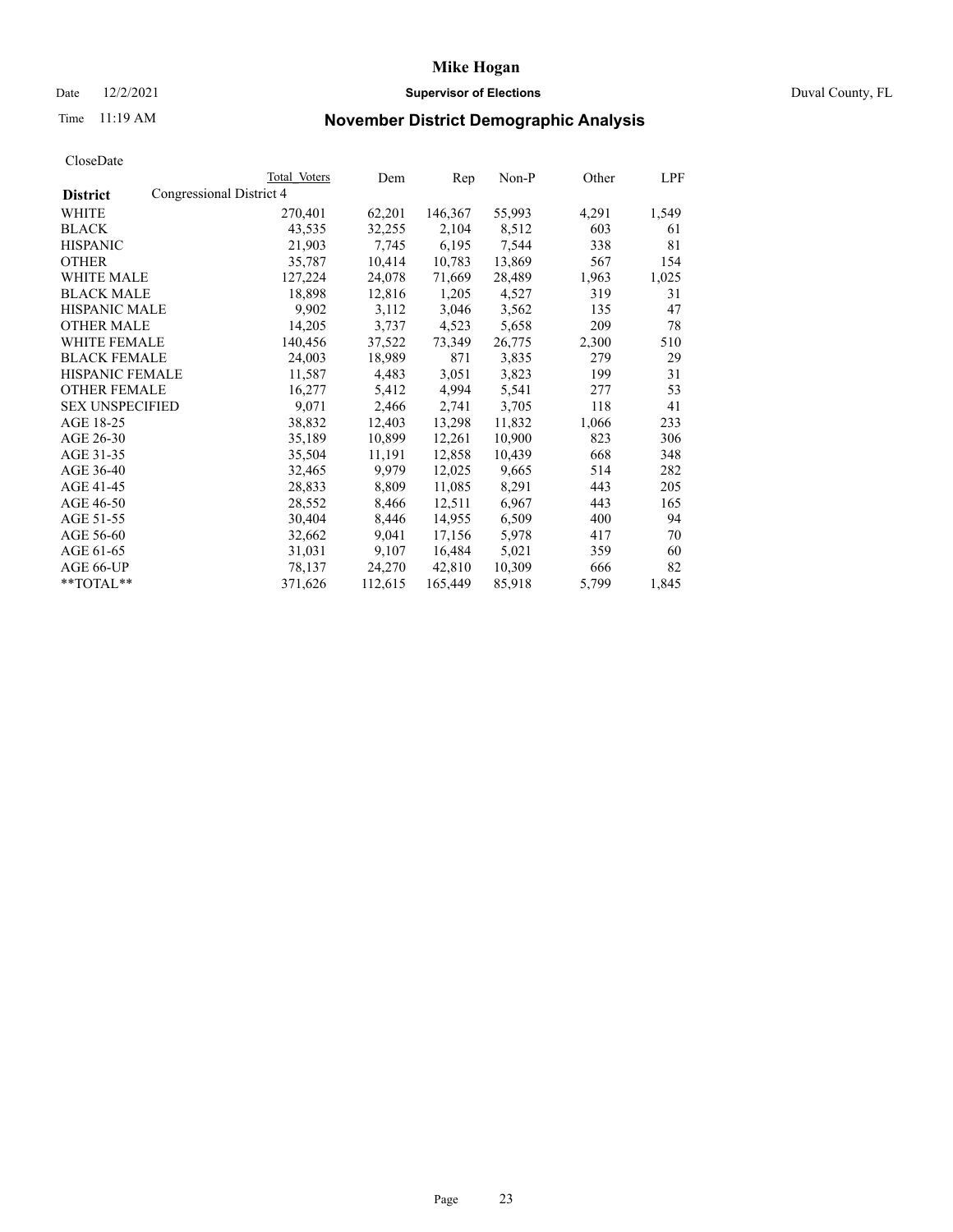### Date 12/2/2021 **Supervisor of Elections Supervisor of Elections** Duval County, FL

## Time 11:19 AM **November District Demographic Analysis**

|                        |                          | Total Voters | Dem     | Rep    | $Non-P$ | Other | LPF |
|------------------------|--------------------------|--------------|---------|--------|---------|-------|-----|
| <b>District</b>        | Congressional District 5 |              |         |        |         |       |     |
| WHITE                  |                          | 96,816       | 23,394  | 49,461 | 21,659  | 1,701 | 601 |
| <b>BLACK</b>           |                          | 138,869      | 113,773 | 4,468  | 19,302  | 1,212 | 114 |
| <b>HISPANIC</b>        |                          | 16,238       | 6,642   | 3,293  | 6,017   | 230   | 56  |
| <b>OTHER</b>           |                          | 23,794       | 8,953   | 5,215  | 9,190   | 356   | 80  |
| <b>WHITE MALE</b>      |                          | 45,143       | 9,072   | 24,331 | 10,551  | 773   | 416 |
| <b>BLACK MALE</b>      |                          | 55,374       | 42,854  | 2,339  | 9,470   | 641   | 70  |
| <b>HISPANIC MALE</b>   |                          | 7,229        | 2,669   | 1,729  | 2,699   | 102   | 30  |
| <b>OTHER MALE</b>      |                          | 8,567        | 2,934   | 2,200  | 3,262   | 126   | 45  |
| <b>WHITE FEMALE</b>    |                          | 50,392       | 13,998  | 24,540 | 10,758  | 914   | 182 |
| <b>BLACK FEMALE</b>    |                          | 80,970       | 68,989  | 2,040  | 9,341   | 557   | 43  |
| HISPANIC FEMALE        |                          | 8,627        | 3,806   | 1,501  | 3,173   | 122   | 25  |
| <b>OTHER FEMALE</b>    |                          | 10,589       | 4,462   | 2,406  | 3,527   | 169   | 25  |
| <b>SEX UNSPECIFIED</b> |                          | 8,821        | 3,977   | 1,351  | 3,383   | 95    | 15  |
| AGE 18-25              |                          | 32,449       | 16,656  | 4,676  | 10,315  | 685   | 117 |
| AGE 26-30              |                          | 27,142       | 13,752  | 4,592  | 8,167   | 467   | 164 |
| AGE 31-35              |                          | 27,585       | 14,809  | 4,720  | 7,442   | 441   | 173 |
| AGE 36-40              |                          | 24,454       | 13,434  | 4,463  | 6,087   | 350   | 120 |
| AGE 41-45              |                          | 21,911       | 12,297  | 4,236  | 4,984   | 317   | 77  |
| AGE 46-50              |                          | 21,498       | 12,031  | 4,875  | 4,241   | 291   | 60  |
| AGE 51-55              |                          | 22,452       | 12,681  | 5,689  | 3,779   | 252   | 51  |
| AGE 56-60              |                          | 24,507       | 13,750  | 7,000  | 3,510   | 219   | 28  |
| AGE 61-65              |                          | 23,325       | 13,520  | 6,682  | 2,921   | 178   | 24  |
| AGE 66-UP              |                          | 50,375       | 29,821  | 15,503 | 4,715   | 299   | 37  |
| **TOTAL**              |                          | 275,717      | 152,762 | 62,437 | 56,168  | 3,499 | 851 |
|                        |                          |              |         |        |         |       |     |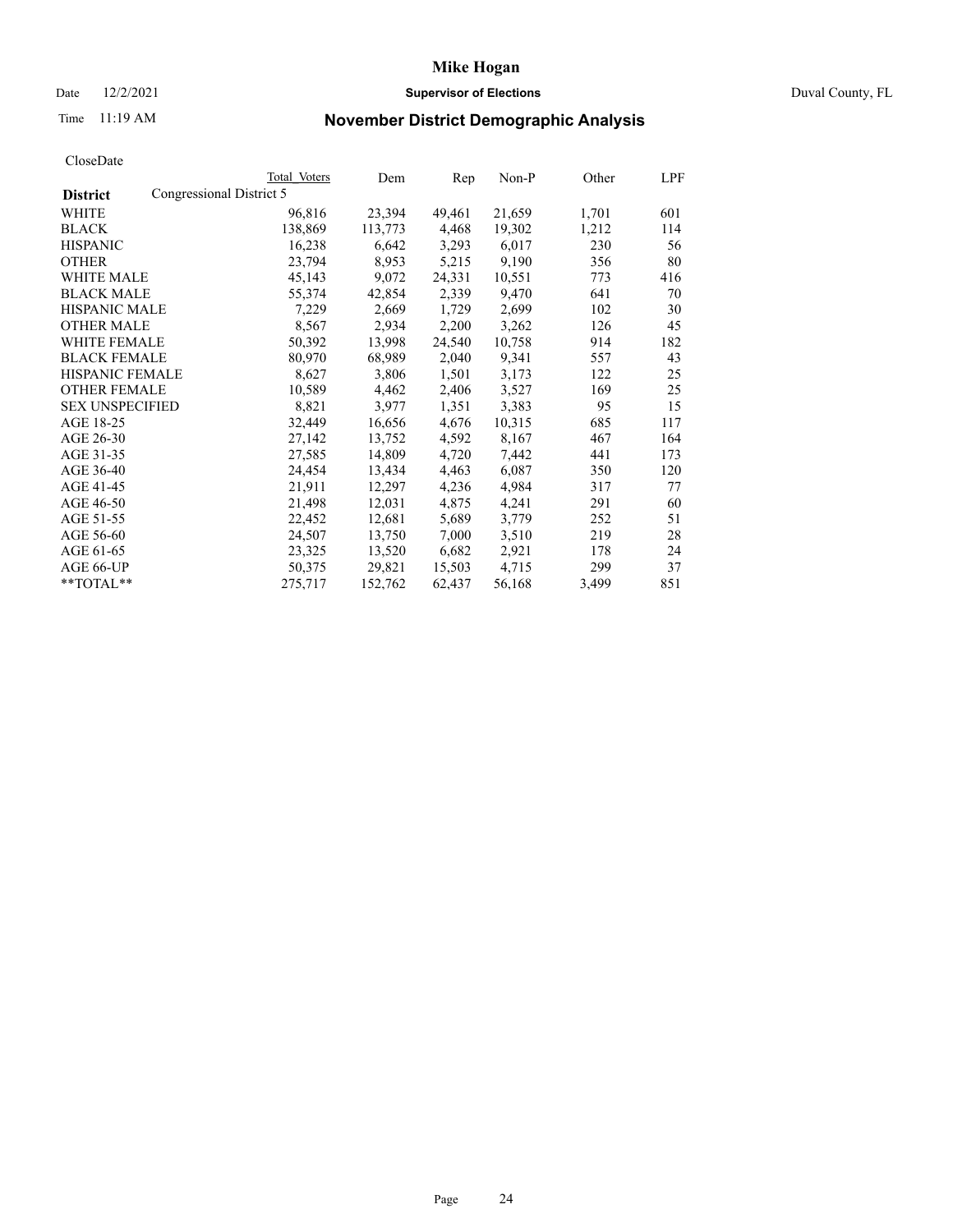### Date 12/2/2021 **Supervisor of Elections Supervisor of Elections** Duval County, FL

## Time 11:19 AM **November District Demographic Analysis**

|                        |              | Total Voters | Dem     | Rep     | $Non-P$ | Other | LPF   |
|------------------------|--------------|--------------|---------|---------|---------|-------|-------|
| <b>District</b>        | Duval County |              |         |         |         |       |       |
| WHITE                  |              | 334,529      | 77,297  | 179,220 | 70,585  | 5,455 | 1,972 |
| <b>BLACK</b>           |              | 180,800      | 144,806 | 6,480   | 27,543  | 1,800 | 171   |
| <b>HISPANIC</b>        |              | 37,231       | 14,063  | 9,170   | 13,320  | 546   | 132   |
| <b>OTHER</b>           |              | 57,537       | 18,831  | 15,298  | 22,318  | 874   | 216   |
| <b>WHITE MALE</b>      |              | 156,756      | 29,988  | 87,669  | 35,304  | 2,476 | 1,319 |
| <b>BLACK MALE</b>      |              | 73,587       | 55,194  | 3,495   | 13,849  | 950   | 99    |
| <b>HISPANIC MALE</b>   |              | 16,748       | 5,674   | 4,626   | 6,139   | 233   | 76    |
| <b>OTHER MALE</b>      |              | 22,007       | 6,491   | 6,454   | 8,631   | 314   | 117   |
| <b>WHITE FEMALE</b>    |              | 174,065      | 46,453  | 89,757  | 34,279  | 2,939 | 637   |
| <b>BLACK FEMALE</b>    |              | 104,085      | 87,254  | 2,870   | 13,060  | 831   | 70    |
| HISPANIC FEMALE        |              | 19,703       | 8,076   | 4,391   | 6,881   | 303   | 52    |
| <b>OTHER FEMALE</b>    |              | 26,020       | 9,610   | 7,084   | 8,829   | 428   | 69    |
| <b>SEX UNSPECIFIED</b> |              | 17,120       | 6,256   | 3,822   | 6,789   | 201   | 52    |
| AGE 18-25              |              | 68,022       | 28,161  | 16,656  | 21,230  | 1,648 | 327   |
| AGE 26-30              |              | 59,031       | 23,775  | 15,500  | 18,097  | 1,219 | 440   |
| AGE 31-35              |              | 59,699       | 25,114  | 16,213  | 16,846  | 1,032 | 494   |
| AGE 36-40              |              | 53,788       | 22,586  | 15,213  | 14,816  | 805   | 368   |
| AGE 41-45              |              | 48,020       | 20,364  | 14,190  | 12,488  | 717   | 261   |
| AGE 46-50              |              | 47,418       | 19,840  | 16,133  | 10,554  | 688   | 203   |
| AGE 51-55              |              | 49,854       | 20,454  | 19,011  | 9,652   | 609   | 128   |
| AGE 56-60              |              | 53,741       | 21,947  | 22,266  | 8,866   | 578   | 84    |
| AGE 61-65              |              | 50,895       | 21,642  | 21,284  | 7,395   | 497   | 77    |
| AGE 66-UP              |              | 119,593      | 51,099  | 53,695  | 13,808  | 882   | 109   |
| **TOTAL**              |              | 610,097      | 254,997 | 210,168 | 133,766 | 8,675 | 2,491 |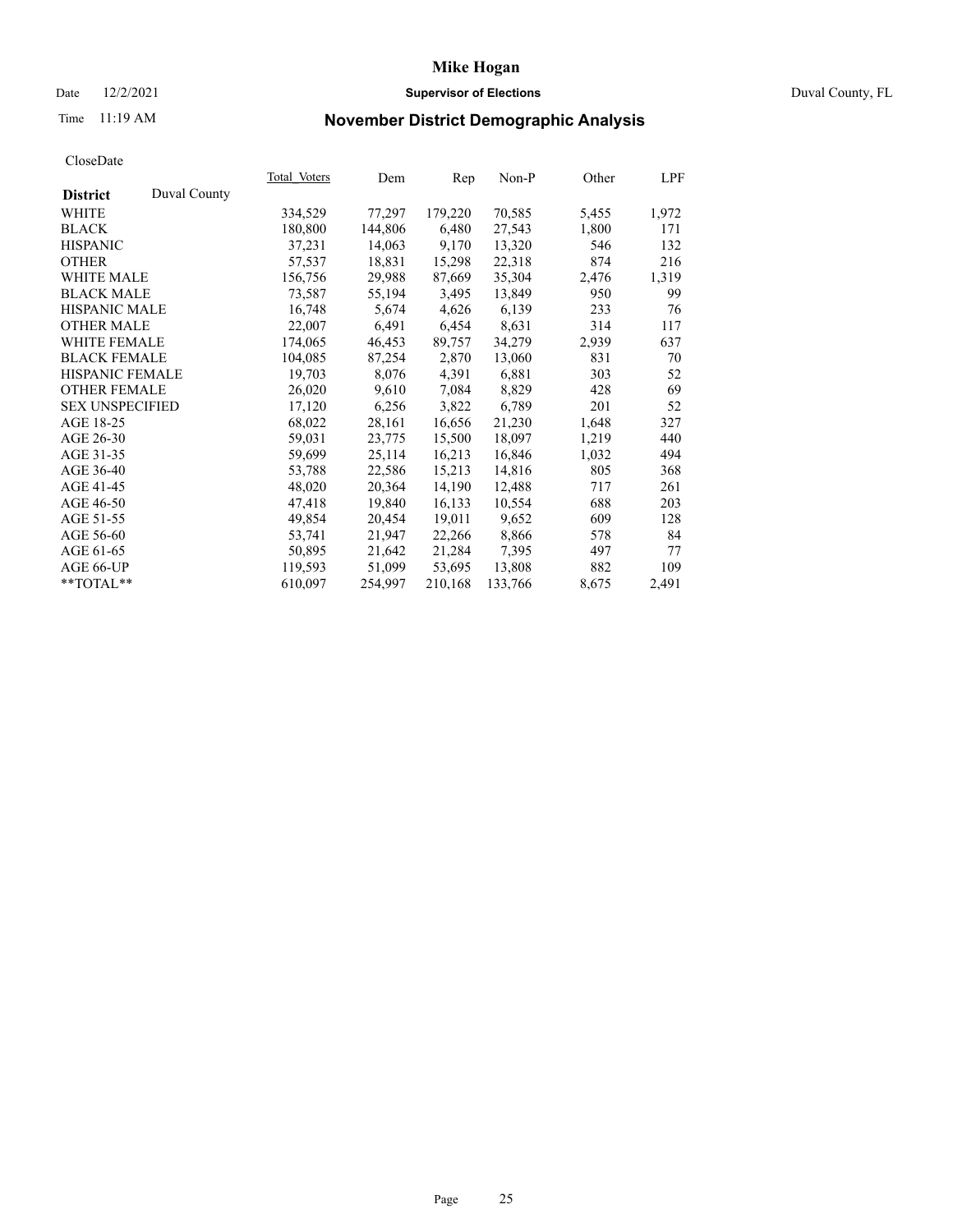### Date 12/2/2021 **Supervisor of Elections Supervisor of Elections** Duval County, FL

## Time 11:19 AM **November District Demographic Analysis**

| Atlantic Beach<br><b>District</b><br>9,428<br>2,071<br>143<br>WHITE<br>2,690<br>4,477<br>781<br><b>BLACK</b><br>594<br>38<br>142<br>5 | 47<br>2<br>$\mathbf{0}$ |
|---------------------------------------------------------------------------------------------------------------------------------------|-------------------------|
|                                                                                                                                       |                         |
|                                                                                                                                       |                         |
|                                                                                                                                       |                         |
| 89<br>297<br>80<br><b>HISPANIC</b><br>124<br>$\overline{4}$                                                                           |                         |
| <b>OTHER</b><br>636<br>186<br>209<br>223<br>15                                                                                        | 3                       |
| <b>WHITE MALE</b><br>4,420<br>2,239<br>1,086<br>1,001<br>63                                                                           | 31                      |
| <b>BLACK MALE</b><br>234<br>2<br>341<br>24<br>80                                                                                      | 1                       |
| <b>HISPANIC MALE</b><br>134<br>46<br>44<br>44<br>$\mathbf{0}$                                                                         | $\theta$                |
| 87<br><b>OTHER MALE</b><br>223<br>53<br>79<br>$\overline{4}$                                                                          | $\theta$                |
| <b>WHITE FEMALE</b><br>4,940<br>79<br>1,665<br>2,210<br>970                                                                           | 16                      |
| 3<br><b>BLACK FEMALE</b><br>13<br>58<br>426<br>351                                                                                    | 1                       |
| <b>HISPANIC FEMALE</b><br>159<br>77<br>42<br>36<br>4                                                                                  | $\mathbf{0}$            |
| 7<br><b>OTHER FEMALE</b><br>91<br>266<br>94<br>72                                                                                     | $\overline{c}$          |
| 5<br><b>SEX UNSPECIFIED</b><br>233<br>73<br>71<br>83                                                                                  | 1                       |
| AGE 18-25<br>985<br>359<br>282<br>26<br>313                                                                                           | 5                       |
| AGE 26-30<br>823<br>267<br>290<br>239<br>24                                                                                           | 3                       |
| 871<br>287<br>288<br>22<br>AGE 31-35<br>267                                                                                           | 7                       |
| 858<br>AGE 36-40<br>267<br>282<br>280<br>18                                                                                           | 11                      |
| AGE 41-45<br>772<br>248<br>282<br>230<br>6                                                                                            | 6                       |
| AGE 46-50<br>772<br>226<br>316<br>10<br>213                                                                                           | 7                       |
| AGE 51-55<br>872<br>227<br>187<br>12<br>441                                                                                           | 5                       |
| 1,071<br>289<br>11<br>AGE 56-60<br>553<br>215                                                                                         | 3                       |
| 363<br>AGE 61-65<br>1,057<br>531<br>10<br>151                                                                                         | $\overline{c}$          |
| AGE 66-UP<br>3,061<br>1,107<br>1,471<br>452<br>28                                                                                     | 3                       |
| $*$ $TOTAL**$<br>11,142<br>3,594<br>4,813<br>2,516<br>167                                                                             | 52                      |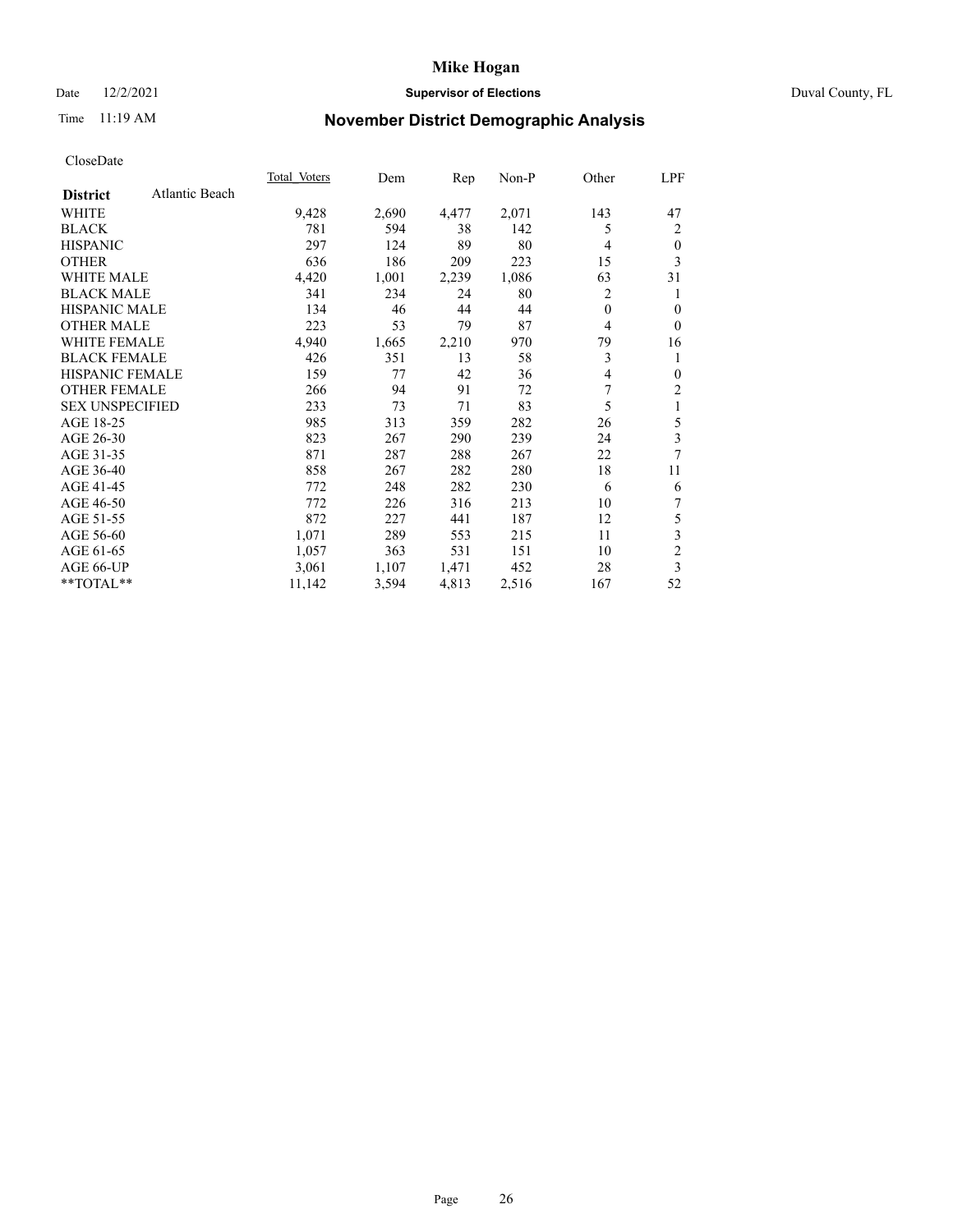### Date 12/2/2021 **Supervisor of Elections** Duval County, FL

## Time 11:19 AM **November District Demographic Analysis**

|                        |         | Total Voters | Dem | Rep            | Non-P          | Other    | LPF      |
|------------------------|---------|--------------|-----|----------------|----------------|----------|----------|
| <b>District</b>        | Baldwin |              |     |                |                |          |          |
| WHITE                  |         | 675          | 116 | 421            | 124            | 12       | 2        |
| <b>BLACK</b>           |         | 244          | 221 | 7              | 16             | $\Omega$ | $\theta$ |
| <b>HISPANIC</b>        |         | 11           | 3   | 6              | $\overline{c}$ | $_{0}$   | $\Omega$ |
| <b>OTHER</b>           |         | 33           | 8   | 14             | 10             |          | 0        |
| WHITE MALE             |         | 299          | 51  | 186            | 54             | 8        | 0        |
| <b>BLACK MALE</b>      |         | 85           | 75  | 4              | 6              | $_{0}$   | 0        |
| HISPANIC MALE          |         | 5            | 2   | 2              |                | 0        | 0        |
| <b>OTHER MALE</b>      |         | 12           | 5   | 4              | 3              | 0        | 0        |
| WHITE FEMALE           |         | 368          | 64  | 232            | 66             | 4        | 2        |
| <b>BLACK FEMALE</b>    |         | 152          | 141 | 3              | 8              | $\Omega$ | $\theta$ |
| <b>HISPANIC FEMALE</b> |         | 6            |     | $\overline{4}$ |                | $_{0}$   | 0        |
| <b>OTHER FEMALE</b>    |         | 11           | 2   | 7              |                |          | 0        |
| <b>SEX UNSPECIFIED</b> |         | 25           | 7   | 6              | 12             | 0        | 0        |
| AGE 18-25              |         | 92           | 34  | 33             | 23             | 2        | 0        |
| AGE 26-30              |         | 81           | 23  | 40             | 16             | 2        | 0        |
| AGE 31-35              |         | 75           | 23  | 33             | 18             | 0        |          |
| AGE 36-40              |         | 84           | 25  | 44             | 15             | 0        | 0        |
| AGE 41-45              |         | 59           | 18  | 29             | 8              | 4        | 0        |
| AGE 46-50              |         | 67           | 23  | 33             | 9              |          |          |
| AGE 51-55              |         | 80           | 22  | 46             | 11             |          | 0        |
| AGE 56-60              |         | 85           | 33  | 33             | 17             | 2        | 0        |
| AGE 61-65              |         | 92           | 34  | 46             | 12             | 0        | 0        |
| AGE 66-UP              |         | 248          | 113 | 111            | 23             |          | 0        |
| **TOTAL**              |         | 963          | 348 | 448            | 152            | 13       | 2        |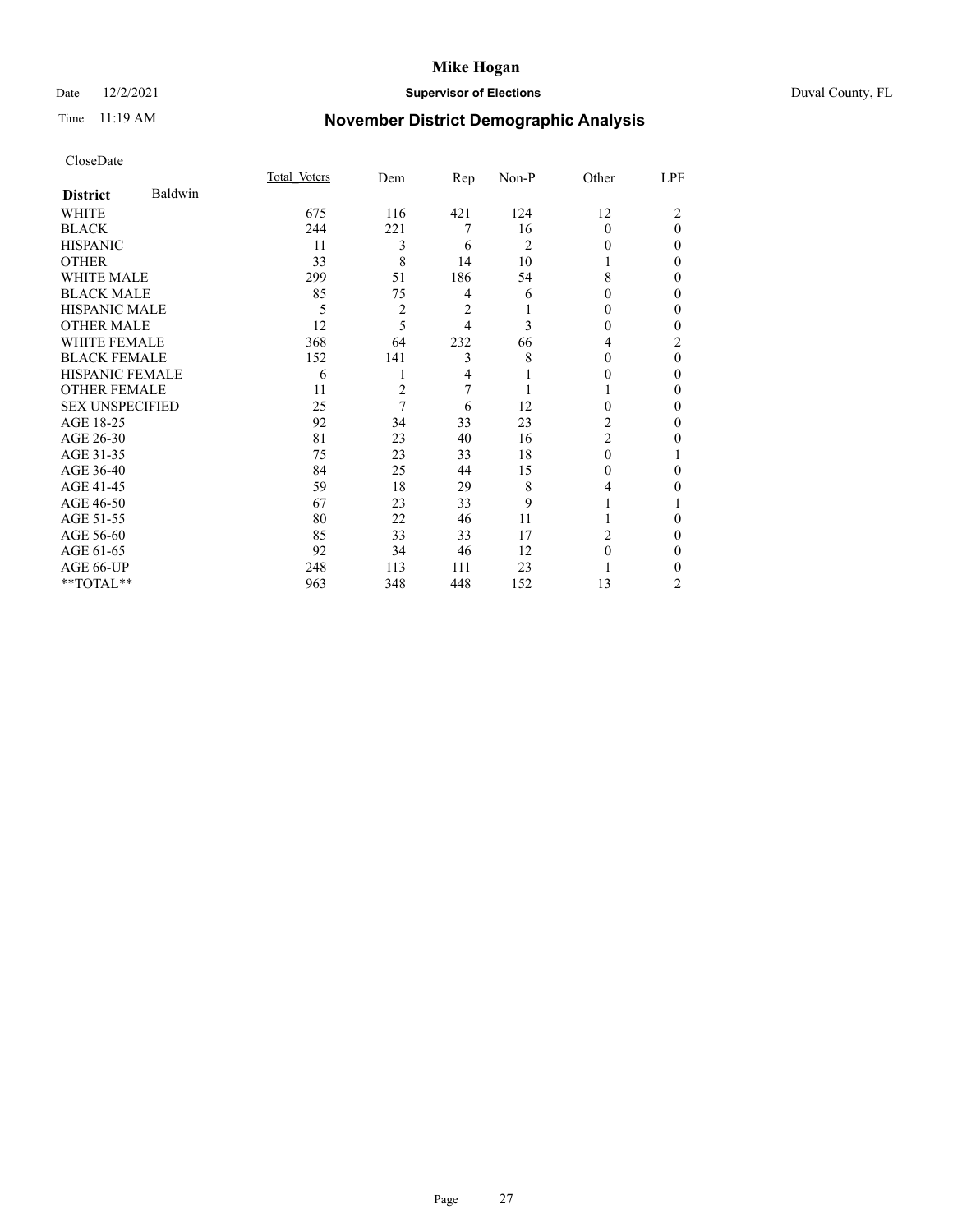### Date 12/2/2021 **Supervisor of Elections Supervisor of Elections** Duval County, FL

## Time 11:19 AM **November District Demographic Analysis**

| Total Voters | Dem   | Rep   | Non-P | Other          | LPF |
|--------------|-------|-------|-------|----------------|-----|
|              |       |       |       |                |     |
| 17,193       | 4,088 | 8,988 | 3,723 | 295            | 99  |
| 521          | 379   | 36    | 99    | 5              | 2   |
| 481          | 154   | 179   | 129   | 16             | 3   |
| 1,103        | 272   | 391   | 404   | 28             | 8   |
| 8,345        | 1,616 | 4,526 | 1,990 | 143            | 70  |
| 227          | 150   | 17    | 55    | 4              | 1   |
| 195          | 46    | 84    | 62    | $\overline{2}$ | 1   |
| 430          | 99    | 155   | 160   | 13             | 3   |
| 8,691        | 2,440 | 4,379 | 1,692 | 152            | 28  |
| 284          | 221   | 18    | 43    | 1              | 1   |
| 278          | 106   | 93    | 63    | 14             | 2   |
| 454          | 131   | 179   | 131   | 10             | 3   |
| 393          | 84    | 143   | 158   | 5              | 3   |
| 1,668        | 421   | 719   | 460   | 57             | 11  |
| 1,872        | 441   | 819   | 554   | 34             | 24  |
| 1,929        | 452   | 820   | 602   | 40             | 15  |
| 1,634        | 399   | 707   | 480   | 32             | 16  |
| 1,451        | 360   | 636   | 419   | 25             | 11  |
| 1,317        | 303   | 672   | 307   | 27             | 8   |
| 1,569        | 314   | 888   | 335   | 24             | 8   |
| 1,790        | 414   | 1,023 | 312   | 32             | 9   |
| 1,768        | 463   | 992   | 283   | 26             | 4   |
| 4,300        | 1,326 | 2,318 | 603   | 47             | 6   |
| 19,298       | 4,893 | 9,594 | 4,355 | 344            | 112 |
|              |       |       |       |                |     |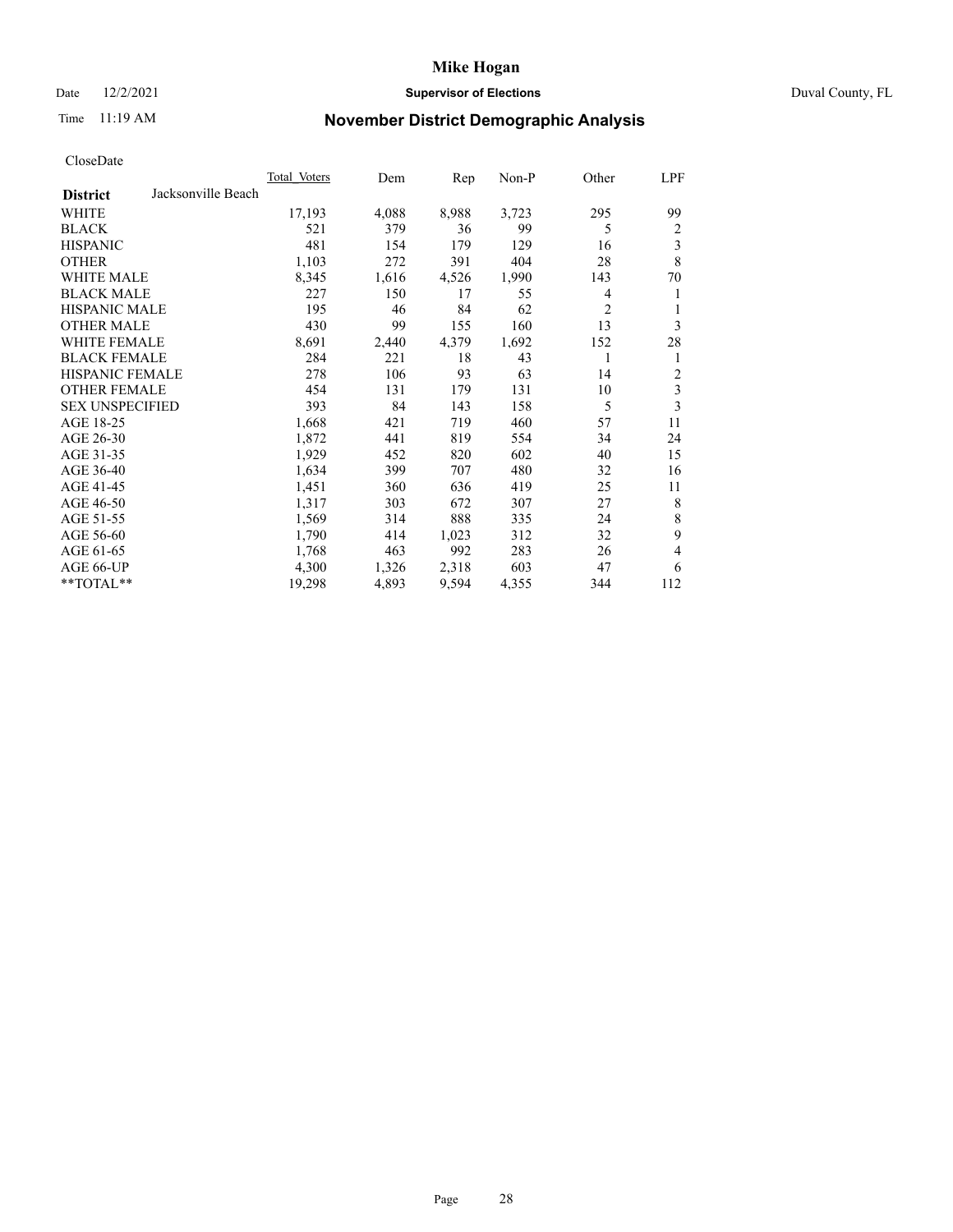### Date 12/2/2021 **Supervisor of Elections Supervisor of Elections** Duval County, FL

## Time 11:19 AM **November District Demographic Analysis**

|                                  | Total Voters | Dem   | Rep   | Non-P | Other    | LPF          |
|----------------------------------|--------------|-------|-------|-------|----------|--------------|
| Neptune Beach<br><b>District</b> |              |       |       |       |          |              |
| WHITE                            | 5,392        | 1,404 | 2,722 | 1,149 | 87       | 30           |
| <b>BLACK</b>                     | 58           | 28    | 11    | 14    | 5        | $\mathbf{0}$ |
| <b>HISPANIC</b>                  | 121          | 43    | 44    | 30    | 2        | 2            |
| <b>OTHER</b>                     | 272          | 70    | 86    | 104   | 5        | 7            |
| <b>WHITE MALE</b>                | 2,547        | 494   | 1,380 | 606   | 46       | 21           |
| <b>BLACK MALE</b>                | 32           | 17    | 4     | 7     | 4        | $\mathbf{0}$ |
| <b>HISPANIC MALE</b>             | 49           | 13    | 19    | 15    | 2        | $\mathbf{0}$ |
| <b>OTHER MALE</b>                | 100          | 23    | 31    | 39    | 4        | 3            |
| <b>WHITE FEMALE</b>              | 2,784        | 898   | 1,311 | 526   | 40       | 9            |
| <b>BLACK FEMALE</b>              | 26           | 11    | 7     | 7     |          | $\theta$     |
| <b>HISPANIC FEMALE</b>           | 68           | 29    | 22    | 15    | $\theta$ | 2            |
| <b>OTHER FEMALE</b>              | 115          | 37    | 39    | 35    | $\Omega$ | 4            |
| <b>SEX UNSPECIFIED</b>           | 121          | 23    | 50    | 46    | 2        | $\theta$     |
| AGE 18-25                        | 514          | 130   | 207   | 152   | 18       | 7            |
| AGE 26-30                        | 524          | 145   | 204   | 161   | 11       | 3            |
| AGE 31-35                        | 515          | 124   | 224   | 148   | 15       | 4            |
| AGE 36-40                        | 555          | 136   | 242   | 161   | 9        | 7            |
| AGE 41-45                        | 442          | 116   | 184   | 130   | 8        | 4            |
| AGE 46-50                        | 476          | 105   | 232   | 125   | 8        | 6            |
| AGE 51-55                        | 481          | 110   | 258   | 103   | 6        | 4            |
| AGE 56-60                        | 482          | 108   | 281   | 78    | 13       | 2            |
| AGE 61-65                        | 544          | 125   | 313   | 101   | 4        | 1            |
| AGE 66-UP                        | 1,310        | 446   | 718   | 138   | 7        |              |
| **TOTAL**                        | 5,843        | 1,545 | 2,863 | 1,297 | 99       | 39           |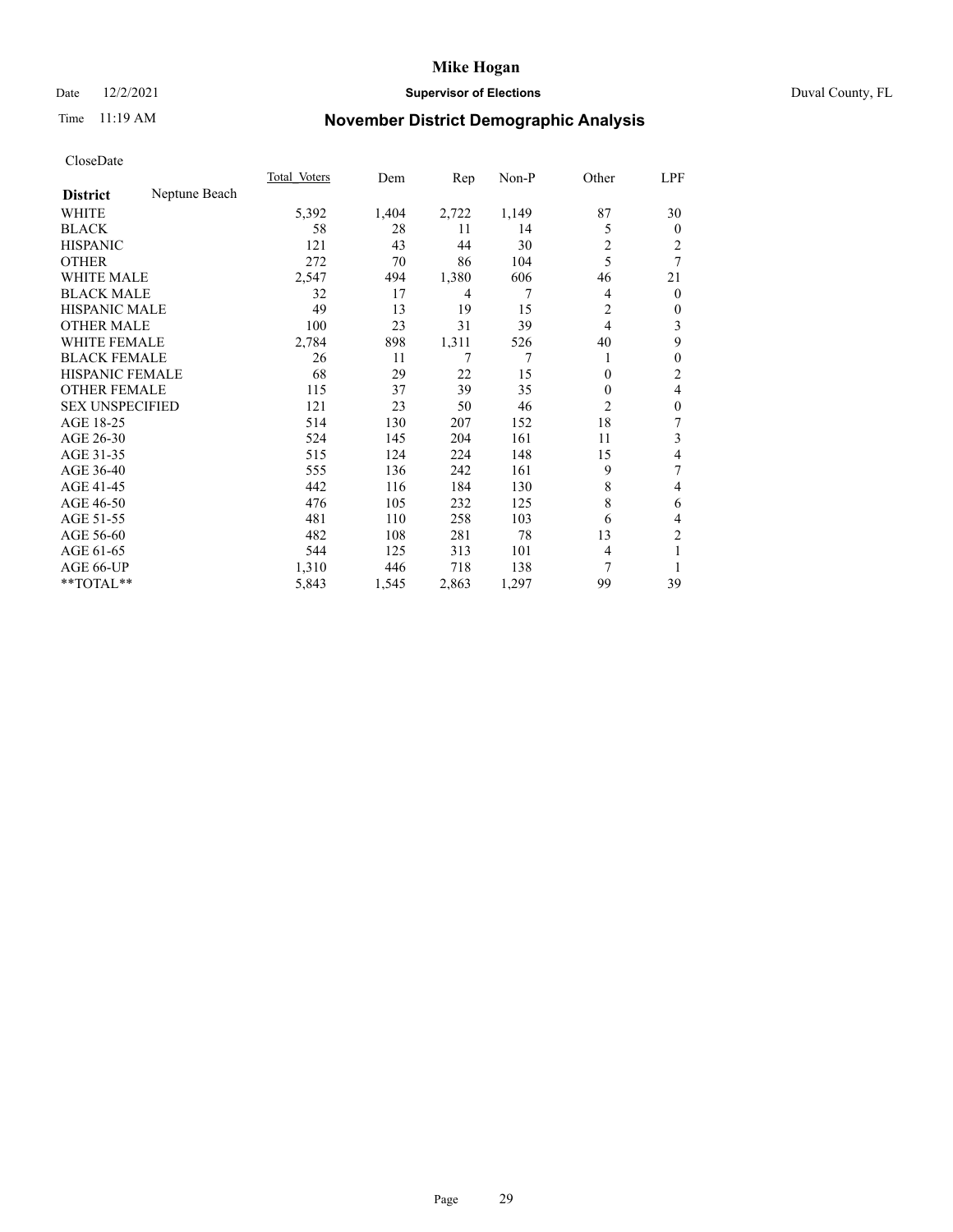#### Date 12/2/2021 **Supervisor of Elections** Duval County, FL

## Time 11:19 AM **November District Demographic Analysis**

| Total Voters | Dem    | Rep    | Non-P  | Other | LPF |
|--------------|--------|--------|--------|-------|-----|
|              |        |        |        |       |     |
| 56,012       | 12,594 | 30,244 | 11,982 | 898   | 294 |
| 5,774        | 4,188  | 331    | 1,147  | 96    | 12  |
| 2,674        | 910    | 860    | 841    | 48    | 15  |
| 4,767        | 1,226  | 1,662  | 1,764  | 86    | 29  |
| 26,971       | 4,805  | 15,266 | 6,267  | 435   | 198 |
| 2,625        | 1,730  | 185    | 647    | 55    | 8   |
| 1,203        | 347    | 430    | 401    | 17    | 8   |
| 1,836        | 428    | 673    | 692    | 30    | 13  |
| 28,499       | 7,673  | 14,698 | 5,576  | 457   | 95  |
| 3,056        | 2,389  | 144    | 479    | 41    | 3   |
| 1,417        | 542    | 413    | 425    | 30    | 7   |
| 2,053        | 609    | 755    | 641    | 37    | 11  |
| 1,565        | 395    | 533    | 604    | 26    | 7   |
| 6,475        | 1,836  | 2,471  | 1,947  | 176   | 45  |
| 6,092        | 1,619  | 2,379  | 1,903  | 132   | 59  |
| 6,389        | 1,711  | 2,577  | 1,920  | 130   | 51  |
| 6,100        | 1,662  | 2,435  | 1,831  | 111   | 61  |
| 5,423        | 1,476  | 2,269  | 1,553  | 87    | 38  |
| 5,304        | 1,395  | 2,534  | 1,258  | 86    | 31  |
| 5,703        | 1,385  | 3,031  | 1,177  | 90    | 20  |
| 6,358        | 1,550  | 3,605  | 1,097  | 89    | 17  |
| 6,180        | 1,649  | 3,437  | 993    | 89    | 12  |
| 15,201       | 4,634  | 8,358  | 2,055  | 138   | 16  |
| 69,227       | 18,918 | 33,097 | 15,734 | 1,128 | 350 |
|              |        |        |        |       |     |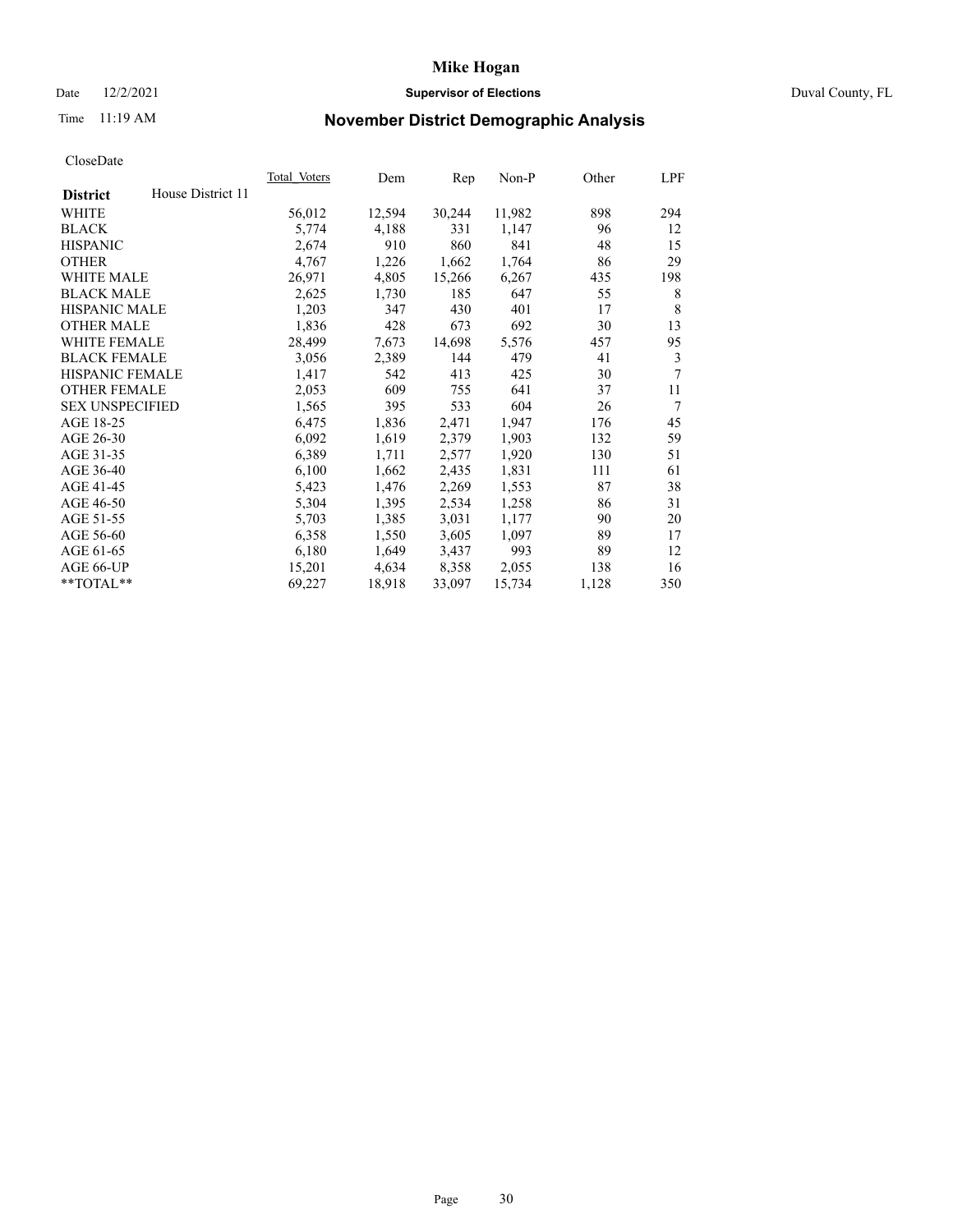### Date 12/2/2021 **Supervisor of Elections Supervisor of Elections** Duval County, FL

## Time 11:19 AM **November District Demographic Analysis**

|                        |                   | Total Voters | Dem    | Rep    | $Non-P$ | Other | LPF |
|------------------------|-------------------|--------------|--------|--------|---------|-------|-----|
| <b>District</b>        | House District 12 |              |        |        |         |       |     |
| WHITE                  |                   | 73,346       | 16,006 | 39,028 | 16,649  | 1,226 | 437 |
| <b>BLACK</b>           |                   | 16,341       | 12,161 | 773    | 3,175   | 211   | 21  |
| <b>HISPANIC</b>        |                   | 8,722        | 3,205  | 2,252  | 3,105   | 129   | 31  |
| <b>OTHER</b>           |                   | 14,577       | 4,195  | 4,318  | 5,810   | 206   | 48  |
| <b>WHITE MALE</b>      |                   | 34,601       | 6,092  | 19,275 | 8,349   | 582   | 303 |
| <b>BLACK MALE</b>      |                   | 7,003        | 4,800  | 449    | 1,633   | 105   | 16  |
| <b>HISPANIC MALE</b>   |                   | 3,864        | 1,239  | 1,097  | 1,448   | 62    | 18  |
| <b>OTHER MALE</b>      |                   | 5,828        | 1,549  | 1,842  | 2,328   | 84    | 25  |
| WHITE FEMALE           |                   | 37,887       | 9,721  | 19,354 | 8,051   | 633   | 128 |
| <b>BLACK FEMALE</b>    |                   | 9,049        | 7,160  | 309    | 1,471   | 104   | 5   |
| HISPANIC FEMALE        |                   | 4,664        | 1,898  | 1,117  | 1,572   | 66    | 11  |
| <b>OTHER FEMALE</b>    |                   | 6,758        | 2,171  | 2,056  | 2,417   | 97    | 17  |
| <b>SEX UNSPECIFIED</b> |                   | 3,330        | 937    | 872    | 1,468   | 39    | 14  |
| AGE 18-25              |                   | 13,207       | 4,571  | 3,951  | 4,237   | 364   | 84  |
| AGE 26-30              |                   | 11,449       | 3,653  | 3,620  | 3,808   | 272   | 96  |
| AGE 31-35              |                   | 11,009       | 3,548  | 3,707  | 3,453   | 209   | 92  |
| AGE 36-40              |                   | 10,004       | 3,086  | 3,425  | 3,245   | 167   | 81  |
| AGE 41-45              |                   | 8,944        | 2,784  | 3,218  | 2,760   | 132   | 50  |
| AGE 46-50              |                   | 8,716        | 2,685  | 3,605  | 2,235   | 141   | 50  |
| AGE 51-55              |                   | 9,229        | 2,783  | 4,219  | 2,100   | 97    | 30  |
| AGE 56-60              |                   | 10,024       | 2,889  | 4,998  | 1,996   | 124   | 17  |
| AGE 61-65              |                   | 9,132        | 2,855  | 4,449  | 1,711   | 96    | 21  |
| AGE 66-UP              |                   | 21,263       | 6,711  | 11,175 | 3,191   | 170   | 16  |
| **TOTAL**              |                   | 112,986      | 35,567 | 46,371 | 28,739  | 1,772 | 537 |
|                        |                   |              |        |        |         |       |     |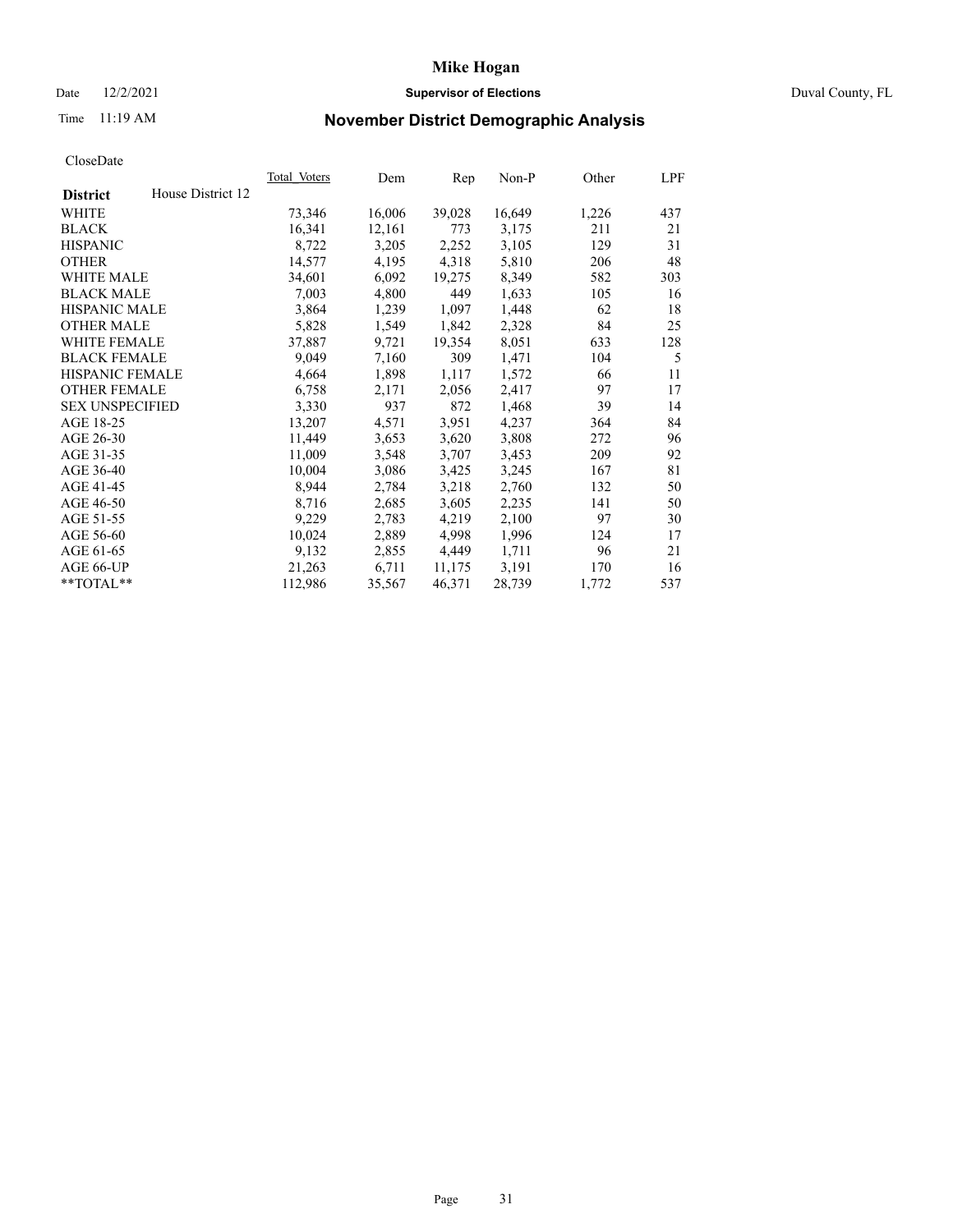### Date 12/2/2021 **Supervisor of Elections Supervisor of Elections** Duval County, FL

## Time 11:19 AM **November District Demographic Analysis**

|                                      | Total Voters | Dem    | Rep    | $Non-P$ | Other | LPF |
|--------------------------------------|--------------|--------|--------|---------|-------|-----|
| House District 13<br><b>District</b> |              |        |        |         |       |     |
| WHITE                                | 38,191       | 10,615 | 18,202 | 8,506   | 640   | 228 |
| <b>BLACK</b>                         | 50,499       | 41,534 | 1,640  | 6,870   | 407   | 48  |
| <b>HISPANIC</b>                      | 5,696        | 2,317  | 1,248  | 2,026   | 84    | 21  |
| <b>OTHER</b>                         | 8,718        | 3,469  | 1,653  | 3,455   | 110   | 31  |
| <b>WHITE MALE</b>                    | 17,919       | 4,241  | 8,973  | 4,267   | 287   | 151 |
| <b>BLACK MALE</b>                    | 20,223       | 15,802 | 830    | 3,355   | 207   | 29  |
| <b>HISPANIC MALE</b>                 | 2,496        | 946    | 620    | 886     | 32    | 12  |
| <b>OTHER MALE</b>                    | 3,078        | 1,110  | 675    | 1,234   | 42    | 17  |
| WHITE FEMALE                         | 19,735       | 6,230  | 8,997  | 4,084   | 348   | 76  |
| <b>BLACK FEMALE</b>                  | 29,272       | 24,978 | 770    | 3,313   | 193   | 18  |
| HISPANIC FEMALE                      | 3,056        | 1,310  | 600    | 1,086   | 51    | 9   |
| <b>OTHER FEMALE</b>                  | 3,691        | 1,702  | 737    | 1,194   | 48    | 10  |
| <b>SEX UNSPECIFIED</b>               | 3,632        | 1,615  | 541    | 1,437   | 33    | 6   |
| AGE 18-25                            | 11,671       | 6,034  | 1,678  | 3,703   | 213   | 43  |
| AGE 26-30                            | 10,159       | 5,297  | 1,644  | 3,014   | 153   | 51  |
| AGE 31-35                            | 10,579       | 5,758  | 1,791  | 2,790   | 170   | 70  |
| AGE 36-40                            | 9,096        | 4,935  | 1,689  | 2,302   | 123   | 47  |
| AGE 41-45                            | 7,851        | 4,357  | 1,508  | 1,846   | 112   | 28  |
| AGE 46-50                            | 7,655        | 4,227  | 1,748  | 1,544   | 108   | 28  |
| AGE 51-55                            | 8,007        | 4,509  | 2,047  | 1,347   | 85    | 19  |
| AGE 56-60                            | 9,035        | 5,191  | 2,419  | 1,323   | 87    | 15  |
| AGE 61-65                            | 8,988        | 5,394  | 2,381  | 1,119   | 81    | 13  |
| AGE 66-UP                            | 20,056       | 12,226 | 5,838  | 1,869   | 109   | 14  |
| **TOTAL**                            | 103,104      | 57,935 | 22,743 | 20,857  | 1,241 | 328 |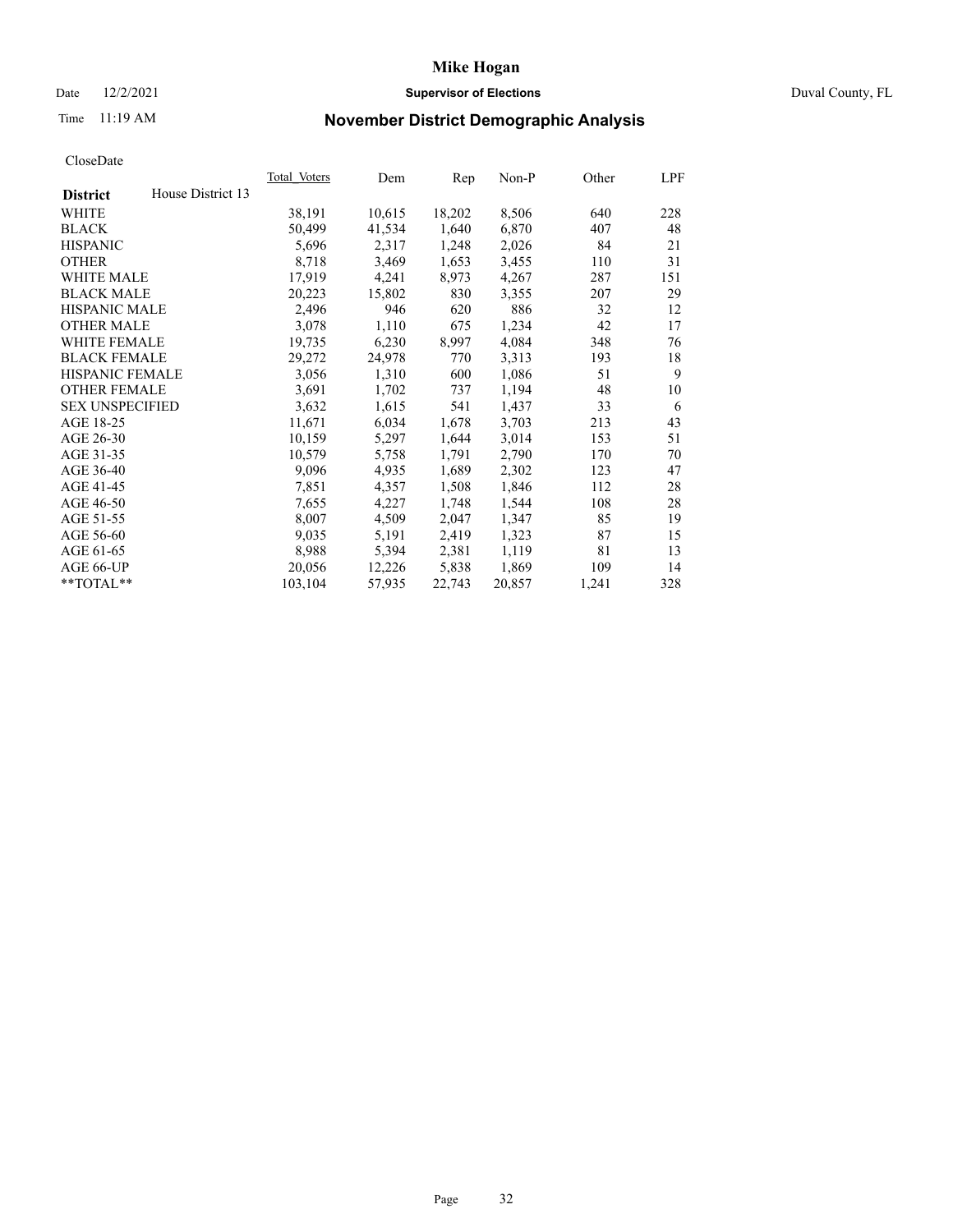### Date 12/2/2021 **Supervisor of Elections Supervisor of Elections** Duval County, FL

## Time 11:19 AM **November District Demographic Analysis**

|                                      | <b>Total Voters</b> | Dem    | Rep    | $Non-P$ | Other | LPF    |
|--------------------------------------|---------------------|--------|--------|---------|-------|--------|
| House District 14<br><b>District</b> |                     |        |        |         |       |        |
| WHITE                                | 41,552              | 9,775  | 21,928 | 8,832   | 730   | 287    |
| <b>BLACK</b>                         | 61,817              | 51,589 | 1,839  | 7,895   | 453   | 41     |
| <b>HISPANIC</b>                      | 4,619               | 1,915  | 933    | 1,680   | 75    | 16     |
| <b>OTHER</b>                         | 7,999               | 3,172  | 1,648  | 3,032   | 113   | 34     |
| WHITE MALE                           | 19,337              | 3,875  | 10,600 | 4,343   | 335   | 184    |
| <b>BLACK MALE</b>                    | 24,575              | 19,390 | 980    | 3,935   | 245   | 25     |
| <b>HISPANIC MALE</b>                 | 2,106               | 754    | 523    | 789     | 32    | 8      |
| <b>OTHER MALE</b>                    | 2,832               | 1,019  | 665    | 1,090   | 38    | 20     |
| WHITE FEMALE                         | 21,714              | 5,778  | 11,087 | 4,355   | 393   | 101    |
| <b>BLACK FEMALE</b>                  | 36,211              | 31,398 | 831    | 3,762   | 204   | 16     |
| HISPANIC FEMALE                      | 2,420               | 1,118  | 395    | 857     | 42    | 8      |
| <b>OTHER FEMALE</b>                  | 3,400               | 1,526  | 741    | 1,072   | 53    | 8      |
| <b>SEX UNSPECIFIED</b>               | 3,392               | 1,593  | 526    | 1,236   | 29    | 8      |
| AGE 18-25                            | 13,564              | 7,132  | 2,081  | 4,046   | 264   | 41     |
| AGE 26-30                            | 11,075              | 5,740  | 1,942  | 3,125   | 189   | 79     |
| AGE 31-35                            | 11,468              | 6,173  | 2,130  | 2,907   | 168   | 90     |
| AGE 36-40                            | 10,386              | 5,878  | 1,968  | 2,354   | 135   | 51     |
| AGE 41-45                            | 9,416               | 5,443  | 1,882  | 1,927   | 126   | 38     |
| AGE 46-50                            | 9,447               | 5,525  | 2,101  | 1,681   | 112   | 28     |
| AGE 51-55                            | 9,484               | 5,483  | 2,435  | 1,448   | 102   | 16     |
| AGE 56-60                            | 10,134              | 5,924  | 2,785  | 1,314   | 98    | 13     |
| AGE 61-65                            | 9,511               | 5,661  | 2,713  | 1,059   | 71    | $\tau$ |
| AGE 66-UP                            | 21,495              | 13,489 | 6,310  | 1,575   | 106   | 15     |
| **TOTAL**                            | 115,987             | 66,451 | 26,348 | 21,439  | 1,371 | 378    |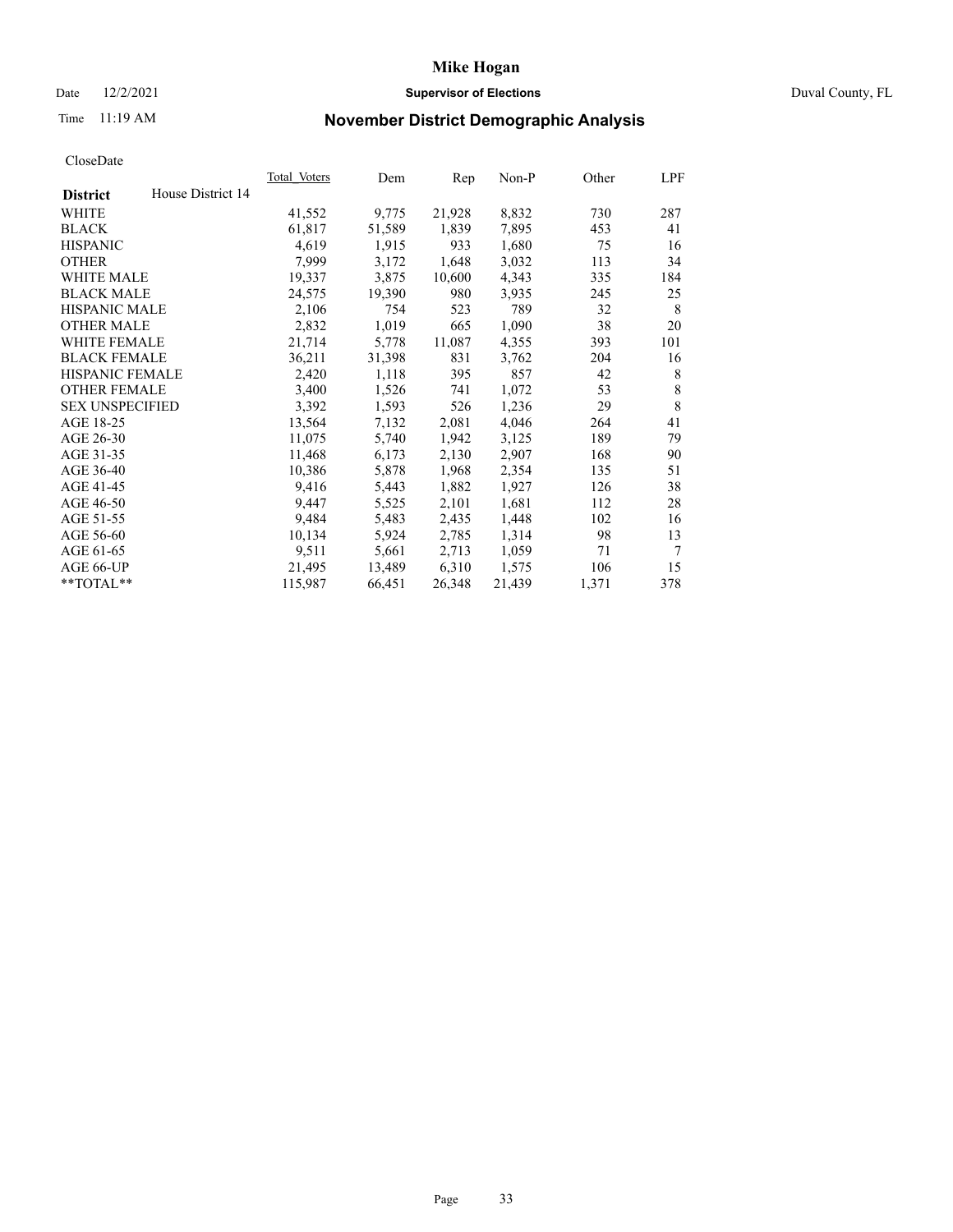### Date 12/2/2021 **Supervisor of Elections Supervisor of Elections** Duval County, FL

## Time 11:19 AM **November District Demographic Analysis**

|                                      | Total Voters | Dem    | Rep    | $Non-P$ | Other | LPF |
|--------------------------------------|--------------|--------|--------|---------|-------|-----|
| House District 15<br><b>District</b> |              |        |        |         |       |     |
| WHITE                                | 64,537       | 14,709 | 35,992 | 12,477  | 995   | 364 |
| <b>BLACK</b>                         | 31,926       | 24,821 | 1,258  | 5,415   | 403   | 29  |
| <b>HISPANIC</b>                      | 7,398        | 2,887  | 1,643  | 2,732   | 111   | 25  |
| <b>OTHER</b>                         | 9,830        | 3,086  | 2,886  | 3,636   | 188   | 34  |
| WHITE MALE                           | 30,137       | 5,742  | 17,559 | 6,134   | 456   | 246 |
| <b>BLACK MALE</b>                    | 13,067       | 9,429  | 695    | 2,704   | 222   | 17  |
| <b>HISPANIC MALE</b>                 | 3,393        | 1,211  | 862    | 1,260   | 49    | 11  |
| <b>OTHER MALE</b>                    | 3,690        | 1,054  | 1,207  | 1,347   | 65    | 17  |
| <b>WHITE FEMALE</b>                  | 33,668       | 8,825  | 18,042 | 6,155   | 530   | 116 |
| <b>BLACK FEMALE</b>                  | 18,327       | 14,990 | 540    | 2,608   | 177   | 12  |
| HISPANIC FEMALE                      | 3,859        | 1,612  | 755    | 1,422   | 58    | 12  |
| <b>OTHER FEMALE</b>                  | 4,572        | 1,596  | 1,355  | 1,517   | 94    | 10  |
| <b>SEX UNSPECIFIED</b>               | 2,976        | 1,044  | 764    | 1,111   | 46    | 11  |
| AGE 18-25                            | 12,301       | 4,938  | 3,062  | 3,926   | 321   | 54  |
| AGE 26-30                            | 10,918       | 4,217  | 3,039  | 3,342   | 243   | 77  |
| AGE 31-35                            | 11,308       | 4,665  | 3,175  | 3,180   | 208   | 80  |
| AGE 36-40                            | 10,159       | 4,249  | 2,965  | 2,697   | 172   | 76  |
| AGE 41-45                            | 9,114        | 3,940  | 2,745  | 2,221   | 153   | 55  |
| AGE 46-50                            | 8,957        | 3,738  | 3,185  | 1,877   | 130   | 27  |
| AGE 51-55                            | 9,677        | 3,971  | 3,782  | 1,779   | 115   | 30  |
| AGE 56-60                            | 10,209       | 4,023  | 4,531  | 1,546   | 93    | 16  |
| AGE 61-65                            | 9,754        | 3,844  | 4,501  | 1,305   | 87    | 17  |
| AGE 66-UP                            | 21,288       | 7,917  | 10,794 | 2,382   | 175   | 20  |
| **TOTAL**                            | 113,691      | 45,503 | 41,779 | 24,260  | 1,697 | 452 |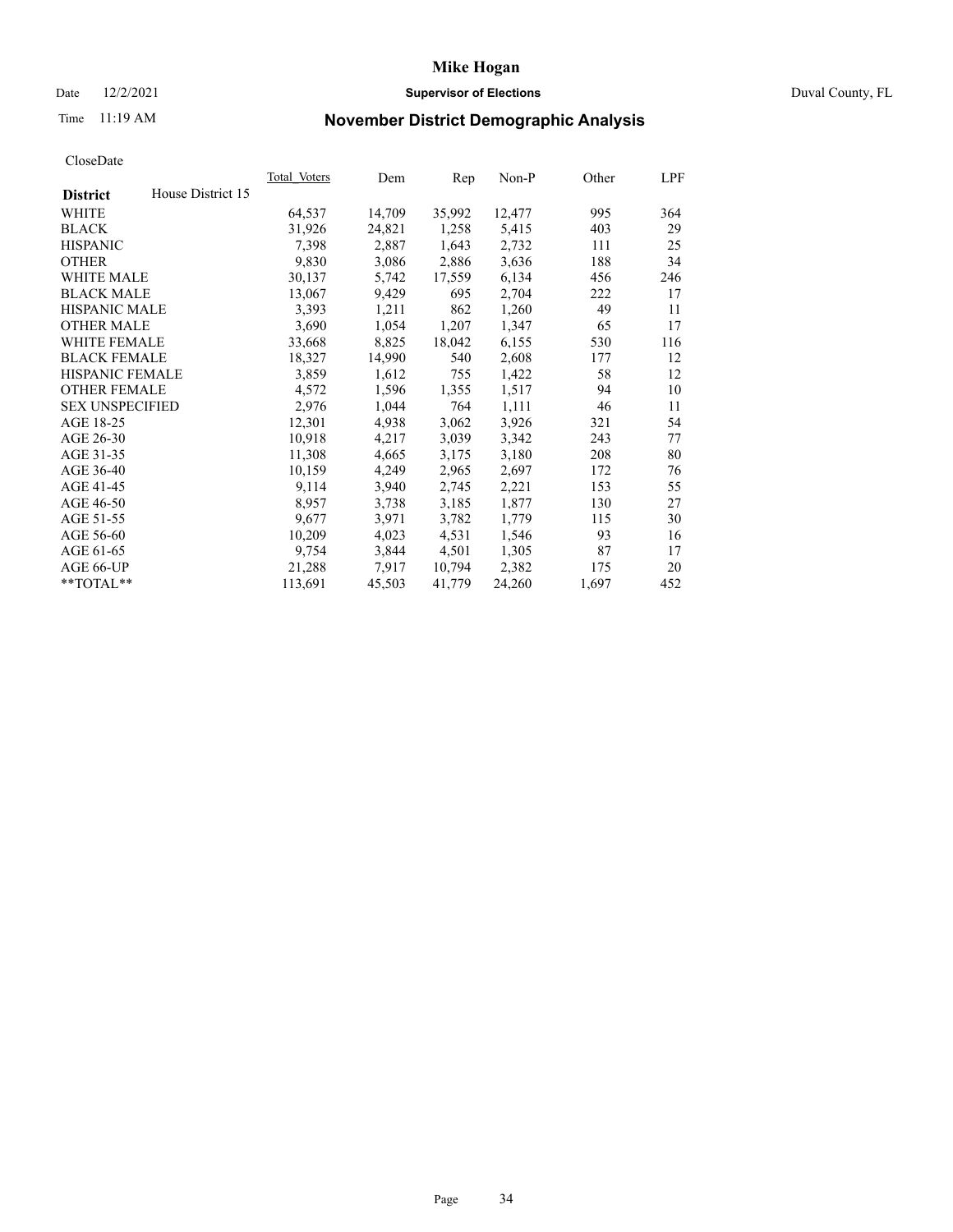### Date 12/2/2021 **Supervisor of Elections Supervisor of Elections** Duval County, FL

## Time 11:19 AM **November District Demographic Analysis**

|                        |                   | Total Voters | Dem    | Rep    | $Non-P$ | Other | LPF |
|------------------------|-------------------|--------------|--------|--------|---------|-------|-----|
| <b>District</b>        | House District 16 |              |        |        |         |       |     |
| WHITE                  |                   | 93,579       | 21,896 | 50,434 | 19,206  | 1,503 | 540 |
| <b>BLACK</b>           |                   | 16,047       | 11,735 | 731    | 3,312   | 245   | 24  |
| <b>HISPANIC</b>        |                   | 9,032        | 3,153  | 2,552  | 3,177   | 121   | 29  |
| <b>OTHER</b>           |                   | 13,690       | 4,219  | 3,831  | 5,362   | 220   | 58  |
| <b>WHITE MALE</b>      |                   | 43,402       | 8,395  | 24,327 | 9,680   | 641   | 359 |
| <b>BLACK MALE</b>      |                   | 6,779        | 4,519  | 405    | 1,723   | 126   | 6   |
| <b>HISPANIC MALE</b>   |                   | 4,069        | 1,284  | 1,243  | 1,477   | 45    | 20  |
| <b>OTHER MALE</b>      |                   | 5,508        | 1,511  | 1,661  | 2,229   | 76    | 31  |
| WHITE FEMALE           |                   | 49,345       | 13,293 | 25,711 | 9,312   | 853   | 176 |
| <b>BLACK FEMALE</b>    |                   | 9,058        | 7,063  | 317    | 1,543   | 117   | 18  |
| HISPANIC FEMALE        |                   | 4,798        | 1,809  | 1,272  | 1,634   | 74    | 9   |
| <b>OTHER FEMALE</b>    |                   | 6,392        | 2,270  | 1,756  | 2,227   | 117   | 22  |
| <b>SEX UNSPECIFIED</b> |                   | 2,997        | 859    | 856    | 1,232   | 40    | 10  |
| AGE 18-25              |                   | 14,063       | 4,548  | 4,731  | 4,288   | 413   | 83  |
| AGE 26-30              |                   | 12,638       | 4,125  | 4,229  | 3,875   | 301   | 108 |
| AGE 31-35              |                   | 12,336       | 4,145  | 4,198  | 3,631   | 224   | 138 |
| AGE 36-40              |                   | 11,174       | 3,603  | 4,006  | 3,323   | 156   | 86  |
| AGE 41-45              |                   | 9,996        | 3,106  | 3,699  | 2,968   | 150   | 73  |
| AGE 46-50              |                   | 9,971        | 2,927  | 4,213  | 2,613   | 157   | 61  |
| AGE 51-55              |                   | 10,756       | 2,996  | 5,130  | 2,437   | 163   | 30  |
| AGE 56-60              |                   | 11,409       | 3,214  | 5,818  | 2,212   | 145   | 20  |
| AGE 61-65              |                   | 10,791       | 3,224  | 5,685  | 1,755   | 113   | 14  |
| AGE 66-UP              |                   | 29,209       | 9,114  | 15,838 | 3,952   | 267   | 38  |
| **TOTAL**              |                   | 132,348      | 41,003 | 57,548 | 31,057  | 2,089 | 651 |
|                        |                   |              |        |        |         |       |     |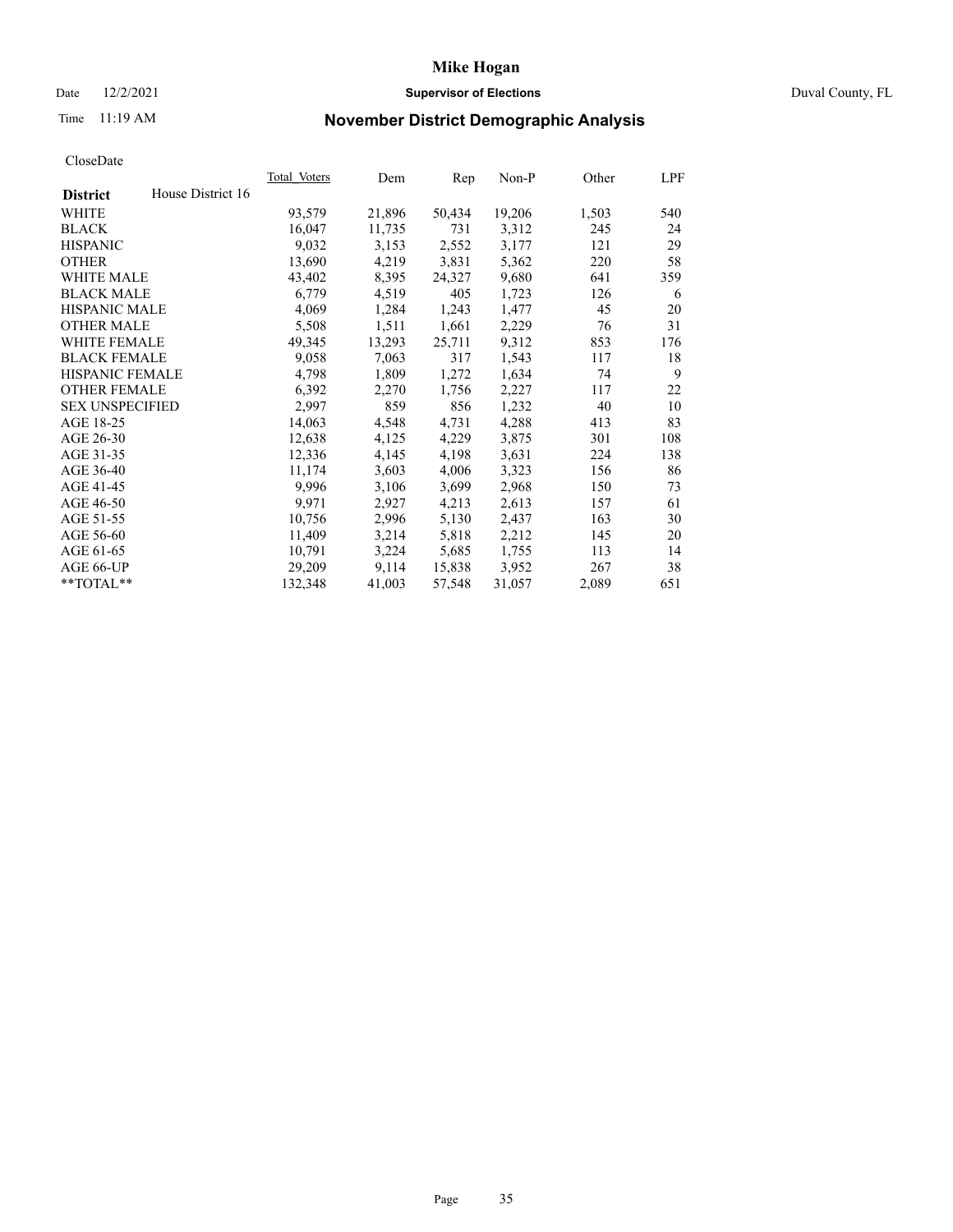### Date 12/2/2021 **Supervisor of Elections Supervisor of Elections** Duval County, FL

## Time 11:19 AM **November District Demographic Analysis**

| School Board Dist 1<br><b>District</b> |        |        |        |        |       |     |
|----------------------------------------|--------|--------|--------|--------|-------|-----|
|                                        |        |        |        |        |       |     |
| WHITE                                  | 53,761 | 11,008 | 30,699 | 10,927 | 832   | 295 |
| <b>BLACK</b>                           | 24,004 | 18,370 | 1,030  | 4,265  | 308   | 31  |
| <b>HISPANIC</b>                        | 6,702  | 2,524  | 1,697  | 2,379  | 87    | 15  |
| <b>OTHER</b>                           | 8,762  | 2,687  | 2,573  | 3,354  | 113   | 35  |
| WHITE MALE                             | 25,516 | 4,287  | 15,043 | 5,615  | 382   | 189 |
| <b>BLACK MALE</b>                      | 10,045 | 7,133  | 560    | 2,172  | 159   | 21  |
| <b>HISPANIC MALE</b>                   | 2,987  | 1,031  | 854    | 1,051  | 41    | 10  |
| <b>OTHER MALE</b>                      | 3,322  | 911    | 1,094  | 1,262  | 34    | 21  |
| WHITE FEMALE                           | 27,617 | 6,589  | 15,322 | 5,160  | 443   | 103 |
| <b>BLACK FEMALE</b>                    | 13,499 | 10,908 | 450    | 1,985  | 146   | 10  |
| HISPANIC FEMALE                        | 3,565  | 1,432  | 815    | 1,269  | 44    | 5   |
| <b>OTHER FEMALE</b>                    | 3,970  | 1,414  | 1,162  | 1,321  | 62    | 11  |
| <b>SEX UNSPECIFIED</b>                 | 2,706  | 883    | 699    | 1,089  | 29    | 6   |
| AGE 18-25                              | 10,370 | 3,982  | 2,803  | 3,291  | 248   | 46  |
| AGE 26-30                              | 8,646  | 3,228  | 2,428  | 2,738  | 192   | 60  |
| AGE 31-35                              | 9,319  | 3,502  | 2,866  | 2,737  | 143   | 71  |
| AGE 36-40                              | 8,483  | 3,188  | 2,646  | 2,450  | 130   | 69  |
| AGE 41-45                              | 7,564  | 2,864  | 2,514  | 2,019  | 123   | 44  |
| AGE 46-50                              | 7,463  | 2,895  | 2,805  | 1,622  | 106   | 35  |
| AGE 51-55                              | 7,858  | 2,906  | 3,316  | 1,520  | 101   | 15  |
| AGE 56-60                              | 8,515  | 3,011  | 3,999  | 1,399  | 98    | 8   |
| AGE 61-65                              | 7,676  | 2,814  | 3,673  | 1,097  | 81    | 11  |
| AGE 66-UP                              | 17,329 | 6,194  | 8,949  | 2,051  | 118   | 17  |
| **TOTAL**                              | 93,229 | 34,589 | 35,999 | 20,925 | 1,340 | 376 |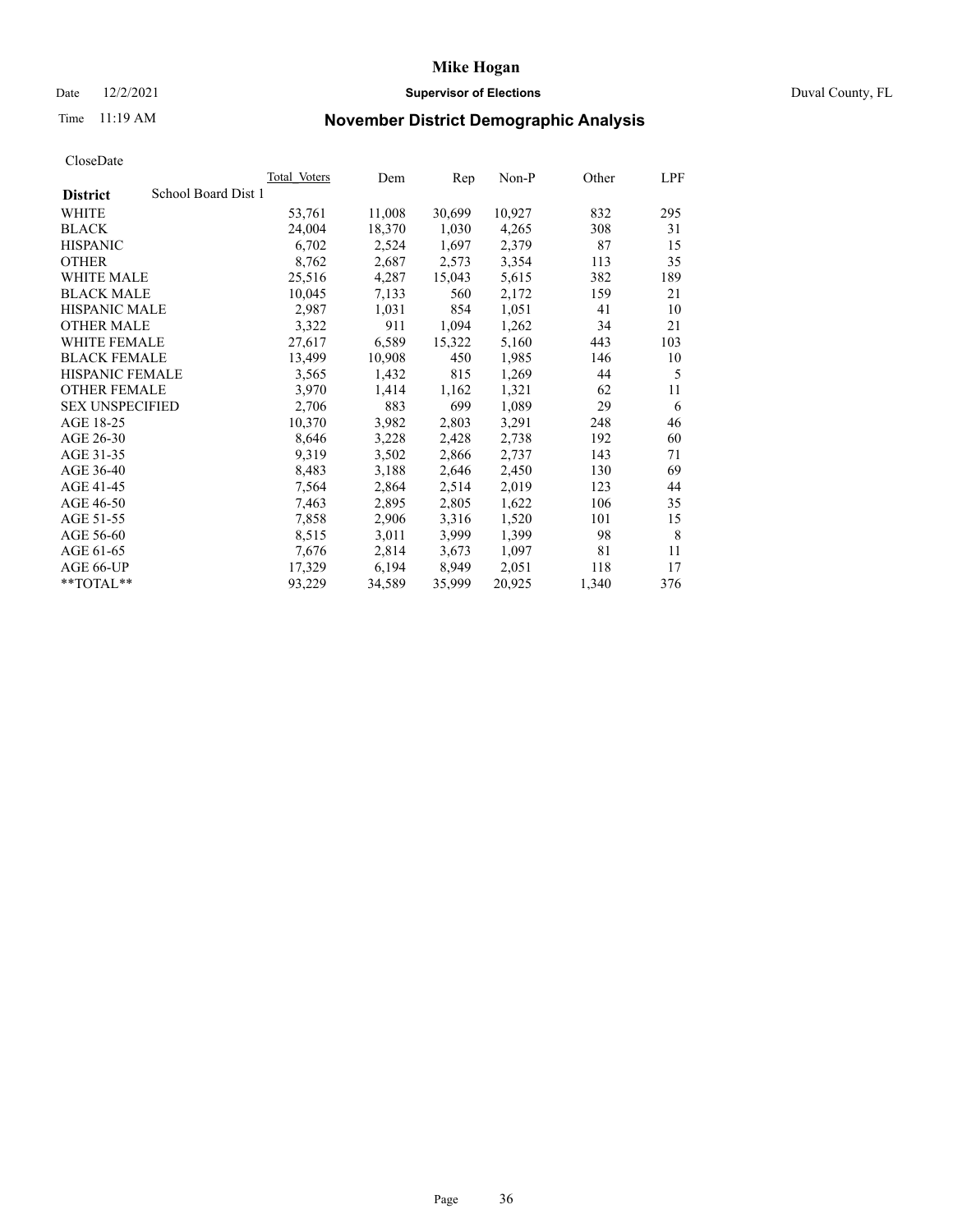### Date 12/2/2021 **Supervisor of Elections Supervisor of Elections** Duval County, FL

## Time 11:19 AM **November District Demographic Analysis**

| Total Voters        | Dem    | Rep    | $Non-P$ | Other | LPF         |
|---------------------|--------|--------|---------|-------|-------------|
| School Board Dist 2 |        |        |         |       |             |
| 76,313              | 17,417 | 40,125 | 17,130  | 1,228 | 413         |
| 7,124               | 5,151  | 412    | 1,463   | 88    | 10          |
| 4,773               | 1,636  | 1,474  | 1,550   | 92    | 21          |
| 9,485               | 2,513  | 3,139  | 3,646   | 146   | 41          |
| 36,330              | 6,521  | 20,150 | 8,774   | 595   | 290         |
| 3,286               | 2,163  | 246    | 821     | 50    | 6           |
| 2,098               | 605    | 698    | 745     | 39    | 11          |
| 3,736               | 907    | 1,280  | 1,472   | 58    | 19          |
| 39,221              | 10,722 | 19,612 | 8,145   | 623   | 119         |
| 3,734               | 2,918  | 159    | 616     | 38    | 3           |
| 2,577               | 1,000  | 749    | 768     | 52    | $\,$ 8 $\,$ |
| 4,361               | 1,284  | 1,512  | 1,483   | 66    | 16          |
| 2,349               | 597    | 744    | 962     | 33    | 13          |
| 9,633               | 2,828  | 3,503  | 2,970   | 269   | 63          |
| 8,870               | 2,416  | 3,369  | 2,820   | 180   | 85          |
| 9,002               | 2,447  | 3,497  | 2,810   | 174   | 74          |
| 8,605               | 2,278  | 3,361  | 2,742   | 146   | 78          |
| 7,751               | 2,080  | 3,144  | 2,367   | 117   | 43          |
| 7,517               | 1,939  | 3,482  | 1,928   | 123   | 45          |
| 7,906               | 1,917  | 4,126  | 1,727   | 103   | 33          |
| 8,811               | 2,157  | 4,791  | 1,710   | 127   | 26          |
| 8,495               | 2,326  | 4,492  | 1,538   | 119   | 20          |
| 21,096              | 6,327  | 11,380 | 3,175   | 196   | 18          |
| 97,695              | 26,717 | 45,150 | 23,789  | 1,554 | 485         |
|                     |        |        |         |       |             |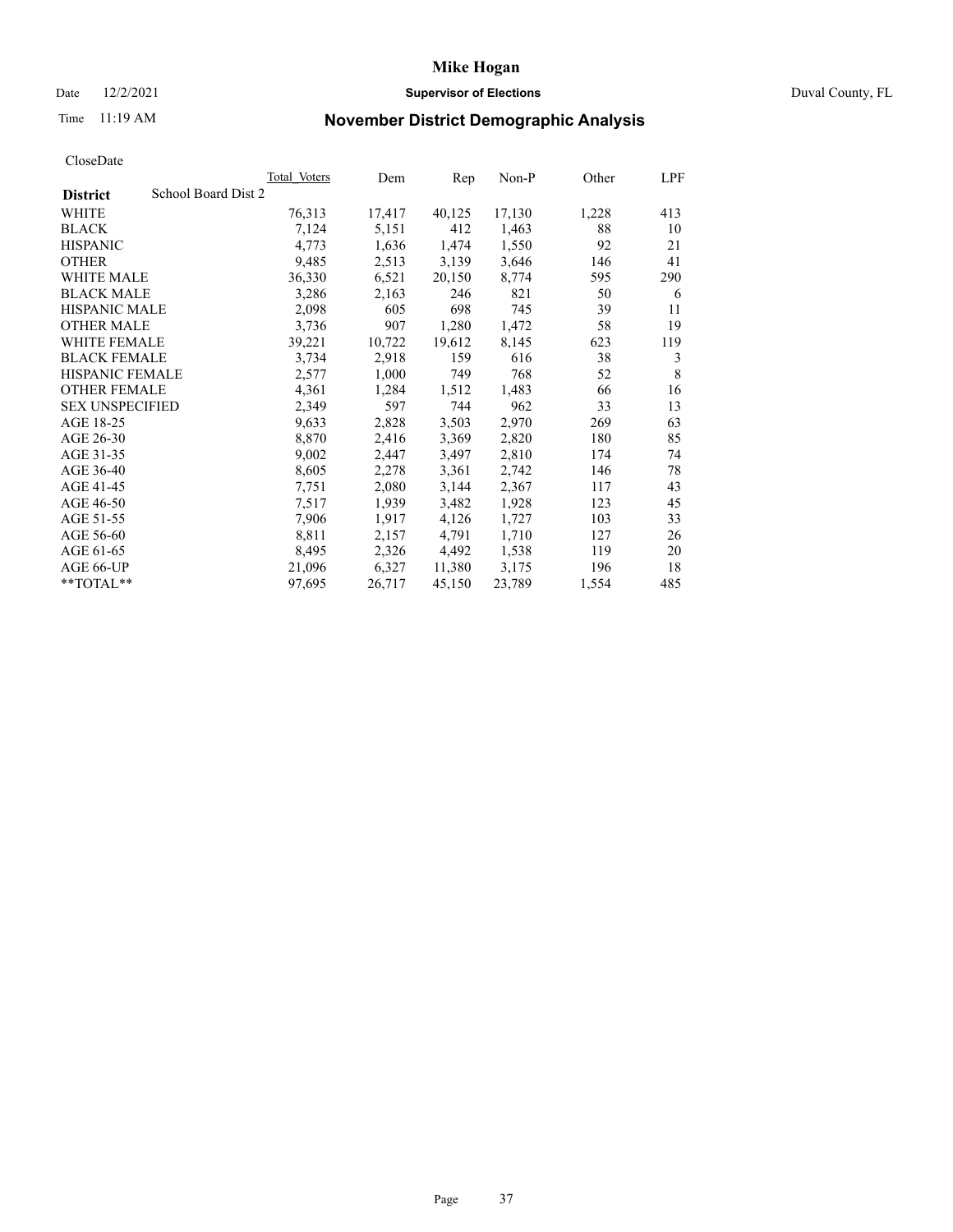### Date 12/2/2021 **Supervisor of Elections Supervisor of Elections** Duval County, FL

## Time 11:19 AM **November District Demographic Analysis**

|                                        | Total Voters | Dem    | Rep    | Non-P  | Other | LPF |
|----------------------------------------|--------------|--------|--------|--------|-------|-----|
| School Board Dist 3<br><b>District</b> |              |        |        |        |       |     |
| WHITE                                  | 53,728       | 14,206 | 26,858 | 11,473 | 845   | 346 |
| <b>BLACK</b>                           | 14,692       | 11,131 | 617    | 2,753  | 170   | 21  |
| <b>HISPANIC</b>                        | 6,856        | 2,664  | 1,578  | 2,497  | 95    | 22  |
| <b>OTHER</b>                           | 9,197        | 2,859  | 2,489  | 3,689  | 128   | 32  |
| WHITE MALE                             | 24,910       | 5,558  | 12,975 | 5,765  | 381   | 231 |
| <b>BLACK MALE</b>                      | 5,958        | 4,161  | 332    | 1,365  | 86    | 14  |
| <b>HISPANIC MALE</b>                   | 3,052        | 1,075  | 799    | 1,131  | 37    | 10  |
| <b>OTHER MALE</b>                      | 3,612        | 1,012  | 1,074  | 1,457  | 54    | 15  |
| <b>WHITE FEMALE</b>                    | 28,169       | 8,477  | 13,604 | 5,517  | 461   | 110 |
| <b>BLACK FEMALE</b>                    | 8,474        | 6,779  | 274    | 1,333  | 81    | 7   |
| <b>HISPANIC FEMALE</b>                 | 3,632        | 1,524  | 743    | 1,296  | 57    | 12  |
| <b>OTHER FEMALE</b>                    | 4,081        | 1,450  | 1,116  | 1,445  | 59    | 11  |
| <b>SEX UNSPECIFIED</b>                 | 2,584        | 824    | 625    | 1,102  | 22    | 11  |
| AGE 18-25                              | 8,999        | 3,436  | 2,363  | 2,899  | 242   | 59  |
| AGE 26-30                              | 8,859        | 3,198  | 2,473  | 2,918  | 198   | 72  |
| AGE 31-35                              | 8,470        | 3,213  | 2,444  | 2,575  | 159   | 79  |
| AGE 36-40                              | 7,240        | 2,654  | 2,224  | 2,194  | 108   | 60  |
| AGE 41-45                              | 6,209        | 2,250  | 1,975  | 1,845  | 94    | 45  |
| AGE 46-50                              | 6,145        | 2,151  | 2,268  | 1,598  | 89    | 39  |
| AGE 51-55                              | 6,542        | 2,277  | 2,680  | 1,499  | 65    | 21  |
| AGE 56-60                              | 7,261        | 2,517  | 3,242  | 1,393  | 92    | 17  |
| AGE 61-65                              | 7,144        | 2,547  | 3,311  | 1,204  | 70    | 12  |
| AGE 66-UP                              | 17,602       | 6,616  | 8,562  | 2,286  | 121   | 17  |
| **TOTAL**                              | 84,473       | 30,860 | 31,542 | 20,412 | 1,238 | 421 |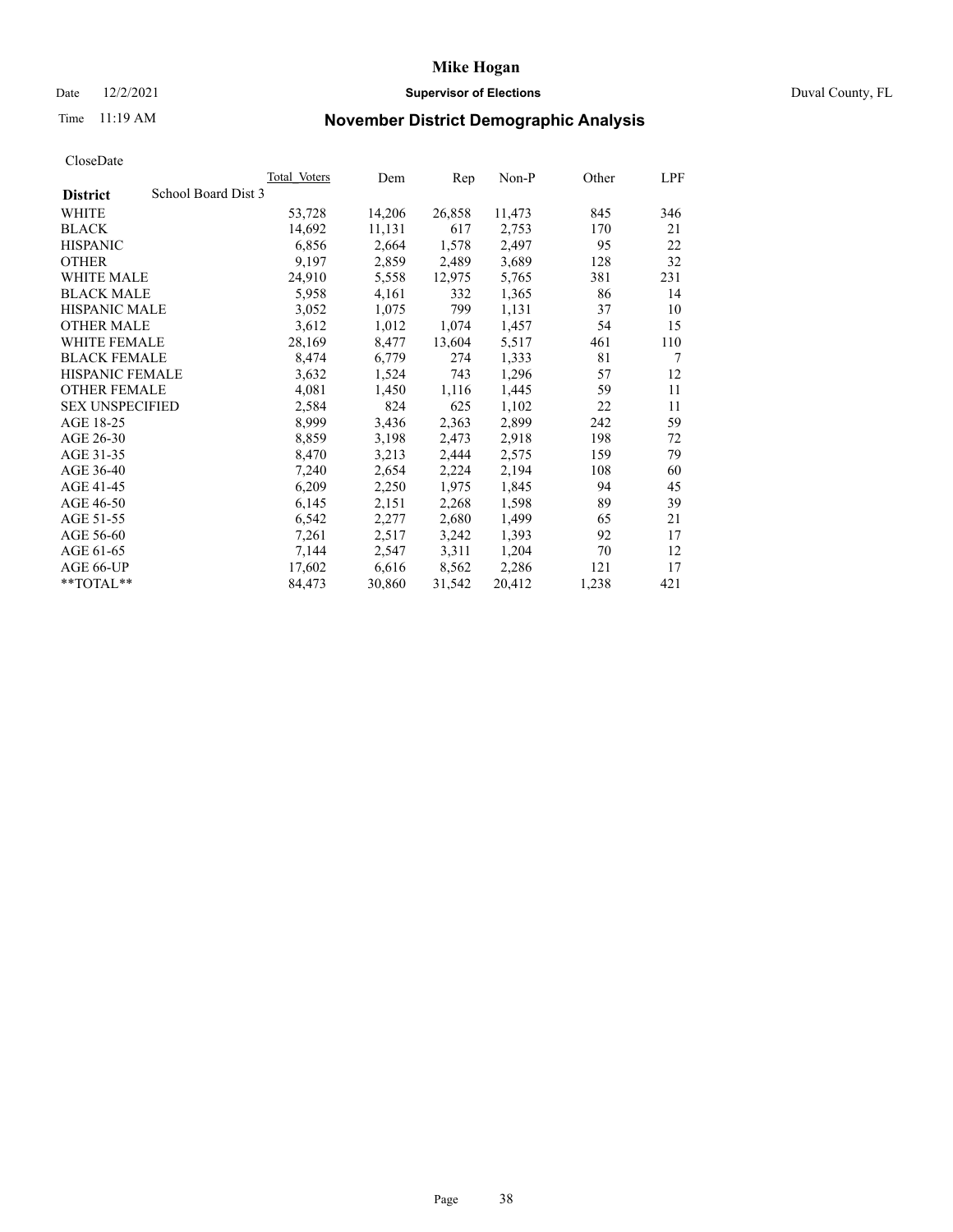### Date 12/2/2021 **Supervisor of Elections Supervisor of Elections** Duval County, FL

## Time 11:19 AM **November District Demographic Analysis**

|                                        | Total Voters | Dem    | Rep    | Non-P  | Other | <b>LPF</b>     |
|----------------------------------------|--------------|--------|--------|--------|-------|----------------|
| School Board Dist 4<br><b>District</b> |              |        |        |        |       |                |
| WHITE                                  | 23,693       | 5,444  | 12,559 | 5,107  | 424   | 159            |
| <b>BLACK</b>                           | 54,129       | 45,643 | 1,548  | 6,520  | 379   | 39             |
| <b>HISPANIC</b>                        | 2,493        | 1,059  | 488    | 894    | 40    | 12             |
| <b>OTHER</b>                           | 5,645        | 2,527  | 841    | 2,168  | 86    | 23             |
| WHITE MALE                             | 11,331       | 2,216  | 6,244  | 2,567  | 201   | 103            |
| <b>BLACK MALE</b>                      | 21,732       | 17,441 | 825    | 3,233  | 211   | 22             |
| <b>HISPANIC MALE</b>                   | 1,136        | 432    | 266    | 416    | 16    | 6              |
| <b>OTHER MALE</b>                      | 1,928        | 813    | 325    | 744    | 34    | 12             |
| <b>WHITE FEMALE</b>                    | 12,053       | 3,157  | 6,167  | 2,451  | 222   | 56             |
| <b>BLACK FEMALE</b>                    | 31,486       | 27,497 | 702    | 3,109  | 162   | 16             |
| HISPANIC FEMALE                        | 1,306        | 603    | 214    | 459    | 24    | 6              |
| <b>OTHER FEMALE</b>                    | 2,328        | 1,202  | 377    | 704    | 35    | 10             |
| <b>SEX UNSPECIFIED</b>                 | 2,660        | 1,312  | 316    | 1,006  | 24    | $\overline{2}$ |
| AGE 18-25                              | 10,064       | 5,719  | 1,270  | 2,880  | 162   | 33             |
| AGE 26-30                              | 7,836        | 4,414  | 1,124  | 2,155  | 94    | 49             |
| AGE 31-35                              | 8,164        | 4,898  | 1,210  | 1,888  | 116   | 52             |
| AGE 36-40                              | 7,591        | 4,659  | 1,190  | 1,622  | 89    | 31             |
| AGE 41-45                              | 6,988        | 4,461  | 1,112  | 1,303  | 94    | 18             |
| AGE 46-50                              | 6,964        | 4,386  | 1,319  | 1,159  | 87    | 13             |
| AGE 51-55                              | 7,268        | 4,639  | 1,540  | 994    | 82    | 13             |
| AGE 56-60                              | 7,623        | 5,001  | 1,660  | 882    | 73    | $\overline{7}$ |
| AGE 61-65                              | 7,555        | 5,200  | 1,552  | 743    | 50    | 10             |
| AGE 66-UP                              | 15,903       | 11,293 | 3,459  | 1,062  | 82    | $\tau$         |
| $*$ $TOTAL**$                          | 85,960       | 54,673 | 15,436 | 14,689 | 929   | 233            |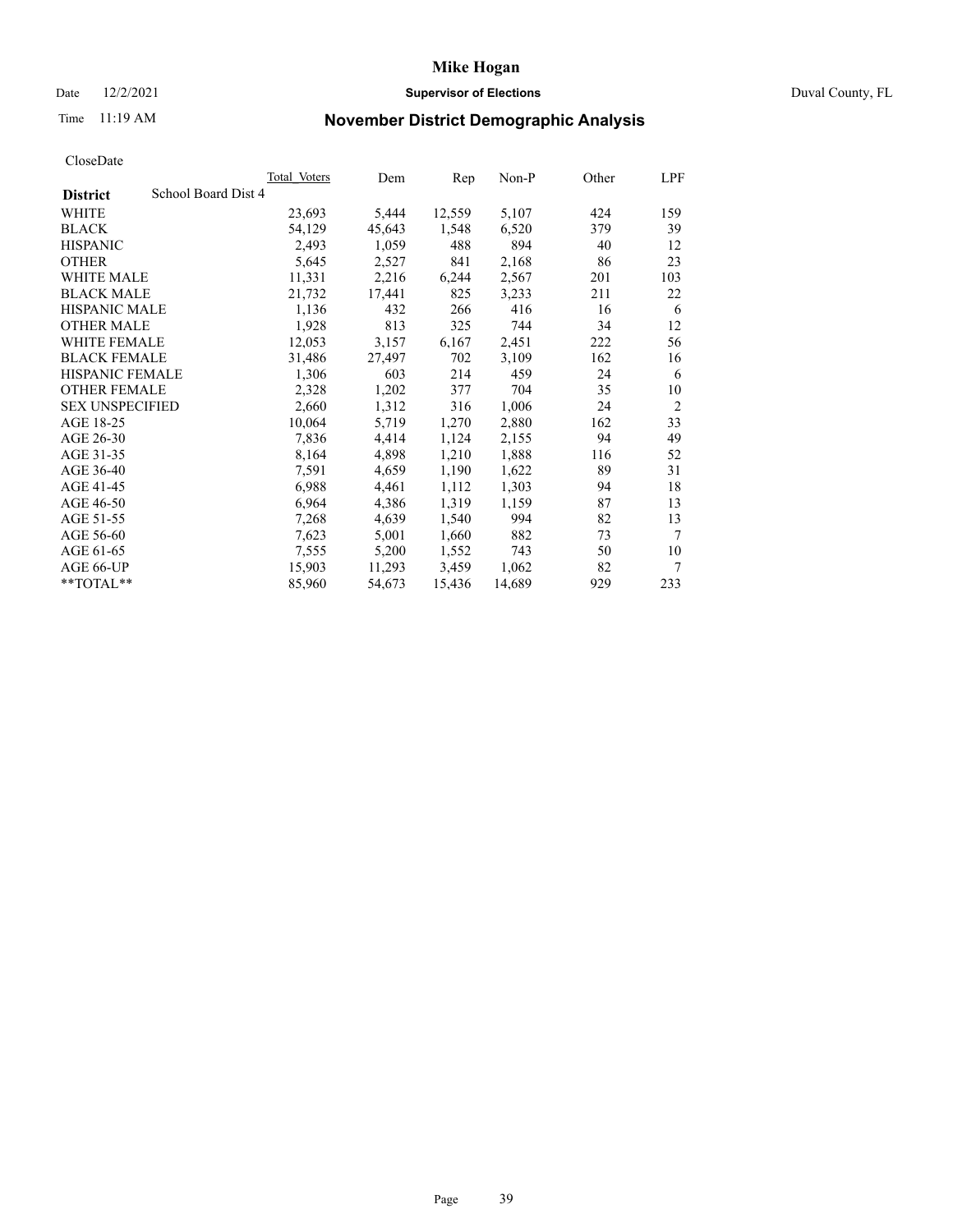### Date 12/2/2021 **Supervisor of Elections Supervisor of Elections** Duval County, FL

## Time 11:19 AM **November District Demographic Analysis**

|                        | <b>Total Voters</b> | Dem    | Rep    | $Non-P$ | Other | LPF            |
|------------------------|---------------------|--------|--------|---------|-------|----------------|
| <b>District</b>        | School Board Dist 5 |        |        |         |       |                |
| WHITE                  | 23,423              | 6,059  | 11,347 | 5,423   | 425   | 169            |
| <b>BLACK</b>           | 47,738              | 39,555 | 1,441  | 6,332   | 377   | 33             |
| <b>HISPANIC</b>        | 3,991               | 1,684  | 692    | 1,540   | 61    | 14             |
| <b>OTHER</b>           | 6,670               | 2,624  | 1,384  | 2,554   | 88    | 20             |
| WHITE MALE             | 10,789              | 2,362  | 5,556  | 2,554   | 201   | 116            |
| <b>BLACK MALE</b>      | 18,672              | 14,635 | 727    | 3,096   | 194   | 20             |
| <b>HISPANIC MALE</b>   | 1,781               | 658    | 377    | 707     | 31    | 8              |
| <b>OTHER MALE</b>      | 2,377               | 844    | 579    | 915     | 29    | 10             |
| <b>WHITE FEMALE</b>    | 12,327              | 3,612  | 5,670  | 2,771   | 222   | 52             |
| <b>BLACK FEMALE</b>    | 28,180              | 24,222 | 687    | 3,081   | 177   | 13             |
| HISPANIC FEMALE        | 2,111               | 980    | 303    | 795     | 27    | 6              |
| <b>OTHER FEMALE</b>    | 2,917               | 1,276  | 648    | 946     | 42    | 5              |
| <b>SEX UNSPECIFIED</b> | 2,668               | 1,333  | 317    | 984     | 28    | 6              |
| AGE 18-25              | 9,768               | 5,278  | 1,110  | 3,165   | 182   | 33             |
| AGE 26-30              | 8,120               | 4,566  | 1,070  | 2,297   | 136   | 51             |
| AGE 31-35              | 8,316               | 4,909  | 1,060  | 2,173   | 126   | 48             |
| AGE 36-40              | 7,202               | 4,335  | 1,031  | 1,705   | 106   | 25             |
| AGE 41-45              | 6,320               | 3,887  | 1,016  | 1,314   | 79    | 24             |
| AGE 46-50              | 6,249               | 3,884  | 1,132  | 1,148   | 72    | 13             |
| AGE 51-55              | 6,330               | 3,935  | 1,301  | 1,020   | 58    | 16             |
| AGE 56-60              | 7,052               | 4,442  | 1,579  | 957     | 64    | 10             |
| AGE 61-65              | 6,797               | 4,245  | 1,664  | 837     | 47    | $\overline{4}$ |
| AGE 66-UP              | 15,662              | 10,439 | 3,900  | 1,230   | 81    | 12             |
| $*$ $TOTAL**$          | 81,822              | 49,922 | 14,864 | 15,849  | 951   | 236            |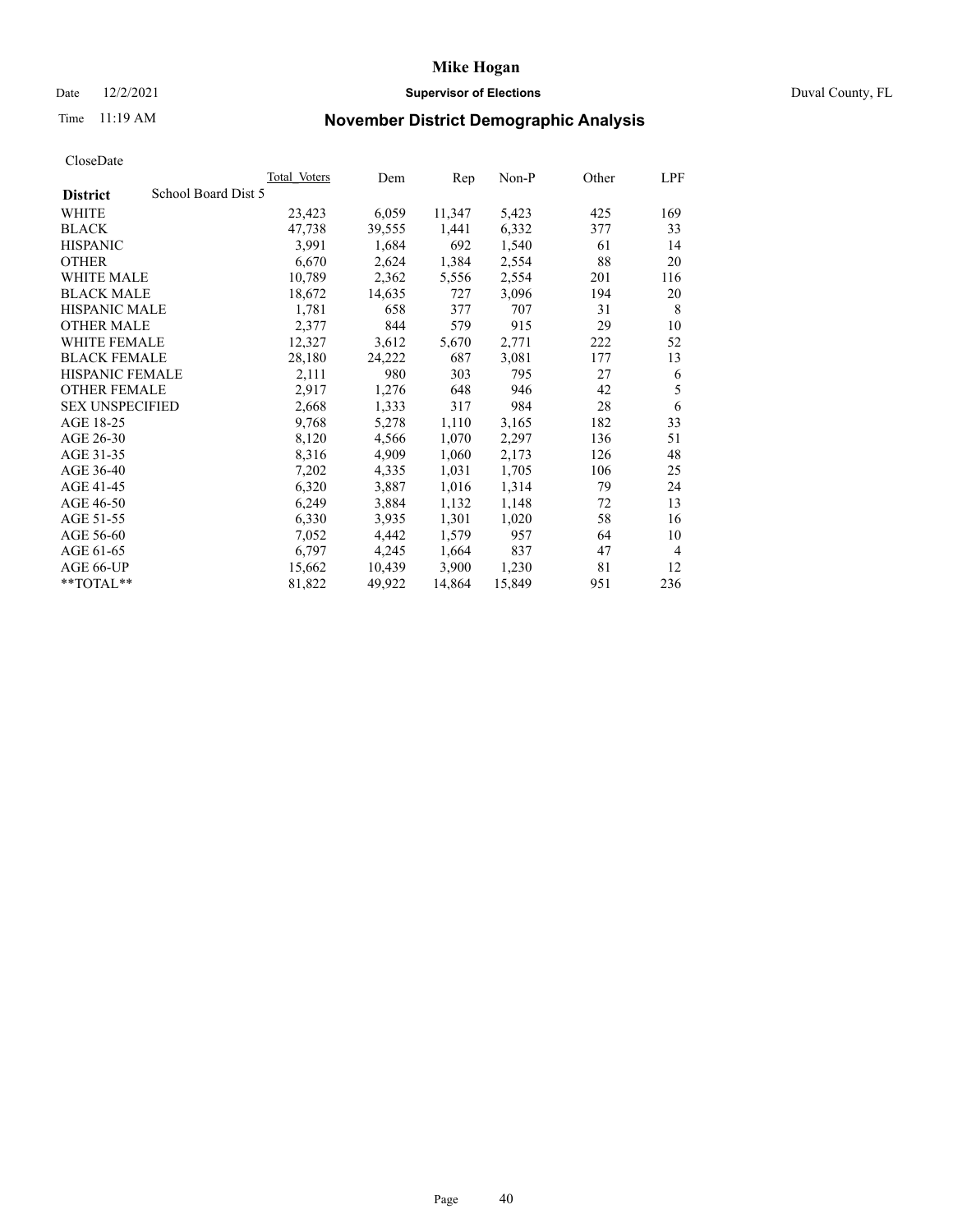### Date 12/2/2021 **Supervisor of Elections** Duval County, FL

## Time 11:19 AM **November District Demographic Analysis**

|                                        | Total Voters | Dem    | Rep    | Non-P  | Other | LPF             |
|----------------------------------------|--------------|--------|--------|--------|-------|-----------------|
| School Board Dist 6<br><b>District</b> |              |        |        |        |       |                 |
| WHITE                                  | 58,722       | 14,193 | 32,130 | 11,148 | 915   | 336             |
| <b>BLACK</b>                           | 22,145       | 17,122 | 918    | 3,806  | 277   | 22              |
| <b>HISPANIC</b>                        | 5,691        | 2,222  | 1,338  | 2,019  | 92    | 20              |
| <b>OTHER</b>                           | 7,696        | 2,399  | 2,267  | 2,839  | 160   | 31              |
| WHITE MALE                             | 27,392       | 5,619  | 15,621 | 5,511  | 418   | 223             |
| <b>BLACK MALE</b>                      | 9,222        | 6,623  | 519    | 1,913  | 153   | 14              |
| <b>HISPANIC MALE</b>                   | 2,637        | 939    | 710    | 946    | 34    | 8               |
| <b>OTHER MALE</b>                      | 2,897        | 829    | 951    | 1,047  | 54    | 16              |
| <b>WHITE FEMALE</b>                    | 30,674       | 8,441  | 16,154 | 5,479  | 489   | 111             |
| <b>BLACK FEMALE</b>                    | 12,553       | 10,229 | 379    | 1,813  | 124   | 8               |
| <b>HISPANIC FEMALE</b>                 | 2,948        | 1,238  | 607    | 1,037  | 56    | 10              |
| <b>OTHER FEMALE</b>                    | 3,515        | 1,226  | 1,043  | 1,159  | 80    | $7\phantom{.0}$ |
| <b>SEX UNSPECIFIED</b>                 | 2,414        | 792    | 669    | 905    | 36    | 12              |
| AGE 18-25                              | 9,753        | 3,744  | 2,640  | 3,059  | 267   | 43              |
| AGE 26-30                              | 9,041        | 3,337  | 2,710  | 2,717  | 214   | 63              |
| AGE 31-35                              | 9,527        | 3,719  | 2,909  | 2,628  | 189   | 82              |
| AGE 36-40                              | 8,553        | 3,446  | 2,637  | 2,253  | 143   | 74              |
| AGE 41-45                              | 7,542        | 3,044  | 2,443  | 1,874  | 131   | 50              |
| AGE 46-50                              | 7,364        | 2,878  | 2,791  | 1,551  | 115   | 29              |
| AGE 51-55                              | 7,917        | 3,065  | 3,280  | 1,452  | 96    | 24              |
| AGE 56-60                              | 8,467        | 3,161  | 3,969  | 1,255  | 69    | 13              |
| AGE 61-65                              | 8,093        | 3,081  | 3,870  | 1,049  | 78    | 15              |
| AGE 66-UP                              | 17,993       | 6,460  | 9,404  | 1,971  | 142   | 16              |
| $*$ TOTAL $*$                          | 94,254       | 35,936 | 36,653 | 19,812 | 1,444 | 409             |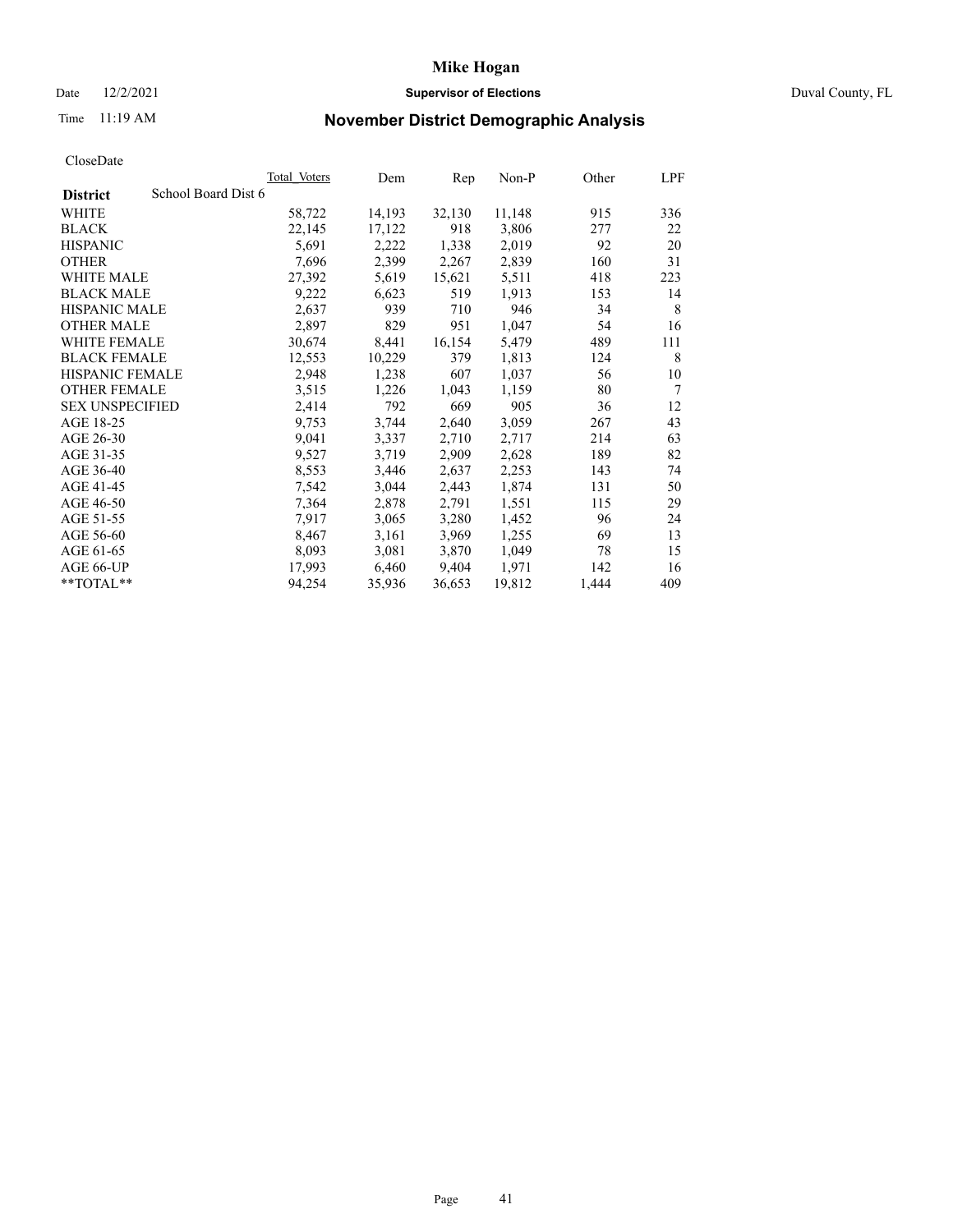### Date 12/2/2021 **Supervisor of Elections Supervisor of Elections** Duval County, FL

## Time 11:19 AM **November District Demographic Analysis**

|                                        | Total Voters | Dem    | Rep    | $Non-P$ | Other | <b>LPF</b>     |
|----------------------------------------|--------------|--------|--------|---------|-------|----------------|
| School Board Dist 7<br><b>District</b> |              |        |        |         |       |                |
| WHITE                                  | 77,577       | 17,268 | 42,110 | 16,444  | 1,323 | 432            |
| <b>BLACK</b>                           | 12,572       | 9,056  | 606    | 2,675   | 216   | 19             |
| <b>HISPANIC</b>                        | 7,635        | 2,598  | 2,221  | 2,682   | 101   | 33             |
| <b>OTHER</b>                           | 12,126       | 3,758  | 3,305  | 4,809   | 202   | 52             |
| WHITE MALE                             | 36,099       | 6,587  | 20,411 | 8,254   | 558   | 289            |
| <b>BLACK MALE</b>                      | 5,357        | 3,514  | 335    | 1,397   | 107   | $\overline{4}$ |
| <b>HISPANIC MALE</b>                   | 3,440        | 1,041  | 1,071  | 1,265   | 39    | 24             |
| <b>OTHER MALE</b>                      | 4,900        | 1,355  | 1,420  | 2,023   | 72    | 30             |
| WHITE FEMALE                           | 40,787       | 10,522 | 21,360 | 8,010   | 754   | 141            |
| <b>BLACK FEMALE</b>                    | 7,047        | 5,425  | 260    | 1,239   | 108   | 15             |
| HISPANIC FEMALE                        | 4,075        | 1,512  | 1,121  | 1,372   | 61    | 9              |
| <b>OTHER FEMALE</b>                    | 5,694        | 2,022  | 1,542  | 2,010   | 102   | 18             |
| <b>SEX UNSPECIFIED</b>                 | 2,511        | 702    | 722    | 1,040   | 41    | 6              |
| AGE 18-25                              | 12,694       | 4,072  | 4,285  | 3,883   | 381   | 73             |
| AGE 26-30                              | 10,959       | 3,492  | 3,679  | 3,422   | 276   | 90             |
| AGE 31-35                              | 10,291       | 3,312  | 3,592  | 3,070   | 202   | 115            |
| AGE 36-40                              | 9,245        | 2,853  | 3,399  | 2,786   | 142   | 65             |
| AGE 41-45                              | 8,370        | 2,520  | 3,117  | 2,553   | 122   | 58             |
| AGE 46-50                              | 8,348        | 2,364  | 3,589  | 2,202   | 142   | 51             |
| AGE 51-55                              | 9,035        | 2,388  | 4,401  | 2,076   | 147   | 23             |
| AGE 56-60                              | 9,440        | 2,502  | 4,916  | 1,892   | 113   | 17             |
| AGE 61-65                              | 8,596        | 2,414  | 4,604  | 1,474   | 92    | 12             |
| AGE 66-UP                              | 22,927       | 6,762  | 12,659 | 3,249   | 225   | 32             |
| **TOTAL**                              | 109,910      | 32,680 | 48,242 | 26,610  | 1,842 | 536            |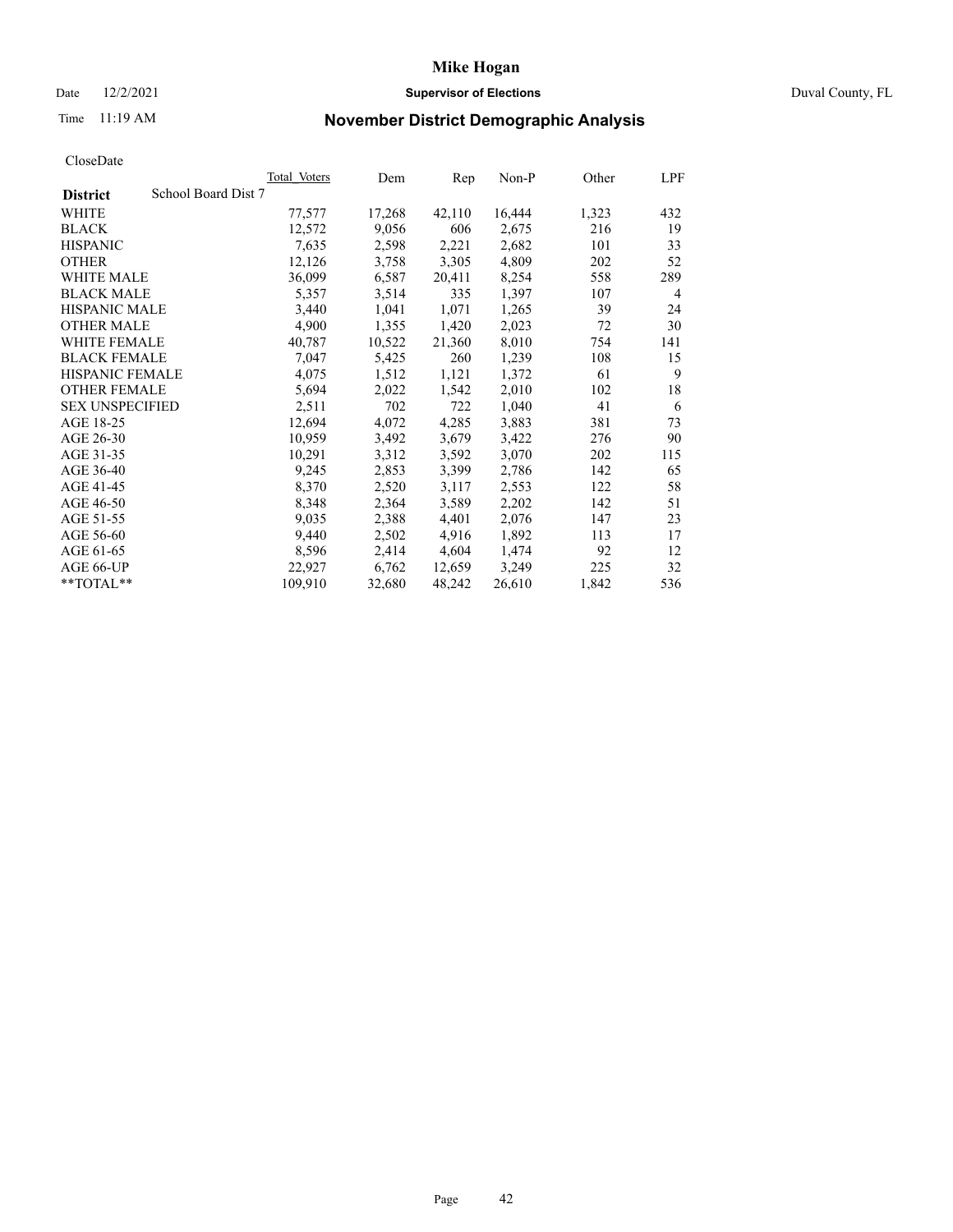### Date 12/2/2021 **Supervisor of Elections** Duval County, FL

# Time 11:19 AM **November District Demographic Analysis**

|                        |                       | Total Voters | Dem    | Rep     | Non-P  | Other | LPF   |
|------------------------|-----------------------|--------------|--------|---------|--------|-------|-------|
| <b>District</b>        | Florida Senate Dist 4 |              |        |         |        |       |       |
| WHITE                  |                       | 228,665      | 49,537 | 126,067 | 48,110 | 3,684 | 1,267 |
| <b>BLACK</b>           |                       | 42,720       | 31,904 | 2,018   | 8,156  | 594   | 48    |
| <b>HISPANIC</b>        |                       | 19,789       | 6,924  | 5,656   | 6,835  | 301   | 73    |
| <b>OTHER</b>           |                       | 32,114       | 9,247  | 9,779   | 12,460 | 496   | 132   |
| WHITE MALE             |                       | 108,083      | 18,932 | 62,133  | 24,474 | 1,694 | 850   |
| <b>BLACK MALE</b>      |                       | 18,529       | 12,719 | 1,149   | 4,319  | 315   | 27    |
| <b>HISPANIC MALE</b>   |                       | 8,933        | 2,739  | 2,782   | 3,238  | 129   | 45    |
| <b>OTHER MALE</b>      |                       | 12,729       | 3,339  | 4,081   | 5,056  | 184   | 69    |
| <b>WHITE FEMALE</b>    |                       | 118,306      | 30,130 | 62,767  | 23,037 | 1,965 | 407   |
| <b>BLACK FEMALE</b>    |                       | 23,576       | 18,749 | 844     | 3,689  | 274   | 20    |
| <b>HISPANIC FEMALE</b> |                       | 10,486       | 4,053  | 2,788   | 3,451  | 169   | 25    |
| <b>OTHER FEMALE</b>    |                       | 14,785       | 4,818  | 4,597   | 5,083  | 238   | 49    |
| <b>SEX UNSPECIFIED</b> |                       | 7,858        | 2,133  | 2,379   | 3,211  | 107   | 28    |
| AGE 18-25              |                       | 34,617       | 11,004 | 11,823  | 10,643 | 952   | 195   |
| AGE 26-30              |                       | 29,891       | 9,044  | 10,541  | 9,350  | 691   | 265   |
| AGE 31-35              |                       | 30,137       | 9,255  | 11,033  | 9,010  | 564   | 275   |
| AGE 36-40              |                       | 28,194       | 8,617  | 10,432  | 8,480  | 430   | 235   |
| AGE 41-45              |                       | 25,558       | 7,877  | 9,781   | 7,340  | 397   | 163   |
| AGE 46-50              |                       | 25,434       | 7,645  | 11,052  | 6,199  | 400   | 138   |
| AGE 51-55              |                       | 27,129       | 7,709  | 13,213  | 5,763  | 369   | 75    |
| AGE 56-60              |                       | 29,039       | 8,061  | 15,210  | 5,344  | 367   | 57    |
| AGE 61-65              |                       | 26,910       | 7,931  | 14,215  | 4,411  | 304   | 49    |
| AGE 66-UP              |                       | 66,363       | 20,465 | 36,214  | 9,015  | 601   | 68    |
| $*$ $TOTAL**$          |                       | 323,288      | 97,612 | 143,520 | 75,561 | 5,075 | 1,520 |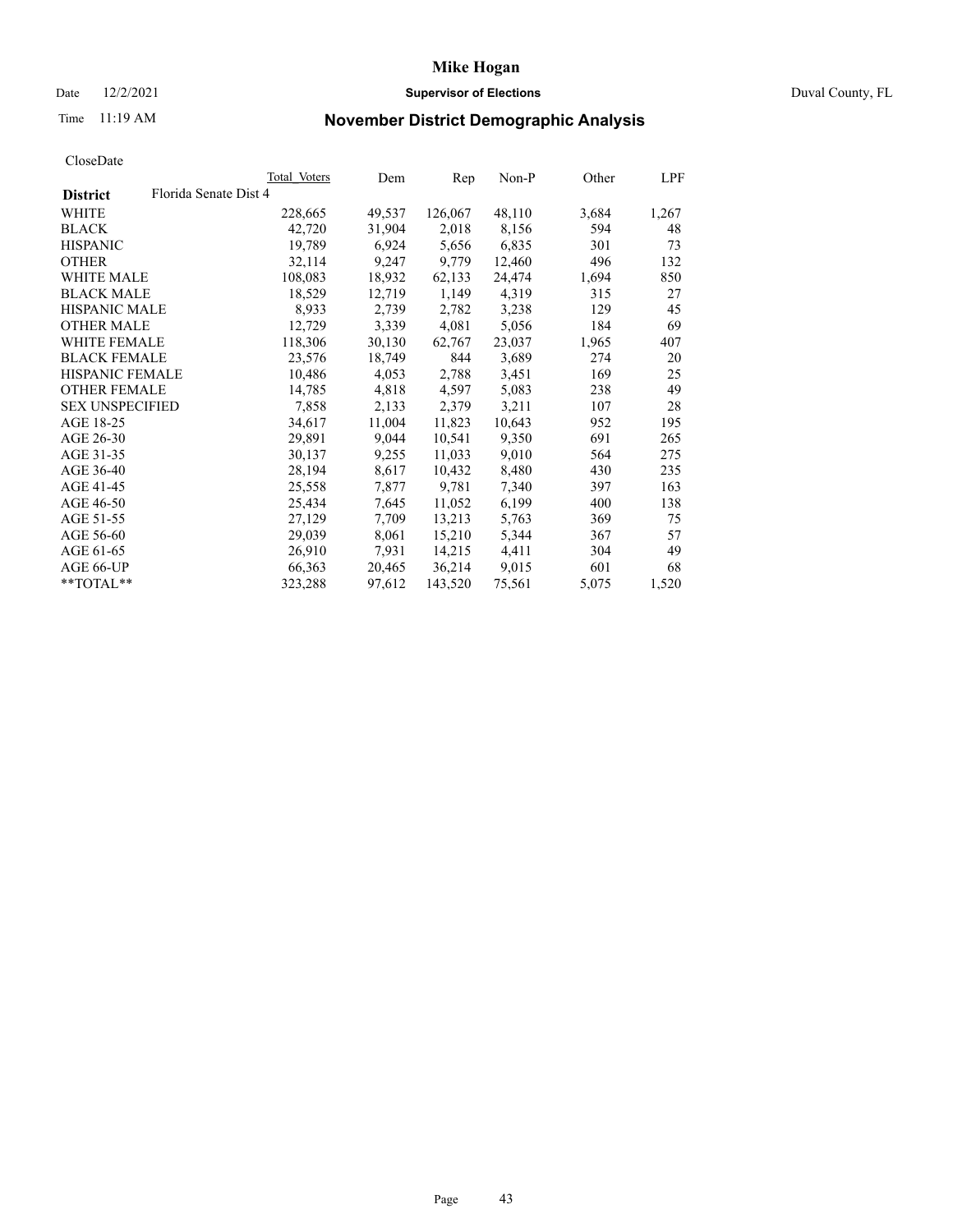### Date 12/2/2021 **Supervisor of Elections** Duval County, FL

## Time 11:19 AM **November District Demographic Analysis**

|                        | Total Voters          | Dem     | Rep    | Non-P  | Other | LPF   |
|------------------------|-----------------------|---------|--------|--------|-------|-------|
| <b>District</b>        | Florida Senate Dist 6 |         |        |        |       |       |
| WHITE                  | 138,552               | 36,058  | 69,761 | 29,542 | 2,308 | 883   |
| <b>BLACK</b>           | 139,684               | 114,124 | 4,554  | 19,658 | 1,221 | 127   |
| <b>HISPANIC</b>        | 18,352                | 7,463   | 3,832  | 6,726  | 267   | 64    |
| <b>OTHER</b>           | 27,467                | 10,120  | 6,219  | 10,599 | 427   | 102   |
| WHITE MALE             | 64,284                | 14,218  | 33,867 | 14,566 | 1,042 | 591   |
| <b>BLACK MALE</b>      | 55,743                | 42,951  | 2,395  | 9,678  | 645   | 74    |
| <b>HISPANIC MALE</b>   | 8,198                 | 3,042   | 1,993  | 3,023  | 108   | 32    |
| <b>OTHER MALE</b>      | 10,043                | 3,332   | 2,642  | 3,864  | 151   | 54    |
| <b>WHITE FEMALE</b>    | 72,542                | 21,390  | 35,122 | 14,496 | 1,249 | 285   |
| <b>BLACK FEMALE</b>    | 81,397                | 69,229  | 2,067  | 9,487  | 562   | 52    |
| <b>HISPANIC FEMALE</b> | 9,728                 | 4,236   | 1,764  | 3,545  | 152   | 31    |
| <b>OTHER FEMALE</b>    | 12,081                | 5,056   | 2,803  | 3,985  | 208   | 29    |
| <b>SEX UNSPECIFIED</b> | 10,034                | 4,310   | 1,713  | 3,877  | 106   | 28    |
| AGE 18-25              | 36,664                | 18,055  | 6,151  | 11,504 | 799   | 155   |
| AGE 26-30              | 32,440                | 15,607  | 6,312  | 9,717  | 599   | 205   |
| AGE 31-35              | 32,952                | 16,745  | 6,545  | 8,871  | 545   | 246   |
| AGE 36-40              | 28,725                | 14,796  | 6,056  | 7,272  | 434   | 167   |
| AGE 41-45              | 25,186                | 13,229  | 5,540  | 5,935  | 363   | 119   |
| AGE 46-50              | 24,616                | 12,852  | 6,334  | 5,009  | 334   | 87    |
| AGE 51-55              | 25,727                | 13,418  | 7,431  | 4,525  | 283   | 70    |
| AGE 56-60              | 28,130                | 14,730  | 8,946  | 4,144  | 269   | 41    |
| AGE 61-65              | 27,446                | 14,696  | 8,951  | 3,531  | 233   | 35    |
| AGE 66-UP              | 62,149                | 33,626  | 22,099 | 6,009  | 364   | 51    |
| $*$ TOTAL $*$          | 324,055               | 167,765 | 84,366 | 66,525 | 4,223 | 1,176 |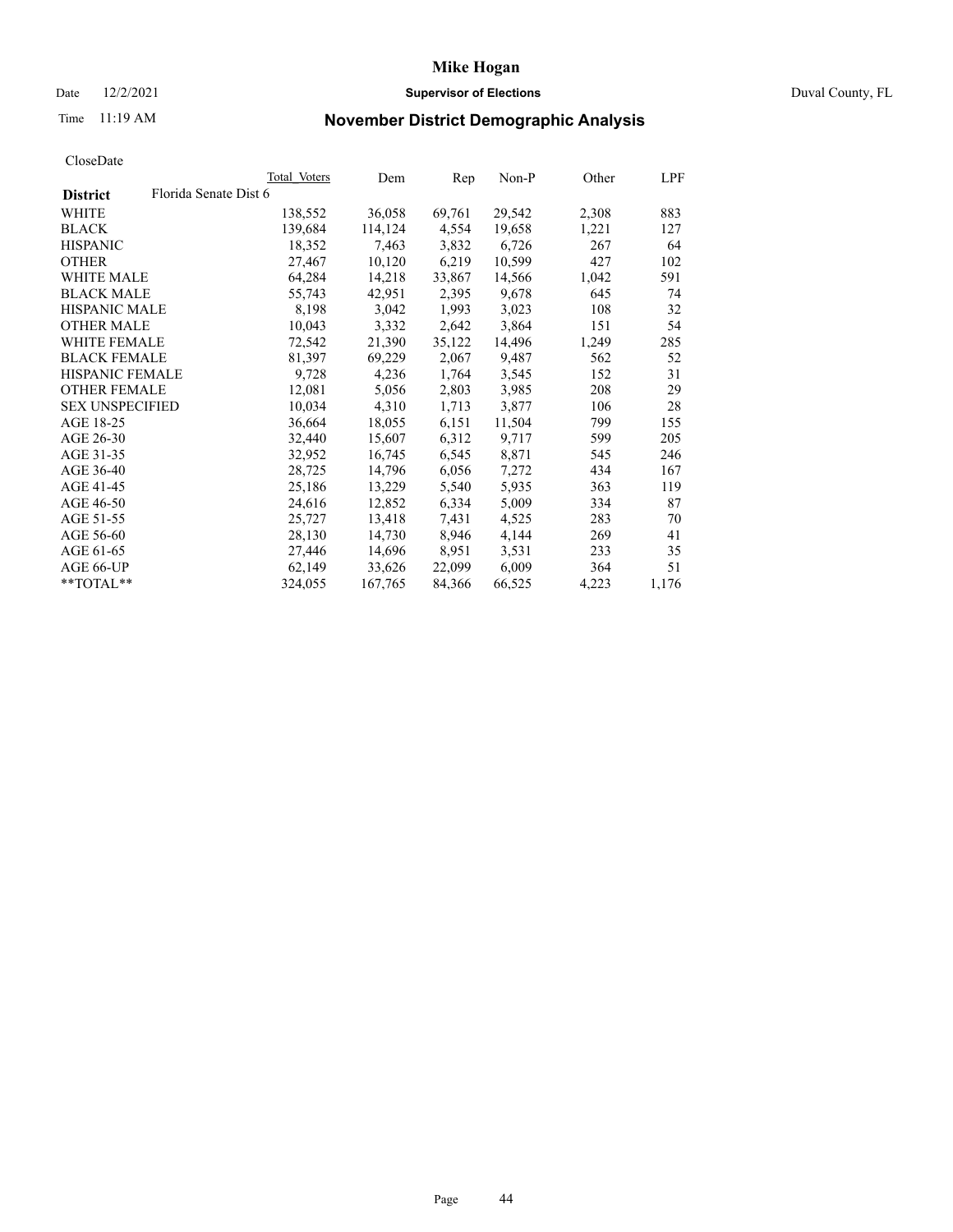### Date 12/2/2021 **Supervisor of Elections** Duval County, FL

## Time 11:19 AM **November District Demographic Analysis**

|                        | Total Voters          | Dem | Rep | Non-P | Other | LPF |
|------------------------|-----------------------|-----|-----|-------|-------|-----|
| <b>District</b>        | Florida Senate Dist 9 |     |     |       |       |     |
| WHITE                  | 0                     |     | 0   | 0     | 0     |     |
| <b>BLACK</b>           |                       |     |     |       |       |     |
| <b>HISPANIC</b>        |                       |     |     |       |       |     |
| <b>OTHER</b>           |                       |     |     |       |       |     |
| <b>WHITE MALE</b>      |                       |     |     |       |       |     |
| <b>BLACK MALE</b>      |                       |     |     |       |       |     |
| <b>HISPANIC MALE</b>   |                       |     |     |       |       |     |
| <b>OTHER MALE</b>      |                       |     |     |       |       |     |
| <b>WHITE FEMALE</b>    |                       |     |     |       |       |     |
| <b>BLACK FEMALE</b>    |                       |     |     |       |       |     |
| <b>HISPANIC FEMALE</b> |                       |     |     |       |       |     |
| <b>OTHER FEMALE</b>    |                       |     |     |       |       |     |
| <b>SEX UNSPECIFIED</b> |                       |     |     |       |       |     |
| AGE 18-25              |                       |     |     |       |       |     |
| AGE 26-30              |                       |     |     |       |       |     |
| AGE 31-35              |                       |     |     |       |       |     |
| AGE 36-40              |                       |     |     |       |       |     |
| AGE 41-45              |                       |     |     |       |       |     |
| AGE 46-50              |                       |     |     |       |       |     |
| AGE 51-55              |                       |     |     |       |       |     |
| AGE 56-60              |                       |     |     |       |       |     |
| AGE 61-65              |                       |     |     |       |       |     |
| AGE 66-UP              |                       |     |     |       |       |     |
| **TOTAL**              |                       |     |     |       |       |     |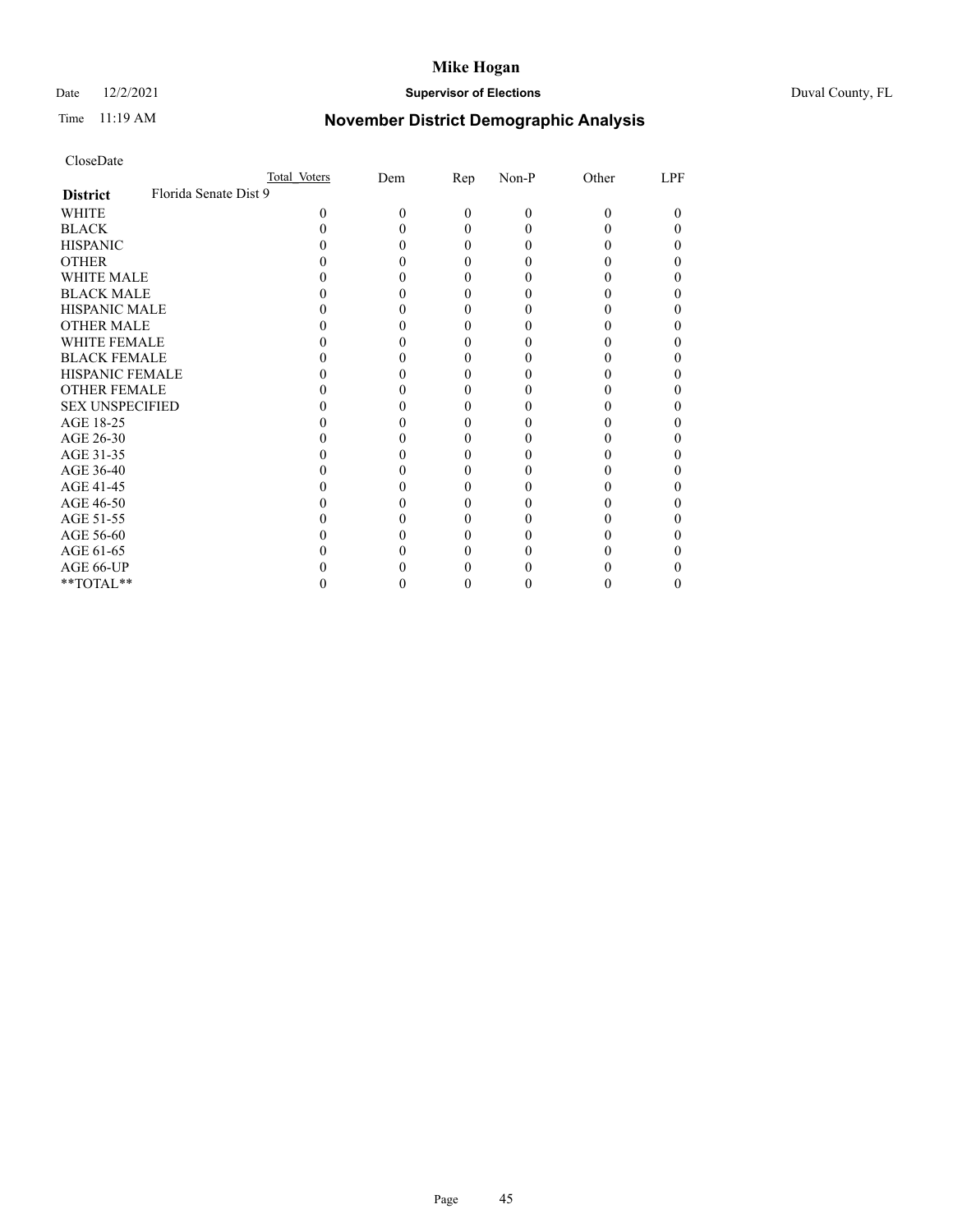### Date 12/2/2021 **Supervisor of Elections Supervisor of Elections** Duval County, FL

## Time 11:19 AM **November District Demographic Analysis**

|                        |                               | Total Voters | Dem   | Rep   | $Non-P$ | Other          | <u>LPF</u>       |
|------------------------|-------------------------------|--------------|-------|-------|---------|----------------|------------------|
| <b>District</b>        | Jacksonville Beach District 1 |              |       |       |         |                |                  |
| WHITE                  |                               | 5,129        | 1,280 | 2,524 | 1,197   | 100            | 28               |
| <b>BLACK</b>           |                               | 359          | 269   | 15    | 72      | 2              | 1                |
| <b>HISPANIC</b>        |                               | 183          | 63    | 65    | 50      | 4              | 1                |
| <b>OTHER</b>           |                               | 361          | 78    | 122   | 146     | 13             | $\overline{2}$   |
| <b>WHITE MALE</b>      |                               | 2,496        | 500   | 1,283 | 646     | 51             | 16               |
| <b>BLACK MALE</b>      |                               | 137          | 92    | 5     | 38      | 1              | 1                |
| <b>HISPANIC MALE</b>   |                               | 79           | 18    | 34    | 27      | $\mathbf{0}$   | $\overline{0}$   |
| <b>OTHER MALE</b>      |                               | 140          | 29    | 46    | 59      | 5              | 1                |
| <b>WHITE FEMALE</b>    |                               | 2,587        | 772   | 1,214 | 541     | 49             | 11               |
| <b>BLACK FEMALE</b>    |                               | 216          | 171   | 10    | 34      | 1              | $\overline{0}$   |
| <b>HISPANIC FEMALE</b> |                               | 100          | 43    | 30    | 22      | 4              | 1                |
| <b>OTHER FEMALE</b>    |                               | 144          | 38    | 51    | 49      | 6              | $\boldsymbol{0}$ |
| <b>SEX UNSPECIFIED</b> |                               | 132          | 27    | 53    | 48      | $\overline{c}$ | $\sqrt{2}$       |
| AGE 18-25              |                               | 537          | 163   | 202   | 155     | 15             | $\overline{c}$   |
| AGE 26-30              |                               | 735          | 195   | 301   | 221     | 11             | 7                |
| AGE 31-35              |                               | 633          | 169   | 244   | 191     | 20             | 9                |
| AGE 36-40              |                               | 514          | 139   | 184   | 176     | 11             | 4                |
| AGE 41-45              |                               | 419          | 107   | 174   | 126     | 9              | 3                |
| AGE 46-50              |                               | 388          | 94    | 187   | 96      | 10             | $\mathbf{1}$     |
| AGE 51-55              |                               | 474          | 111   | 237   | 117     | 7              | $\overline{c}$   |
| AGE 56-60              |                               | 535          | 133   | 282   | 107     | 11             | $\overline{2}$   |
| AGE 61-65              |                               | 484          | 151   | 245   | 80      | 8              | $\theta$         |
| AGE 66-UP              |                               | 1,313        | 428   | 670   | 196     | 17             | $\overline{2}$   |
| **TOTAL**              |                               | 6,032        | 1,690 | 2,726 | 1,465   | 119            | 32               |
|                        |                               |              |       |       |         |                |                  |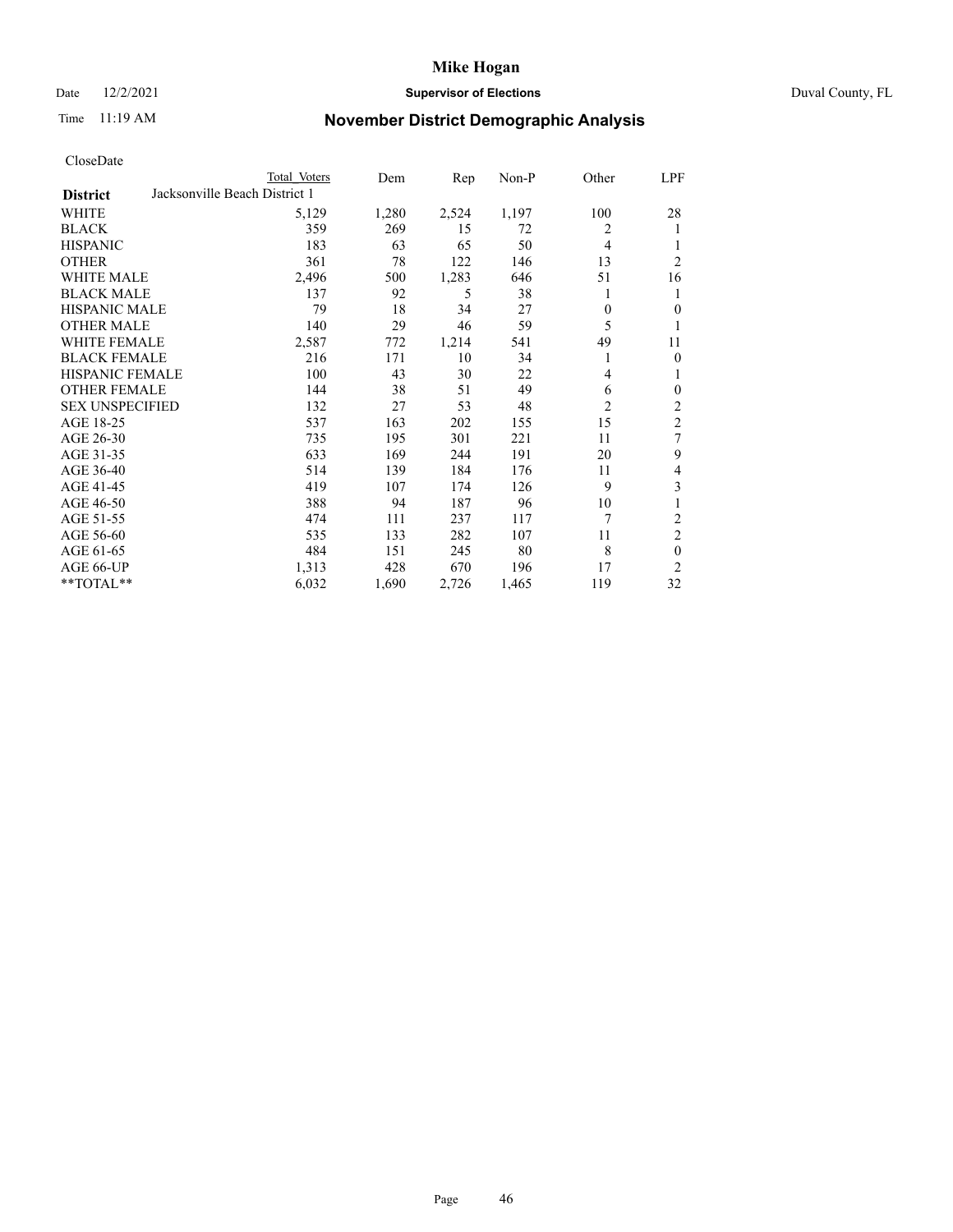### Date 12/2/2021 **Supervisor of Elections** Duval County, FL

## Time 11:19 AM **November District Demographic Analysis**

|                        | Total Voters                  | Dem   | Rep   | Non-P | Other          | LPF              |
|------------------------|-------------------------------|-------|-------|-------|----------------|------------------|
| <b>District</b>        | Jacksonville Beach District 2 |       |       |       |                |                  |
| WHITE                  | 6,368                         | 1,489 | 3,396 | 1,327 | 122            | 34               |
| <b>BLACK</b>           | 99                            | 71    | 9     | 17    | 1              | 1                |
| <b>HISPANIC</b>        | 138                           | 48    | 47    | 40    | 3              | $\overline{0}$   |
| <b>OTHER</b>           | 406                           | 112   | 151   | 133   | 7              | 3                |
| <b>WHITE MALE</b>      | 3,030                         | 573   | 1,695 | 687   | 54             | 21               |
| <b>BLACK MALE</b>      | 54                            | 38    | 5     | 10    | 1              | $\overline{0}$   |
| <b>HISPANIC MALE</b>   | 46                            | 13    | 16    | 17    | $\theta$       | $\overline{0}$   |
| <b>OTHER MALE</b>      | 158                           | 39    | 65    | 51    | $\overline{2}$ | 1                |
| <b>WHITE FEMALE</b>    | 3,281                         | 901   | 1,679 | 620   | 68             | 13               |
| <b>BLACK FEMALE</b>    | 43                            | 32    | 4     | 6     | $\theta$       | 1                |
| <b>HISPANIC FEMALE</b> | 88                            | 35    | 30    | 20    | 3              | $\overline{0}$   |
| <b>OTHER FEMALE</b>    | 179                           | 58    | 70    | 46    | 3              | $\overline{2}$   |
| <b>SEX UNSPECIFIED</b> | 132                           | 31    | 39    | 60    | $\overline{2}$ | $\theta$         |
| AGE 18-25              | 581                           | 128   | 265   | 162   | 22             | $\overline{4}$   |
| AGE 26-30              | 556                           | 121   | 254   | 158   | 12             | 11               |
| AGE 31-35              | 635                           | 137   | 279   | 200   | 15             | $\overline{4}$   |
| AGE 36-40              | 541                           | 126   | 246   | 155   | 10             | 4                |
| AGE 41-45              | 519                           | 127   | 231   | 149   | 10             | $\boldsymbol{2}$ |
| AGE 46-50              | 485                           | 101   | 259   | 112   | 10             | 3                |
| AGE 51-55              | 594                           | 96    | 363   | 119   | 12             | $\overline{4}$   |
| AGE 56-60              | 672                           | 161   | 379   | 117   | 12             | 3                |
| AGE 61-65              | 702                           | 173   | 407   | 109   | 11             | $\overline{2}$   |
| AGE 66-UP              | 1,726                         | 550   | 920   | 236   | 19             | 1                |
| **TOTAL**              | 7,011                         | 1,720 | 3,603 | 1,517 | 133            | 38               |